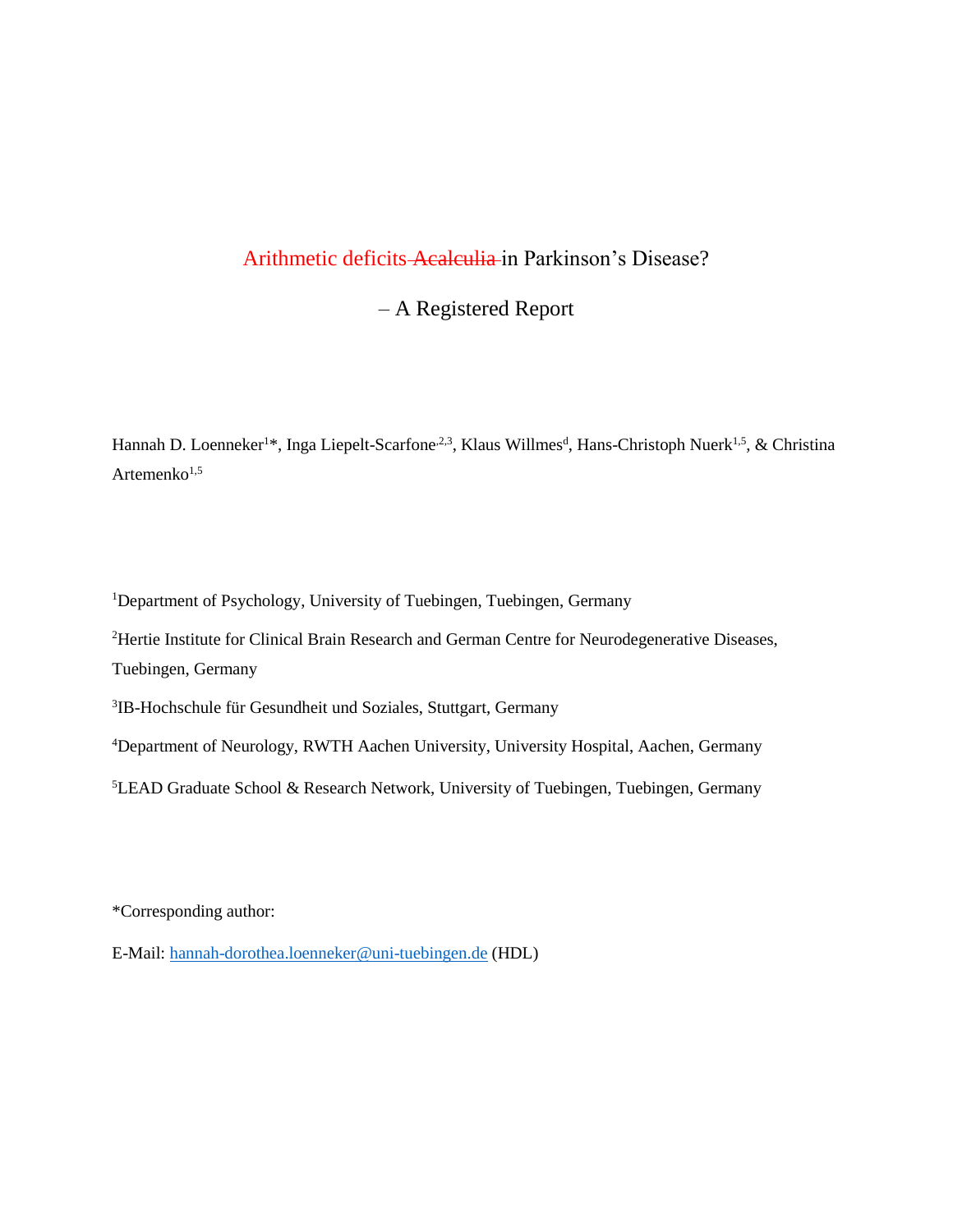# Abstract

Elderly people and patients with neurodegenerative diseases such as Parkinson's Disease (PD) immensely rely on arithmetic skills to lead an independent life. Activities such as medication management, financial transactions or using public transport require intact abilities to manipulate numbers for with different arithmetic tasks operations. However, research on cognitive deficits in PD has been focussing on domaingeneral functions such as executive functions, attention or working memory so far – largely neglecting potential domain-specific aspects of numerical cognition (e.g., carry or problem size effect). These aspects should be addressed, as PD-immanent deterioration of domain-specific numerical areas and domain-general functions suggests mechanisms of both primary and secondary (mediated by other cognitive deficits) acalculia arithmetic deficits, respectively. The current study will systematically investigate arithmetic performance and effects in PD patients differing in cognitive impairment for the first time, targeting domain-specific cognitive representations of arithmetic as well as the influence of domain-general factors. Besides healthy controls (HC), PD patients with normal cognition (PD-NC) and PD patients with mild cognitive impairment (PD-MCI) will be compared to healthy controls in arithmetic performance in the four basic operations (addition, subtraction, multiplication, division). Discriminant analysis will be employed to assess whether performance in arithmetic tasks can differentiate between a healthy control group and both PD groups. The study results will help us to understand the underlying mechanisms of arithmetic deficits faced by PD patients in daily life.

**Words: 221**

**Keywords:** Parkinson's disease, mild cognitive impairment, arithmetic operation, calculation, place  $\times$ value system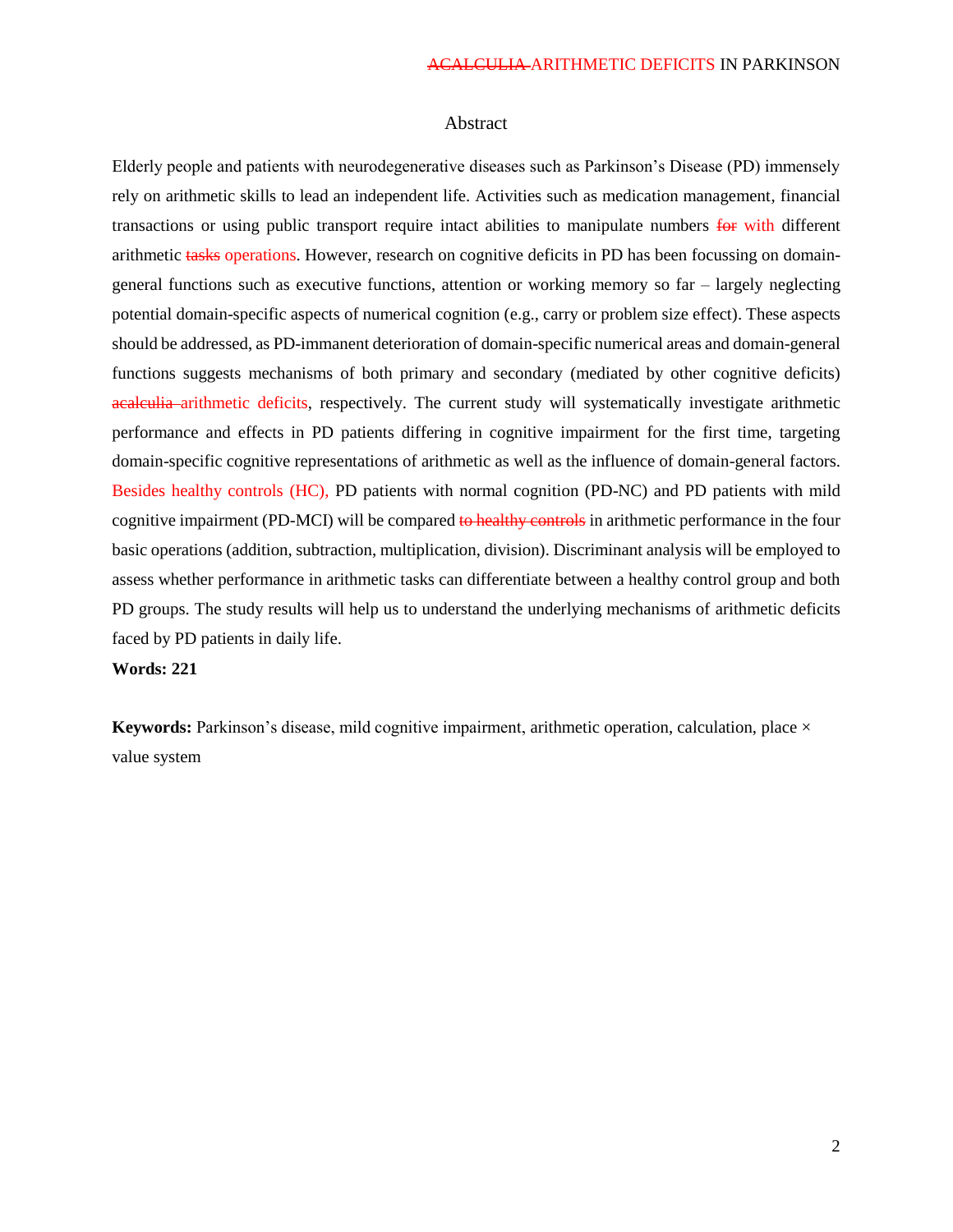# Introduction

In a society shaped by demographic change and consequences of ageing communities, supporting participation and independence of the elderly (with cognitive deficits) is one of the most crucial challenges. Daily activities of the elderly such as planning a trip with public transport, keeping track of the financial situation, and managing one's own medication all share a common prerequisite for completion: (intact) arithmetic skills (Arcara et al., 2019; Bangma et al., 2021; Delazer et al., 2013). Deficits in arithmetic skills can be acquired (i.e., acalculia) or result from developmental deficits (i.e., dyscalculia, Willmes et al., 2013). Despite the importance of arithmetic skills for the elderly, acalculia research is missing in this societal group (Ardila & Rosselli, 2002). What is even more  $\frac{1}{2}$  energiest-important is the lack of research considering patients with neurodegenerative diseases, who show deficits in several arithmetic domains in clinical practice (Cappelletti et al., 2005; Delazer et al., 2019; e.g., Kalbe & Kessler, 2002), as for example patients with Alzheimer's Disease (AD, for reviews see Girelli & Delazer, 2001; Kalbe & Kessler, 2002). While at least some literature on arithmetic and associated financial decision-making exists for AD (Bangma et al., 2021), Parkinson's Disease (PD) has been almost totally neglected in systematic research on arithmetic deficits.

Therefore, the current study is part of a broader research project on numerical cognition in PD, which aims to assess basic number processing (Loenneker, Artemenko, et al., 2021) as well as arithmetic skills (the current study), to obtain a comprehensive overview of how basic and advanced numerical functions look like in PD patients with different levels of global cognitive function. Both studies will be conducted with the same patients and within two joint experimental sessions.

## Parkinson's Disease

With to date over 6 million globally affected patients, PD is the second most common neurodegenerative disease world-wide (Dorsey et al., 2018). Prevalence differs depending on sex and age with a higher incidence in men and the elderly (Hirsch et al., 2016). The increasing prevalence of PD and associated health costs and care demands will have a huge impact on the public health system in the future (Dorsey et al., 2018; Kowal et al., 2013). PD's cardinal motor symptoms are hypo- and bradykinesia alongside at least rigidity and/ or resting tremor (Postuma et al., 2015). In addition, the disease is characterised by the presence of a variety of non-motor symptoms such as dysautonomia (e.g., incontinence, sleep disorders), psychiatric (e.g., depression, Jankovic, 2008) or cognitive disorders such as mild cognitive impairment (PD-MCI, Litvan et al., 2012) and dementia (PDD, Aarsland et al., 2017). PD's cognitive symptoms are consensually defined as deficits in the domains of executive functions, working memory and attention, memory, language, and visuo-spatial functions (Aarsland et al., 2017; Litvan et al., 2012).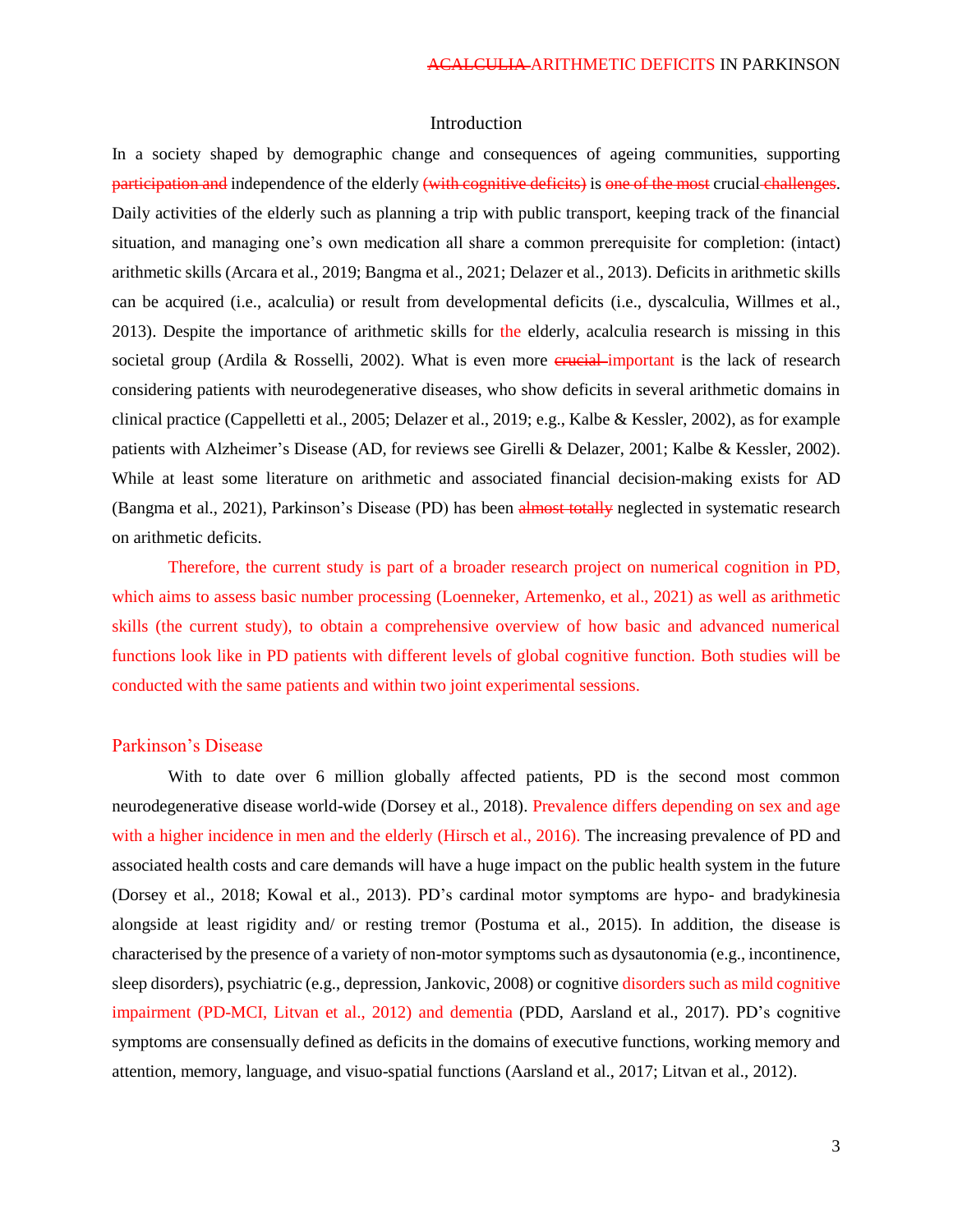The continuum of cognitive deficits in PD can be further differentiated into normal cognition (PD-NC), the initial stage of clinically significant cognitive disorders (PD-MCI) and PDD (with additional impairment in activities of daily living = ADL, Emre et al., 2007). Especially cognitive impairment is associated with a more rapid disease progression, mortality and death (de Lau et al., 2014; Pigott et al., 2015). Previous studies in neurological patients have shown that general cognitive abilities as well as domain-specific numerical functions influence arithmetic functions (Ardila & Rosselli, 2002; Willmes et al., 2013). The overlap of brain areas underlying arithmetic (Klein et al., 2016) and degenerated areas in PD (Braak et al., 1996, 2006) emphasise the need for theory-driven investigations.

# Arithmetic across aging

Arithmetic deficits in PD need to be differentiated from the non-pathological development of aging effects arithmetic skills during ageing, but lifespan psychological research mostly contributes evidence focuses on global cognitive decline (Cohen-Mansfield et al., 2018; Deary et al., 2013; Lindenberger & Baltes, 1997; e.g., Tucker-Drob, 2019). Neurocognitive models of number processing (i.e., the Triple Code Model and its extensions, Dehaene et al., 2003; Dehaene & Cohen, 1995; Klein et al., 2016) lack hypotheses on ageing processes, but generally assume different representations of numerosity being associated with specific subcortical (e.g., basal ganglia, hippocampus) as well as cortical (e.g., fronto-parietal network) structures.

The Triple Code Model postulates 1) a *visual number form,* 2) a *semantic magnitude* and 3) a *verbal representation* as the core representations of numerosity (Dehaene et al., 2003; Dehaene & Cohen, 1995). These number-related processes are organized in three parietal circuits, being the horizontal segment of the intraparietal sulcus (for notation-independent quantity processing), the left angular gyrus area with further left-hemispheric perisylvian areas (for verbal manipulations) and a bilateral posterior superior parietal system (for attention regarding spatial dimensions, Dehaene et al., 2003). As a fourth representation, simple multiplication and division tasks require *arithmetic fact retrieval* from verbal long-term memory facilitating automatized mental calculation (as hypothesized e.g. in the interacting neighbours model, Verguts & Fias, 2005). These have been complemented by *place*  $\times$  *value integration* (identification, activation and computation of distinct places and corresponding values) for multi-digit numbers (Klein et al., 2016; Nuerk et al., 2015).

Operationalising the representations Representations postulated by these models can be achieved operationalised in an effect-based (i.e., numerical representation is indexed by a numerical effect) as opposed to a task-based (i.e., numerical representation is indexed by a numerical task) approach (see Moeller et al., 2011 for further elaboration on this distinction). Regarding arithmetic, symbolic magnitude and verbal representations as well as place  $\times$  value integration are crucial underlying mechanisms, with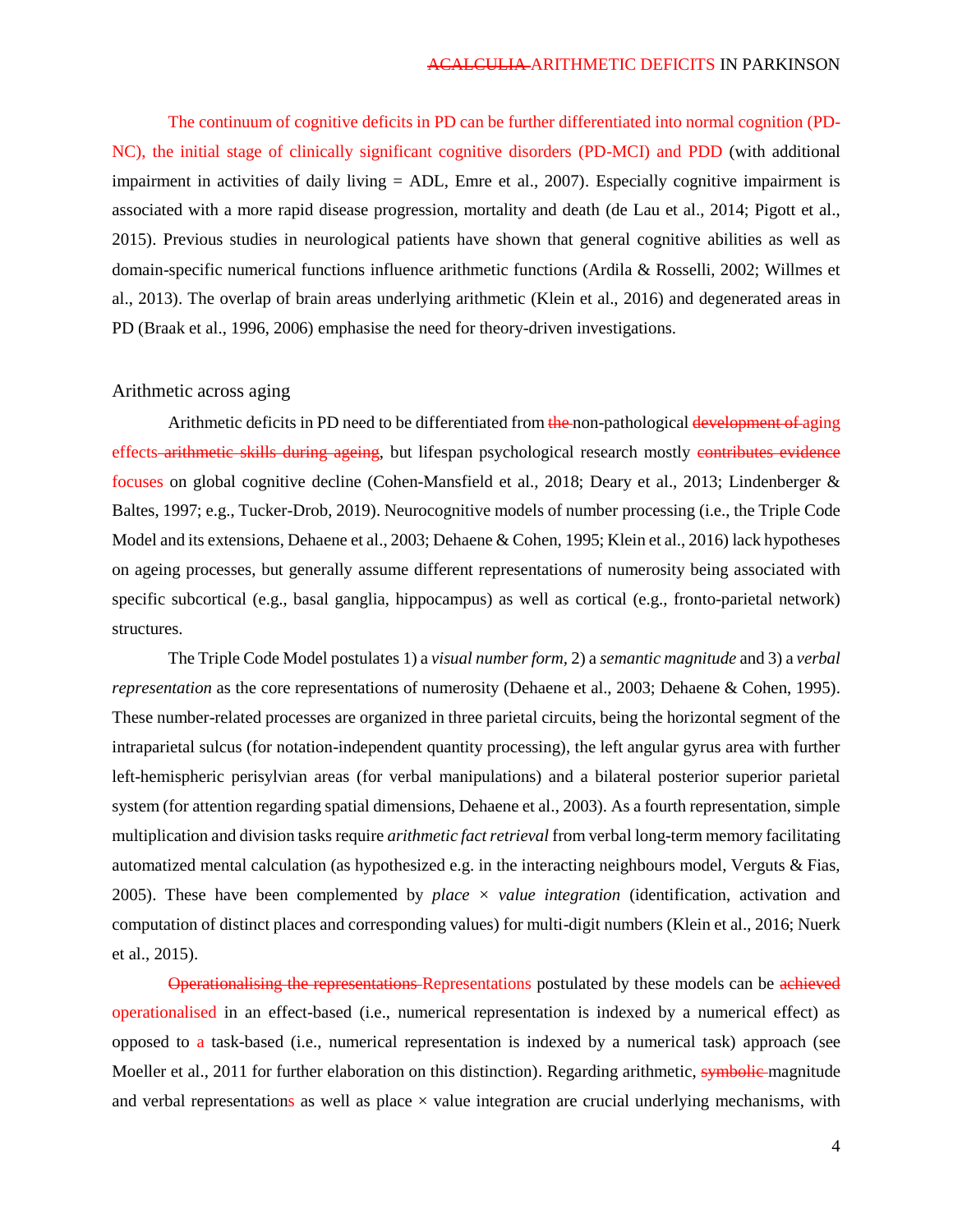distinct accentuations for the four basic arithmetic operations and several related numerical effects. For instance, place  $\times$  value computation is relevant for carrying in addition (unit sum of the operands  $\leq$  10, e.g.,  $32 + 48$ ) and borrowing in subtraction (unit of the subtrahend  $>$  unit of the minuend, e.g., 51 - 27), which lead to longer reaction times (RT) and lower accuracy (ACC; Artemenko et al., 2018). While carry and borrow effects define task difficulty complexity in addition and subtraction, difficulty task complexity in multiplication and division is can be defined respectively based on problem size of the product or divisor, with the problem size effect showing faster RT and higher ACC for smaller (i.e., easier) than larger problems (Domahs et al., 2006; Zbrodoff & Logan, 2005). Additionally, erroneous place  $\times$  value integration is for example revealed by operand-related errors (the erroneous answer belongs to the multiplication table of one of the operands, e.g.,  $7 \times 8 = 48$  instead of 56, result and error have the same digit at the same placevalue position in common, e.g.,  $7 \times 8 = 54$ ) in multiplication and division (Domahs et al., 2006, 2007; Stazyk et al., 1982; Verguts & Fias, 2005). These effects can be explained with operands and solutions in multi-digit arithmetic being represented in network structures (Domahs et al., 2006; Verguts & Fias, 2005).

However, domain-specific numerical representations such as number magnitude representation, place-value integration or knowledge of mathematical procedures cannot explain arithmetic performance entirely. because Domain-general functions such as attention, working memory, or executive functions are an additional prerequisite for successful number arithmetic processing and deficits therein can give rise to arithmetic deficits comparable to secondary acalculia (termed secondary arithmetic deficits hereafter, Knops et al., 2017). For instance, carry and borrow effects for example are highly strongly related to working memory capacity (Imbo, Vandierendonck, & De Rammelaere, 2007; Imbo, Vandierendonck, & Vergauwe, 2007) and interference effects in multiplication indicate inhibition as a crucial prerequisite of arithmetic (Archambeau et al., 2019; De Visscher & Noël, 2014; Domahs et al., 2006; Verguts & Fias, 2005).

In the fields of developmental numerical cognition, the few studies describing arithmetic processes in healthy ageing showed differential results. While performance of elderly people does not seem to be declining significantly in arithmetic fact retrieval and magnitude representation (Archambeau et al., 2019; Kaufmann et al., 2008), they do show increased error rates and differences in neural activation in a numerical Stroop task (requiring inhibition; Wood et al., 2009), and less efficient strategy use in other arithmetic operations when compared to young adults (Hinault & Lemaire, 2016; Uittenhove & Lemaire, 2015). Furthermore, in applied numerical cognition, a decline in financial abilities as a subdomain of numerical ADL was reported (Finke et al., 2017). With domain-general functions generally globally declining with age (Li et al., 2004; Tucker-Drob et al., 2019), the arithmetic decline deficits in the elderly has have sometimes been explained as a consequence of domain-general – and not domain-specific – processes with processes of secondary acalculia (Hinault & Lemaire, 2016), i.e. a mere consequence of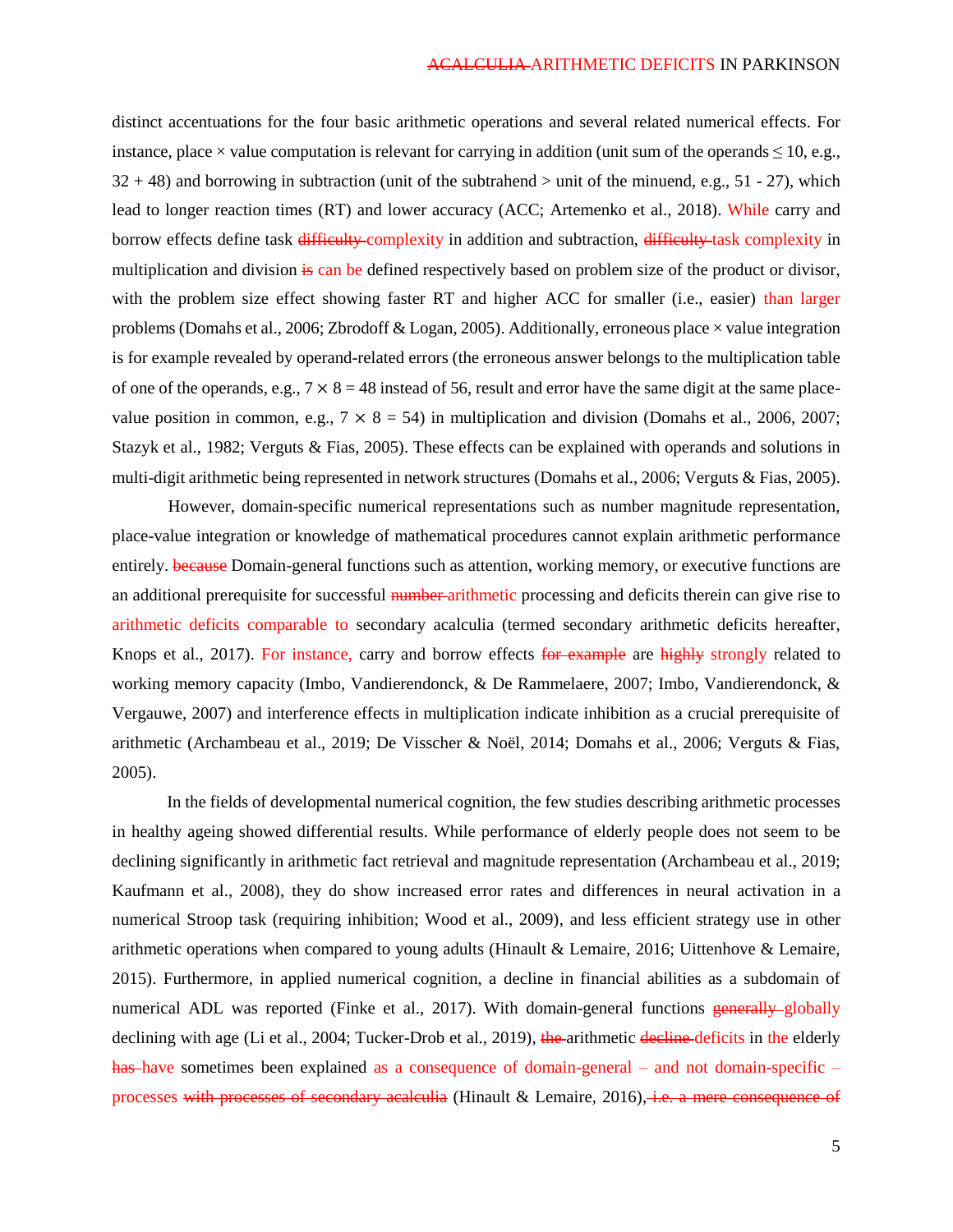domain-general processes, while domain-specific processes are deemed not relevant. However, systematic investigations of domain-general and domain-specific aspects across different numerical arithmetic operations tasks and processes are still needed to comprehensively resolve that issue differentiate between age-related and pathological arithmetic deficits.

### Arithmetic in Parkinson's Disease

In addition to non-pathological aging processes, neurodegeneration can further cause arithmetic impairments. Different dementias such as AD and PD dementia (PDD) show both distinct cognitive profiles (Hugo & Ganguli, 2014) and common neuropathologies (e.g., the cholinergic system, Bohnen et al., 2003). Due to the lack of PD-specific studies on arithmetic, identifies findings from AD research – although different pathophysiological mechanisms and predictive biomarkers are identified – might help to derive, as one of the most informative sources to derive hypotheses regarding arithmetic deficits in PD. AD patients show deficits in complex written calculation, they are less flexibility in shifting calculation strategies and show higher error rates as well as longer response latencies in arithmetic (Arnaud et al., 2008; Lemaire & Leclère, 2014; Mantovan et al., 1999). Additionally, AD patients deteriorate when numerical ADL are concerned (Bangma et al., 2021; Martini et al., 2003; Sherod et al., 2009). This link between arithmetic skills and daily functioning is further supported by finding that the magnetic resonance imaging cortical volume of the angular gyri (involved in arithmetic fact retrieval) predicts financial deficits in MCI (Griffith et al., 2010). To conclude, the profile of cognitive impairment in AD is heterogeneous and the only partial overlap with PDD neuropathology gives rise to limited, but informative conclusions for PD (Hugo & Ganguli, 2014).

The few studies addressing PD-specific arithmetic deficits identified associations relations between with domain-general functions and deficits in different arithmetic operations and was used as the basis for the current research questions. Comparing performance in arithmetic tasks between non-demented PD samples and a healthy control group yields a variety of impairments (Liozidou et al., 2012; Zamarian et al.,  $2006$ ): Arithmetic deficits  $(i.e.,$  more errors in mental arithmetic and calculation span) in non-demented PD compared to a healthy control group were linked to working memory deficits (Liozidou et al., 2012) and executive dysfunction (Zamarian et al., 2006) for arithmetic word problems as well as complex arithmetic and calculation span tasks, respectively. However, Zamarian and colleagues (2006) did not find deficits in more basic arithmetic tasks (e.g., transcoding, number comparisons, arithmetic fact retrieval, calculation span with low working memory load) and complex written calculation. Hypotheses regarding the remaining question of whether-Arithmetic performance in easier arithmetic tasks could might nevertheless be impaired in more advanced PD stages can be drawn from studies investigating more advanced patient samples: Deficits in PDD have been reported in the basic arithmetic operations addition,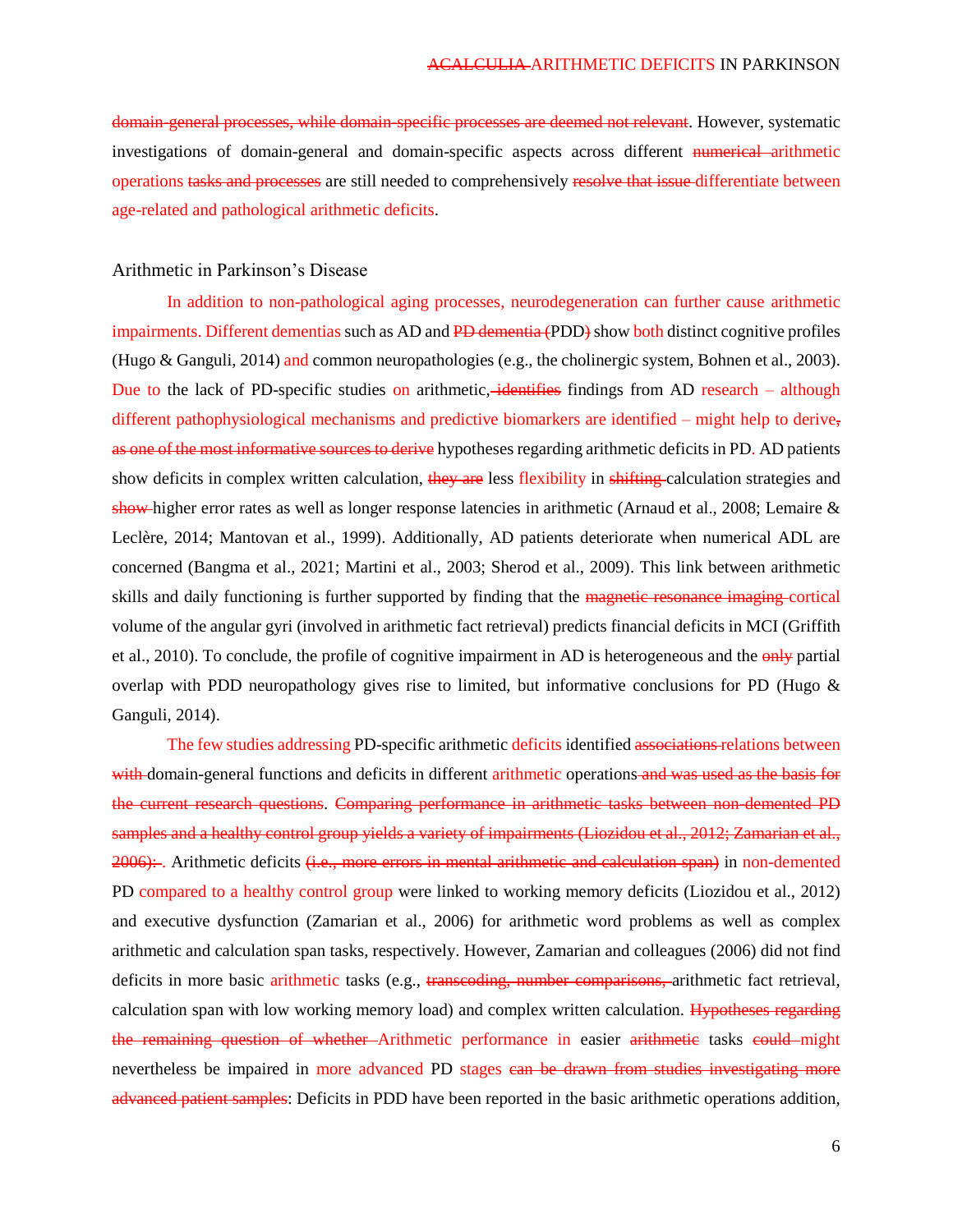subtraction, and multiplication in written arithmetic and all four operations in mental arithmetic (Kalbe, 1999). Deficits in financial abilities, (as one domain of numerical ADL, and an ecologically valid application of arithmetic) were identified in PD-MCI and PDD patients (Martin et al., 2013). When analysing simple financial-arithmetic tasks in a sample of PD-NC and PD-MCI patients, there are first hints of impaired magnitude and place  $\times$  value processing as well the application of arithmetic procedures, shaped by gender, disease duration, attention and visuo-spatial/ constructional skills (Loenneker, Becker, et al., 2021).

However, these studies confront the reader are limited by with several methodological constraints: All of them worked with small patient samples, diminishing the statistical power to detect small effect sizes as well as attenuating generalisability to the heterogeneous process of cognitive decline progression in PD. Due to the low number of items, difficulty varied unsystematically item sets were not sufficiently large for a systematic manipulation of factors such as item difficulty and the test-battery used by Zamarian and colleagues (2006) has been reported to showed ceiling effects (Delazer et al., 2003). The four arithmetic operations have only been investigated in PD-NC and PDD patients, but systematic evidence on PD-MCI is still lacking, questioning the onset of arithmetic deficits to be associated to associated to distinctions in cognitive progression. On a conceptual level, inferences on domain specific numerical representations, which could have been obtained in a numerical effect based methodological framework (as in Moeller et al., 2011), cannot be drawn due to the task-based approach. To resume, available evidence on arithmetic in PD has neither systematically addressed the cognitive representations defining arithmetic deficits nor their association to cognitive deterioration stepping progressing from PD-NC to PD-MCI.

Besides these behavioural findings, Another source to generate hypotheses on arithmetic deficits in PD is the neuroanatomical and -functional overlap between of arithmetic processes (Klein et al., 2016) and with progression of PD neuropathology (Caligiore et al., 2016) might also imply is another source to generate hypotheses on arithmetic deficits in PD. The sequential progress of PD neuropathology (classified by Braak stages one to six, Braak et al., 2003) affects brain areas needed for arithmetic, with deficits in domain-specific arithmetic areas suggesting processes comparable to primary acalculia .

First, number magnitude and place  $\times$  value processing could be affected by degeneration in regions around the intraparietal sulcus, because of resulting from reduced acetylcholine production (caused by degeneration of the nucleus basalis magnocellularis beginning in Braak stage three) leading to a decrease in projections on the neocortex, such as parietal und temporal areas, can be observed (beginning in Braak stage five; Jellinger, 2018; Moeller et al., 2015). The parietal cortex is of particular interest for numerical cognition as it includes the region around the intraparietal sulcus where (non-)symbolic number magnitude representation and place  $\times$  value processing are supported represented (Jellinger, 2018; Moeller et al., 2015). Second, processing of visual number forms might be affected by degeneration of the temporal cortex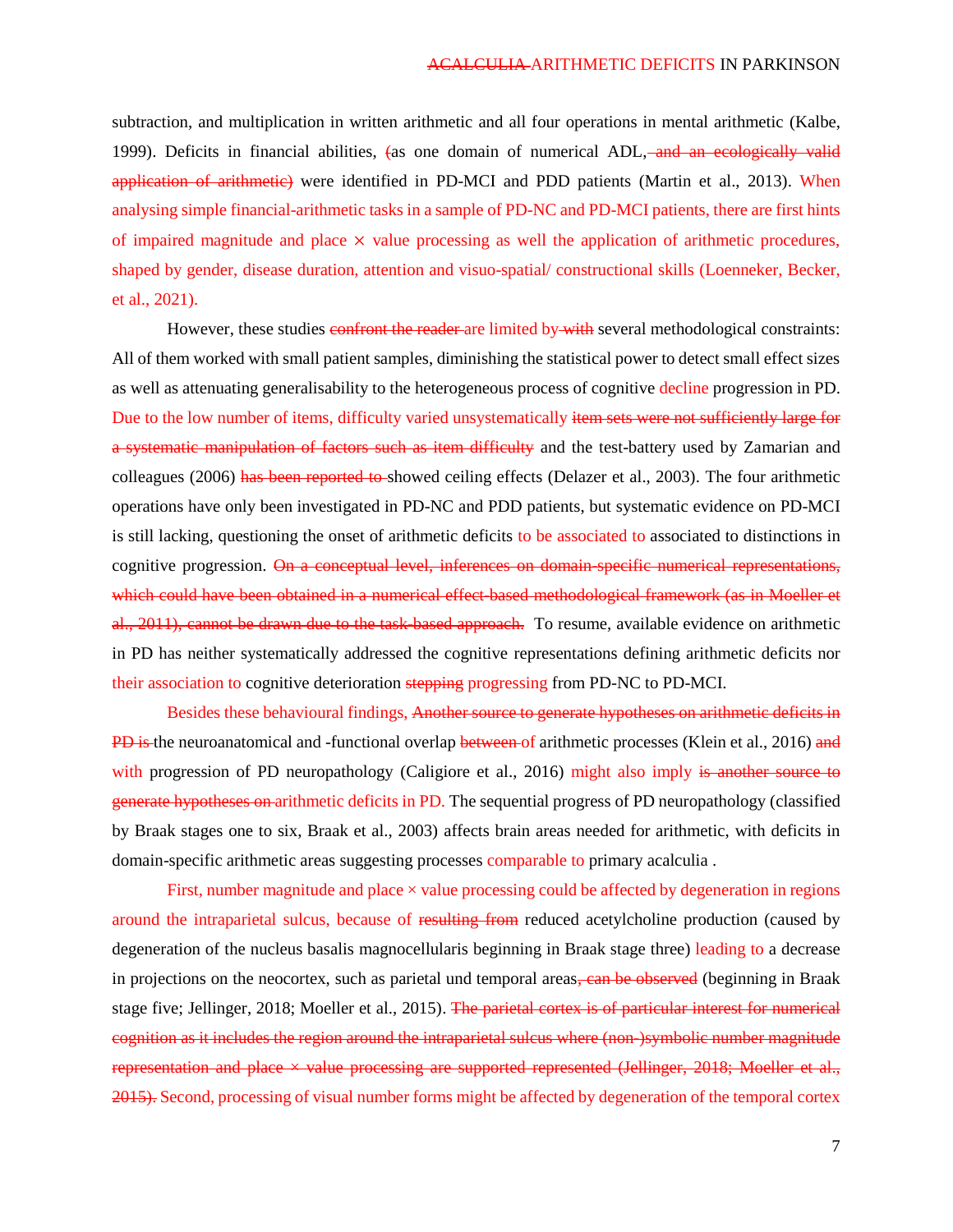Furthermore, temporal cortex needs to be activation is associated with the processing of visual number forms (Arsalidou & Taylor, 2011; Koob et al., 2014). Lewy Bodies (LBs) in frontal, cingulate, and temporal cortex emerging in Braak stage five might further impact number processing (Arsalidou & Taylor, 2011; Collerton et al., 2003; Klein et al., 2016). Third, verbally mediated fact retrieval from memory in multiplication and division can be affected, both by a decreased basal ganglia gating function for arithmetic fact retrieval (Delazer et al., 2004; Owen et al., 1998) and affected semantic brain regions (i.e., inflammation in the angular gyrus, LB-induced degeneration of hippocampus and posterior cingulate gyrus) might influence the verbally mediated fact retrieval from memory and the verbal representation of numerosity needed for in multiplication and division (Jellinger, 2018; López González et al., 2016; Uribe et al., 2018). Fourth, addition and subtraction should might also deteriorate as they require arithmetic fact retrieval and magnitude processing (Yang et al., 2017), and degeneration of the insula should might further affect addition (Arsalidou & Taylor, 2011; Jellinger, 2018). Subtraction could be specifically affected by degeneration Activation in premotor and supplementary motor areas is also required for arithmetic fact retrieval and calculating subtractions (Braak et al., 2003, 2005; Kazui et al., 2000). Fifth, advanced mathematical problem solving again can be affected by degeneration in relies quires activation in semantic brain regions (angular, middle temporal, fusiform, inferior frontal, posterior cingulate, and parahippocampal gyri, dorsomedial and ventromedial prefrontal cortices, Zhou et al., 2018). Lewy Bodies in frontal, cingulate, and temporal cortex emerging in Braak stage five might further impact number processing (Arsalidou & Taylor, 2011; Collerton et al., 2003; Klein et al., 2016). To conclude, neuronal structures and circuits degenerating in PD and presumably being responsible for domain-specific numerical processes (such as magnitude processing, fact retrieval, calculation, and place × value integration) overlap. Whether or not these theoretical considerations show will be empirically revealed as arithmetic behavioural deficits in PD empirical research represents is the aim target investigation of the current study.

However, examining domain-specific processes may not be sufficient. Globally, degeneration of domain-general functions supporting arithmetic processing can lead to secondary acalculia-arithmetic deficits in PD. With degenerative processes in the dorsolateral prefrontal cortex associated with working memory, holding and monitoring task-relevant information should be impaired in complex arithmetic (Arsalidou & Taylor, 2011; Braak et al., 2003, 2005). The decrease of dopamine production in the striatum (beginning in Braak stage number three) later diminishes reduces projections to the frontal lobe affecting processing speed, working memory, memory retrieval, verbal fluency, attention, and executive functions (Braak et al., 2003; Dirnberger et al., 2005; Martinez-Horta & Kulisevsky, 2019; Rinne et al., 2000). To conclude, PD-specific neurodegenerative processes suggest deficits in all four basic arithmetic operations, with severity depending on the stage of disease progression.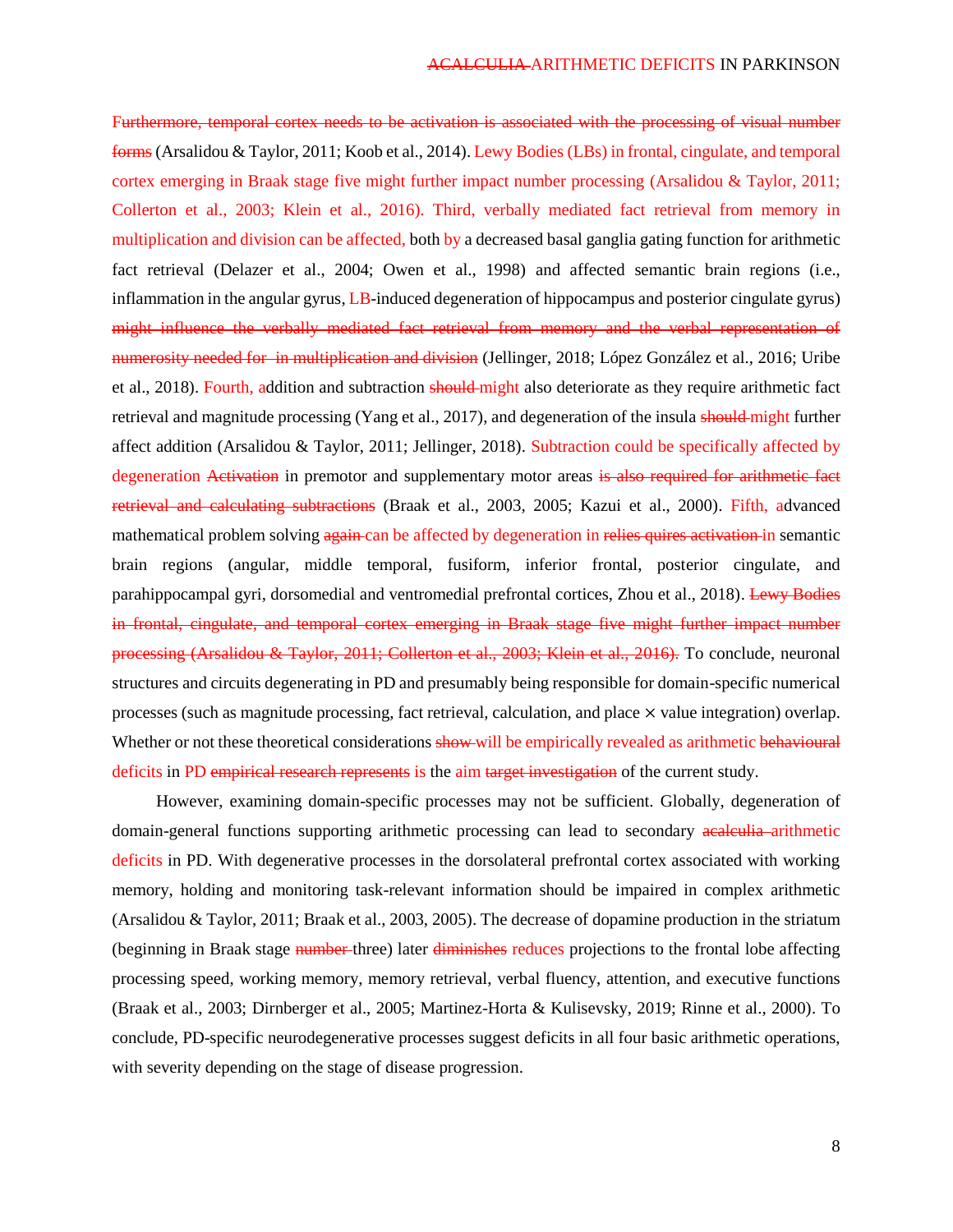Objectives of the current study

Available studies on arithmetic in PD do not address the influence of cognitive status and the underlying cognitive representations of numerosity arithmetic. Therefore, the current exploratory study aims at investigating arithmetic deficits in PD patients with and without mild cognitive impairment and compared comparing between PD and a healthy control (HC) group. The influence of domain-general as well as domain-specific functions will be differentiated to better understand the underlying mechanisms of behavioural arithmetic deficits. Finally, the probable use of arithmetic in the diagnostic of PD-immanent cognitive disorders will be addressed by trying to discriminate the cognitive statuses of HC, PD-NC and PD-MCI using arithmetic tasks.

The research questions of the current study are:

*Q1) Arithmetic deficits in PD:* Are arithmetic performance and effects impaired in PD? (*Q1: Arithmetic deficits in PD)* 

*Q2) Influence of domain-general functions on arithmetic in PD:* Do domain-general functions (e.g., visuo-spatial or executive functions) contribute to arithmetic performance in PD and if so for which operation? (*Q2: Influence of domain-general functions on arithmetic in PD*)

*Q3) Discrimination between cognitive statuses of PD by arithmetic performance:* Can arithmetic performance be used to discriminate between a) PD-NC and PD-MCI and b) HC and PD-NC? (*Q3: Discrimination between cognitive statuses of PD by arithmetic performance*)

Arithmetic processes will be systematically investigated with the help of concerning a) addition, b) subtraction, c) multiplication, and d) division. Task complexity will be considered in terms of This allows for the analysis of carry and borrow effects in addition and subtraction, respectively, and problem size effects in multiplication and division as well as consistency effects and operand errors.

We expect PD-MCI patients to show worse performance than HC as their disease has already progressed. As there are no data available, we can only speculate that arithmetic performance of the PD-NC group will be intermediate between HC and PD-MCI. Whether and how PD-NC and PD-MCI differ in their arithmetic skills cannot be inferred from the current literature. Therefore, we will further explore the group effect by means of pairwise comparisons between HC and PD-NC and between PD-NC and PD-MCI to identify if arithmetic deficits are more frequent in patients than in controls and in patients with cognitive impairment than in those without. For an overview of research questions, hypotheses and respective analysis plans with possible interpretations see the study design table in Supplementary Material A. Box 1.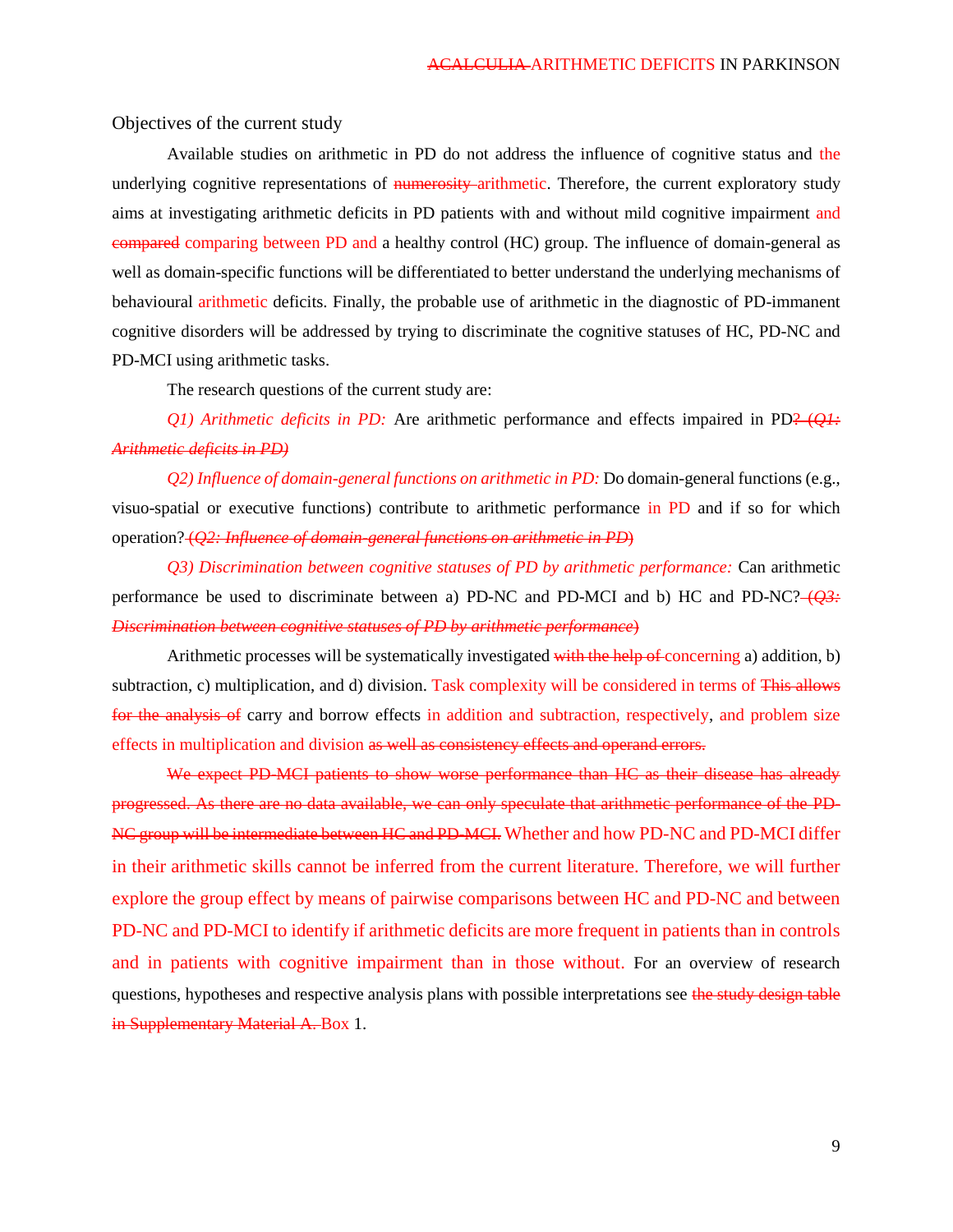*Box 1.* Study design

| 1) Are arithmetic performance and effects impaired in Parkinson's Disease?                                                                                              |
|-------------------------------------------------------------------------------------------------------------------------------------------------------------------------|
| <b>Hypothesis</b>                                                                                                                                                       |
| (H1) There is a group effect in arithmetic performance: $HC > PD-NC > PD-MCI$                                                                                           |
| <b>Analysis plan</b>                                                                                                                                                    |
| Bayesian ANCOVAs with max. 6 clinical covariates                                                                                                                        |
| <b>Addition:</b>                                                                                                                                                        |
| 2 Bayesian mixed ANCOVAs: group (HC, PD-NC, PD-MCI) × complexity (carry, non-carry) with clinical covariates on RT and ACC                                              |
| Pairwise ANCOVAs comparing HC vs. PD-NC and PD-NC vs. PD-MCI                                                                                                            |
| Subtraction:                                                                                                                                                            |
| 2 Bayesian mixed ANCOVAs: group (HC, PD-NC, PD-MCI) × complexity (borrow, non-borrow) with clinical covariates on RT and ACC                                            |
| Pairwise ANCOVAs comparing HC vs. PD-NC and PD-NC vs. PD-MCI                                                                                                            |
| Multiplication:                                                                                                                                                         |
| 2 Bayesian mixed ANCOVAs: group (HC, PD-NC, PD-MCI) × complexity (small, large problem size) with clinical covariates on RT and ACC                                     |
| Pairwise ANCOVAs comparing HC vs. PD-NC and PD-NC vs. PD-MCI                                                                                                            |
| Division:                                                                                                                                                               |
| 2 Bayesian mixed ANCOVAs: group (HC, PD-NC, PD-MCI) × complexity (small, large problem size) with clinical covariates on RT and ACC                                     |
| Pairwise ANCOVAs comparing HC vs. PD-NC and PD-NC vs. PD-MCI                                                                                                            |
| <b>Interpretation given different outcomes</b>                                                                                                                          |
| Evidence for a group effect of HC > PD-NC, PD-NC > PD-MCI: association of arithmetic deficits in PD with disease progression, no mere aging effects.                    |
| Evidence against group effects: arithmetic performance in PD not explained by disease-specific neurodegeneration, mere aging effect.                                    |
| Theory that could be shown wrong by the outcomes                                                                                                                        |
| Depending on results, neurodegeneration at stages of PD-NC and PD-MCI has or has not affected fronto-parietal circuits enough to impair arithmetic performance.         |
| 2) Do domain-general functions (e.g., visuo-spatial or executive functions) contribute to arithmetic performance in PD and if so for which operation?                   |
| <b>Exploratory analysis without hypotheses</b>                                                                                                                          |
| <b>Analysis plan</b>                                                                                                                                                    |
| Additional inclusion of one cognitive covariate per Bayesian ANCOVA                                                                                                     |
| <b>Addition:</b>                                                                                                                                                        |
| 2 Bayesian mixed ANCOVAs: group (PD-NC, PD-MCI) × complexity (carry, non-carry) with clinical and cognitive covariates on RT and ACC                                    |
| Subtraction:                                                                                                                                                            |
| 2 Bayesian mixed ANCOVAs: group (PD-NC, PD-MCI) × complexity (borrow, non-borrow) with clinical and cognitive covariates on RT and ACC                                  |
| Multiplication:                                                                                                                                                         |
| 2 Bayesian mixed ANCOVAs: group (PD-NC, PD-MCI) × complexity (small, large problem size) with clinical and cognitive covariates on RT and ACC                           |
| Division:                                                                                                                                                               |
| 2 Bayesian mixed ANCOVAs: group (PD-NC, PD-MCI) × complexity (small, large problem size) with clinical and cognitive covariates on RT and ACC                           |
| <b>Interpretation given different outcomes</b>                                                                                                                          |
| (H2.1) Main effect of arithmetic complexity: after controlling for domain-general functions, arithmetic performance is driven by domain-specific functions.             |
| (H2.2) Main effect of cognitive covariate: domain-general function fully explains arithmetic performance.                                                               |
| (H2.3) Main effects of cognitive covariate and arithmetic complexity with-/out interaction: joint contribution of domain-general and -specific functions to arithmetic. |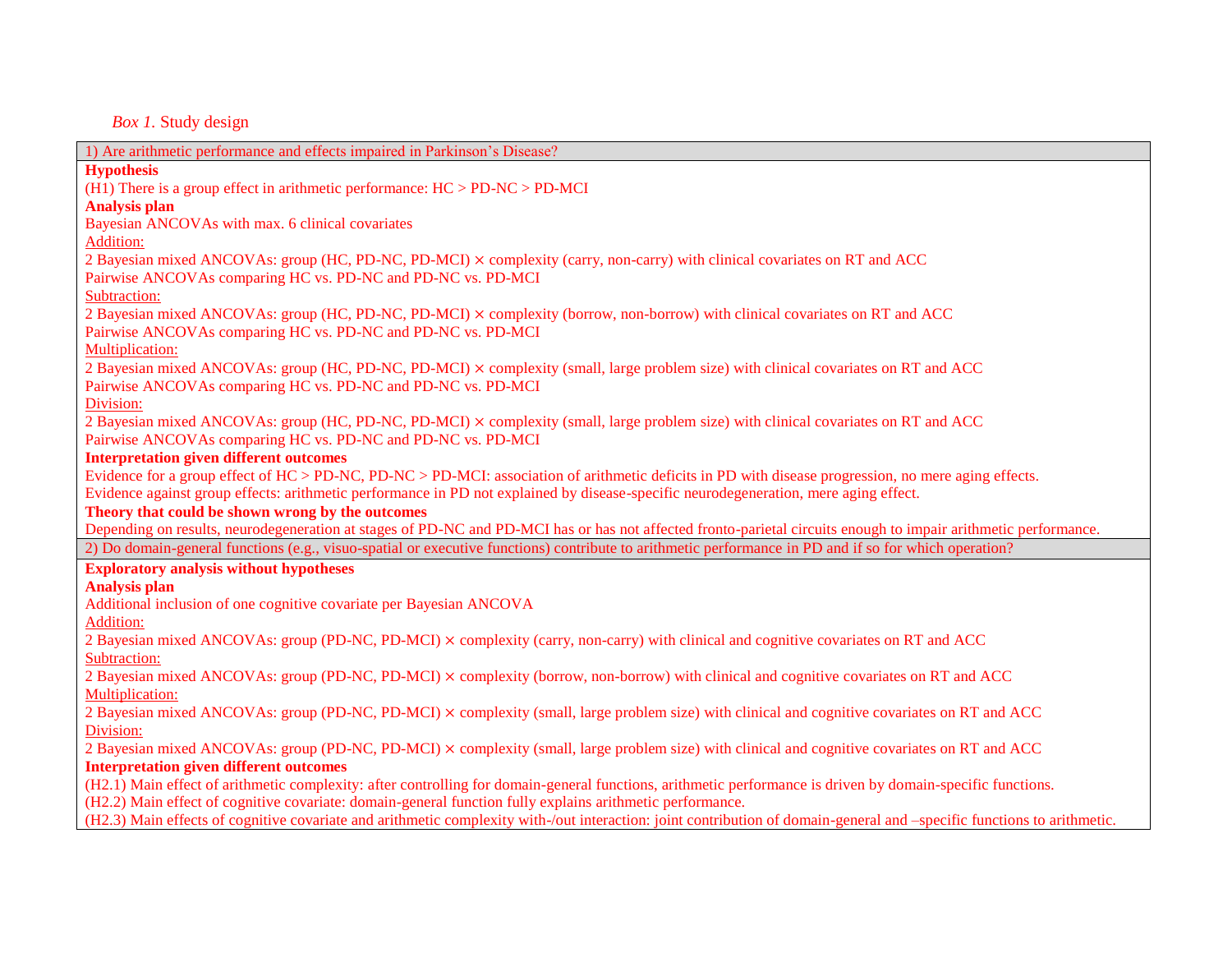**Theory that could be shown wrong by the outcomes**

Depending on the outcome, the results could suggest processes of arithmetic deficits in PD to be primary, secondary or indistinguishable.

3a) Can arithmetic performance be used to discriminate between PD-NC and PD-MCI?

3b) Can arithmetic performance be used to discriminate between HC and PD-NC, despite them showing comparable results regarding global cognition.

### **Hypothesis**

a) The weighted linear combination of the four basic arithmetic tasks predicts whether a patient belongs to the group with or without mild cognitive impairments.

b) It is unclear whether the HC and PD-NC groups differ in arithmetic, despite them showing comparable results regarding global cognition.

## **Analysis plan**

a) Bayesian logistic regressions with the predictors of z-standardized performance in addition, subtraction, multiplication, division and the covariates from research question 1 on cognitive status (PD-NC, PD-MCI)

b) Bayesian logistic regression with the predictors of z-standardized performance in addition, subtraction, multiplication, division and the covariates from research question 1 on cognitive status (HC, PD-NC)

### **Interpretation given different outcomes**

a1) If there is evidence for no effect of arithmetic, it is not suited to discriminate between PD-NC and PD-MCI, and arithmetic impairments seem to result from a different pathomechanism than global cognitive impairment.

a2) If there is evidence for an effect of arithmetic, it is suited to discriminate between PD-NC and PD-MCI, and global cognitive and arithmetic impairments seem to share a common pathomechanism.

b) Only if arithmetic performance differentiates HC from PD-NC, it can be used as an early marker for the detection of PD.

### **Theory that could be shown wrong by the outcomes**

Depending on the results, degeneration of numerical cognition does (a2) or does not (a1) parallel global cognition in PD and is or is not only age-related as opposed to disease-specific (b).

*Note*. HC = healthy elderly without neurological impairments, PD = Parkinson's Disease, PD-NC = Parkinson's patients with normal cognition, PD-MCI = Parkinson's patients with mild cognitive impairment.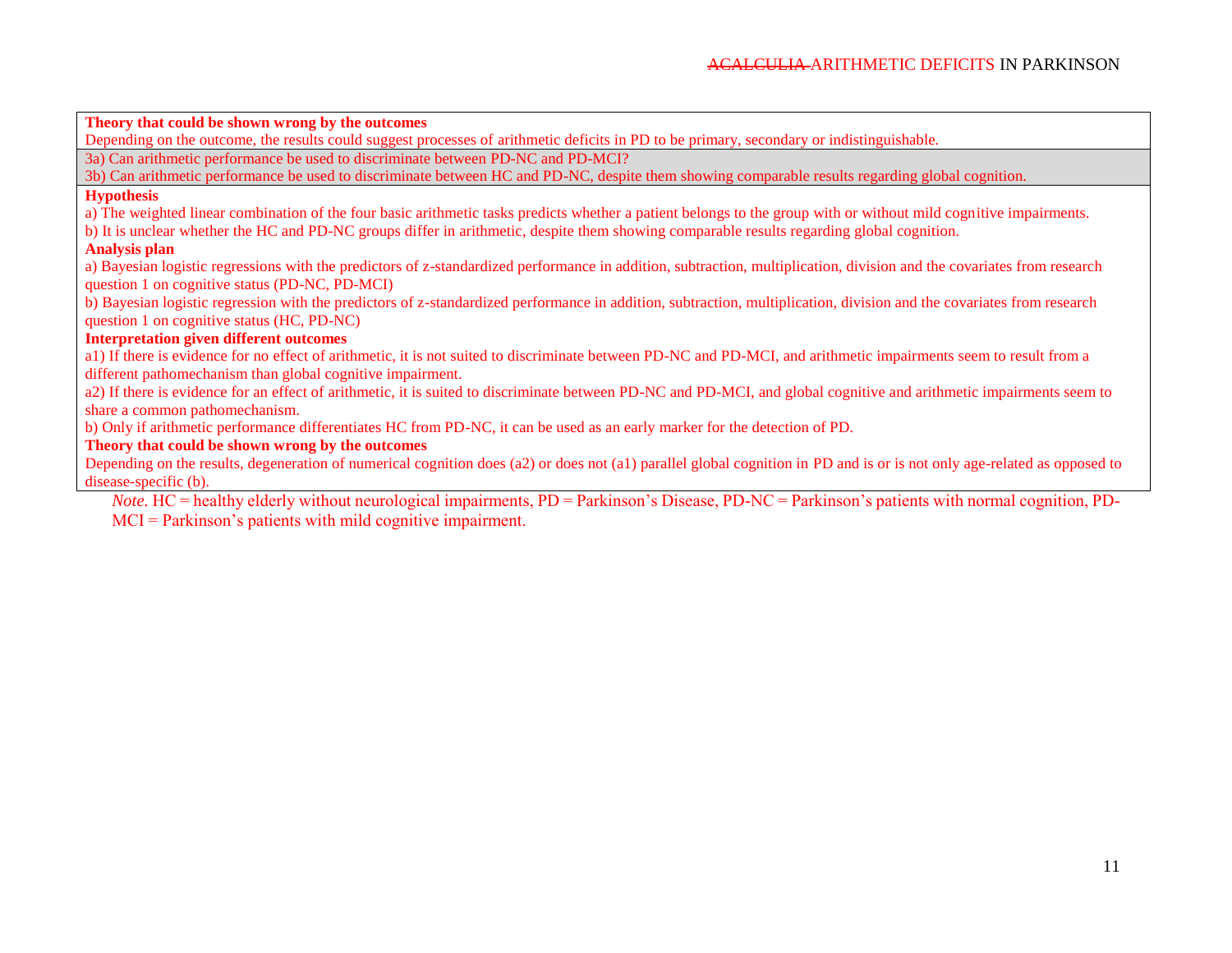#### Methods

Statistical power analysis and sample size estimation

Empirical effect sizes were calculated (and transformed if required) with Psychometrica, JASP and the BF calculator for single-factor ANOVA summaries (Faulkenberry, 2019; JASP Team, 2018; Lenhard & Lenhard, 2016) to anticipate an approximate effect size for the current study (an overview of effect sizes can be found on [https://osf.io/qgs5x/\)](https://osf.io/qgs5x/). Categorisation of Cohen's *d* as a measure of effect size follows Cohen (1992). Recent literature provides some evidence on arithmetic deficits in PD comparable to tasks used in the current study. Tamura, Kikuchi, Otsuki, Kitagawa, and Tashiro (2003) found a large difference  $(d = 1.507)$  between HC and non-demented PD in a calculation span of increasing length using single-digit numbers. The comparison of PD-NC patients and HC with the Graded Difficulty Arithmetic test (orally presented addition and subtraction tasks, increasing complexity, two- and three-digit operands, Jackson & Warrington, 1986) showed medium to large differences (*d* = 0.602, Scarpina et al., 2017; *d* =1.184, Zamarian et al., 2006). Orally presented word problems requiring mental calculation (WAIS arithmetic subtest, Wechsler, 1995) also yielded a large difference  $(d > 0.8)$  between non-demented PD patients and a HC group (Liozidou et al., 2012). Furthermore, Kalbe (1999) showed a large difference  $(d = 1.364)$  in mental calculation between a PDD and HC group (all four basic arithmetic operations, single- and two-digit numbers).

As the smallest reported effect size for differences in arithmetic is medium to large, we expect an effect of at least  $d = 0.5$  for the comparison between HC and PD-NC. The difference between PD-NC and PD-MCI cannot be inferred from current literature, which is why we only predict a trend of HC outperforming PD-NC and PD-NC outperforming PD-MCI. Whether and how PD-NC and PD-MCI differ in their arithmetic skills cannot be inferred from the current literature. Therefore, we will further explore the group effect by means of pairwise comparisons between HC and PD-NC and between PD-NC and PD-MCI to examine if arithmetic deficits are more frequent in patients than in controls and in patients with cognitive impairment than in those without.

Following the procedure of sample size estimation in Bayes factor design analysis suggested by Schönbrodt and Wagenmakers (2018), participants will be tested within a sequential Bayes factor design until the between subjects factor of group-respective pairwise comparisons between HC and PD-NC and between PD-NC and PD-MCI reach a value of  $BF_{10} \ge 6$  or  $BF_{01} \ge 6$  for all of the four basic arithmetic operations in research questions one and two Q1 and Q2. The criterion for Q3 research question three is based on the *BF* of including the respective predictor instead of excluding it (*BFinclusion*) for each numerical predictor of the logistic regression on group. All three research questions need to reach the criterion for the recruitment to stop. The repeated measures factors carry in addition and borrow in subtraction as well as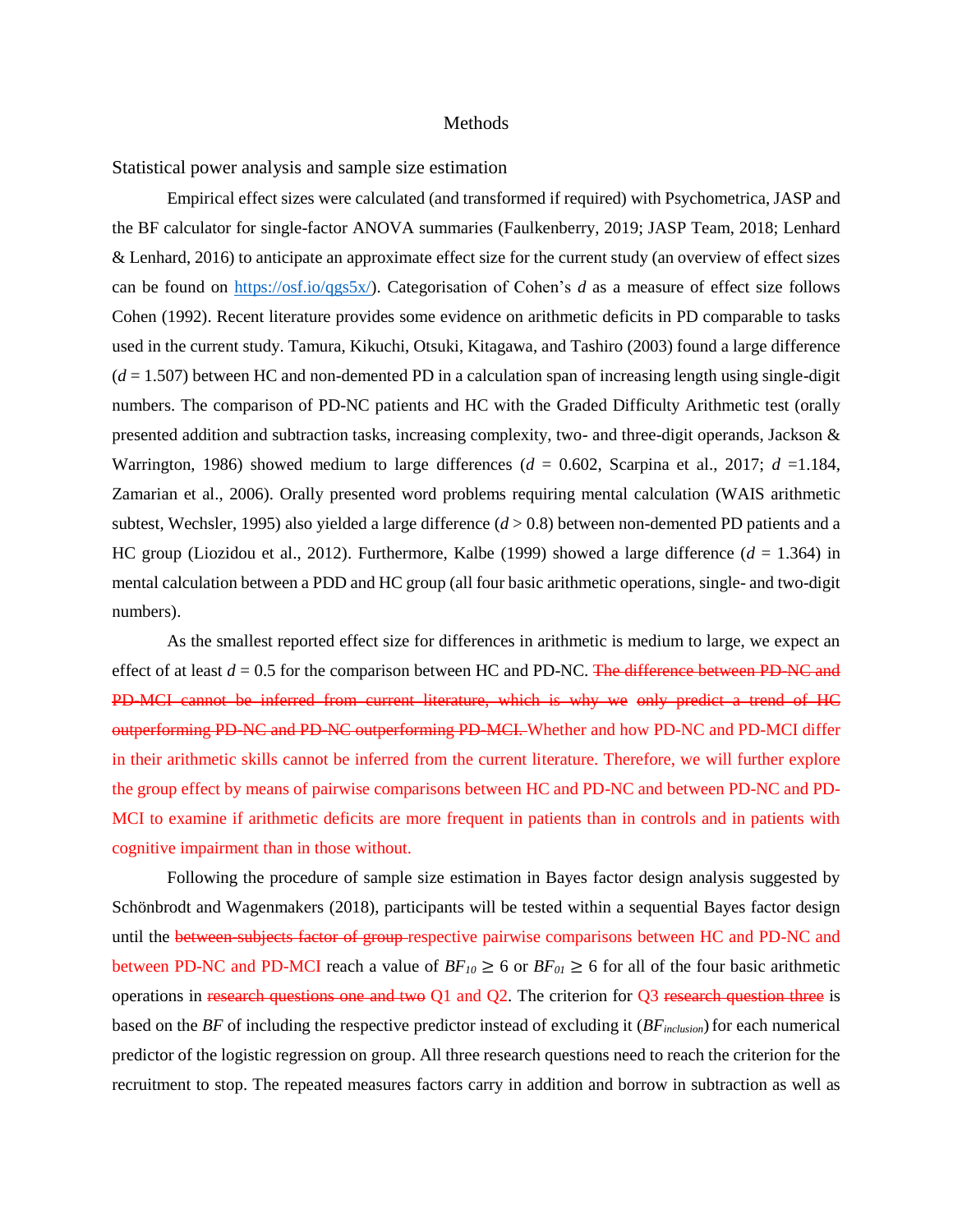the analysis of problem sizes in multiplication and division will be conducted in an exploratory manner and therefore do not underlie considerations for sample size estimation. For Due to feasibility reasons, an additional maximum sample size of  $n_{\text{max}} = 120$  valid data sets is established (targeting equal group sizes). Which of these two criteria is reached first determines the ceasing of data collection. The first check of *BF<sup>10</sup>* is planned for when all three groups have reached a size of 15 participants (i.e.,  $n_{min} = 45$ ), and checking will be continued in steps of five additional participants per group. The process of sequential testing will be additionally monitored with a Bayes factor plot indicating evidential development as a function of increasing sample size.

We estimated the properties of the planned research design with Monte Carlo simulations as implemented by Schönbrodt and Wagenmakers (2018) based on a sequential boundary of  $BF_{10} = 6$ ,  $d = 0.5$ ,  $n_{min} = 35$ ,  $n_{max} = 120$  and 10,000 simulated studies. Simulating the performance of our design under H<sub>1</sub> resulted in 9% of studies terminating at  $n_{\text{max}}$ , 90.8% terminating at  $H_1$  boundary and 0.2% at  $H_0$  boundary, on average stopping at  $n = 63$ . Simulating the performance of our design under H<sub>0</sub> resulted in 35.6% of studies terminating at  $n_{\text{max}}$ , 3.6% terminating at  $H_1$  boundary and 60.7% at  $H_0$  boundary, on average stopping at  $n = 103$ . After completion of data collection, the actual statistical power will be assessed with a Bayesian power calculation for the effects of interest.

In case of participant exclusions, new participants will be recruited for substitution. In case of early ceasing of the testing due to attrition, new participants will be recruited, and data of the dropped out patient will only be included in analyses when the patient gives informed consent and has already been assigned to a cognitive group based on the Movement Disorder Society (MDS) Task Force level I elassification criteria (MoCA  $\leq$  26, Litvan et al., 2012).

### Participants

This study has received approval by the ethics committee of the University of Tuebingen's medical faculty (161/2020BO2) and was registered not only at the Deutsches Register für Klinische Studien (DRKS-ID: DRKS00021091), but also at the World Health Organisation (Universal Trial Number: U1111-1257- 2901). Patient recruitment will be managed through the PD outpatient clinic in collaboration with rehabilitation facilities specialised in PD. Furthermore, PD patients who have been previously studied and gave consent (Ethical vote: 199/2011BO1) to be contacted for potential future study participation will be contacted. The caregivers of the PD patients will also be recruited as healthy controls, in accordance with defined inclusion and exclusion criteria. Additionally, pensioners' initiatives will be contacted for control group recruitment, with the study being advertised via the university mailing systems. All participants will receive monetary compensation  $(30 $\epsilon$ ).$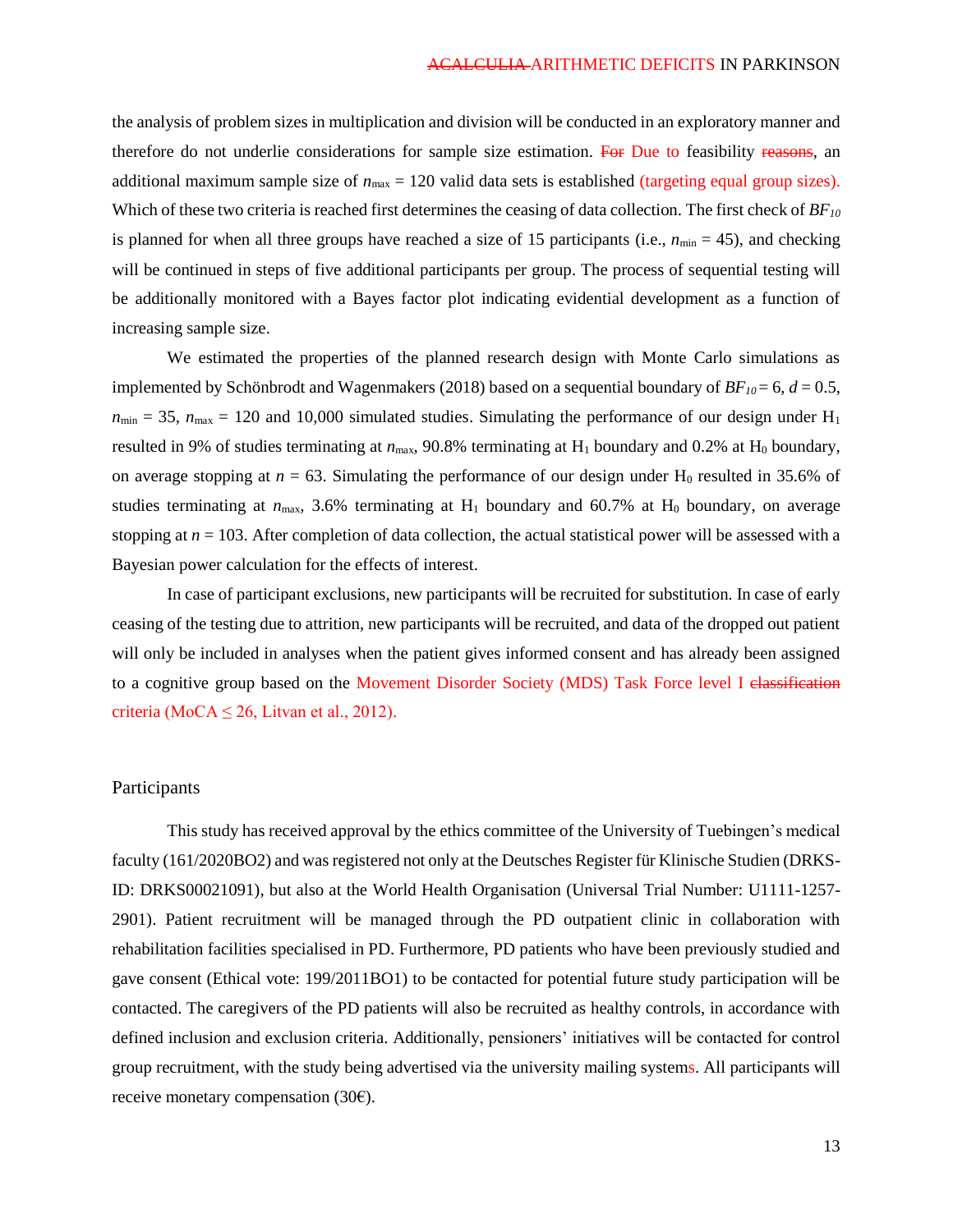In the recruitment process, HC, PD-NC and PD-MCI will be matched on the group level according to age (*M* ± 5 years) and gender (max. 65% male) to approximately match sociodemographic and clinical group means. This method cannot be used to correct for disease duration as cognitive status is confounded with disease duration in PD-MCI patients, who also have a longer history of PD, as indicated by PD-specific disease progression (S.-J. Lin et al., 2018). As PD medication can heavily influence experimental performance, all patients will be tested in their "on-state" and will be permitted to take their regular medication during the session if necessary.

The Level I MDS Task Force criteria for PD-MCI and PDD will be used to assign patients to the PD-NC group or PD-MCI group, or excluded in the case of PDD (Emre et al., 2007; Litvan et al., 2012). This assumes a cut-off score of 26 on the Montréal Cognitive Assessment (MoCA, Nasreddine et al., 2005) to distinguish between PD-NC and PD-MCI; an absence of significant ADL impairment impacting everyday life will exclude PDD. In order to acquire a cognitive diagnosis, assessment of the patients' selfimpression, caregiver ratings, or ratings of the investigator will be used to define slow progressive deterioration of cognition from a premorbid level. The HC group will be assessed and excluded using the same MoCA cut-off score. The MoCA (Nasreddine et al., 2005; Thomann et al., 2018) is a short screening instrument for *global cognitive functioning,* evaluating short-term memory, visuo-spatial and executive functions, attention, language, and orientation to time and space. It has a maximum score of 30 and corrects for educational status in patients with 12 years of education or less.

Table 1 lists all inclusion and exclusion criteria separately for all three groups. The PD diagnosis will additionally be confirmed by a movement disorder specialist in the outpatient clinic of the University Hospital of Tuebingen using the criteria of the United Kingdom Brain Bank (Hughes et al., 1992). This confirmation is required before inclusion into the current study and must be documented in the patient's record. Additionally, in all cases, a relation of the PD patient (i.e., a spouse, child, friend, or relative of legal age) who has agreed to report on the presence and severity of PD related ADL problems (see section caregiver assessment) will be asked to assess the patient.

| $(Sub-)group$  | <b>Inclusion criteria</b>                                                                                                                                                    | <b>Exclusion criteria</b>                                                                                                                                                                                                                                               |
|----------------|------------------------------------------------------------------------------------------------------------------------------------------------------------------------------|-------------------------------------------------------------------------------------------------------------------------------------------------------------------------------------------------------------------------------------------------------------------------|
| <b>General</b> | $\bullet \geq 5060$ years of age<br>• (Corrected) hearing and<br>vision<br>• Fluent German skills $\&$<br>German schooling<br>• Informed consent,<br>voluntary participation | • Further neurological diseases impacting the<br>central nervous system except for damage to<br>intervertebral discs<br>(History of) substance abuse except for<br>nicotine<br>• BDI-II-Score $\geq$ 20 indicating major<br>depression<br>• Delirium or acute psychosis |

*Table 1.* Inclusion and exclusion criteria by cognitive status.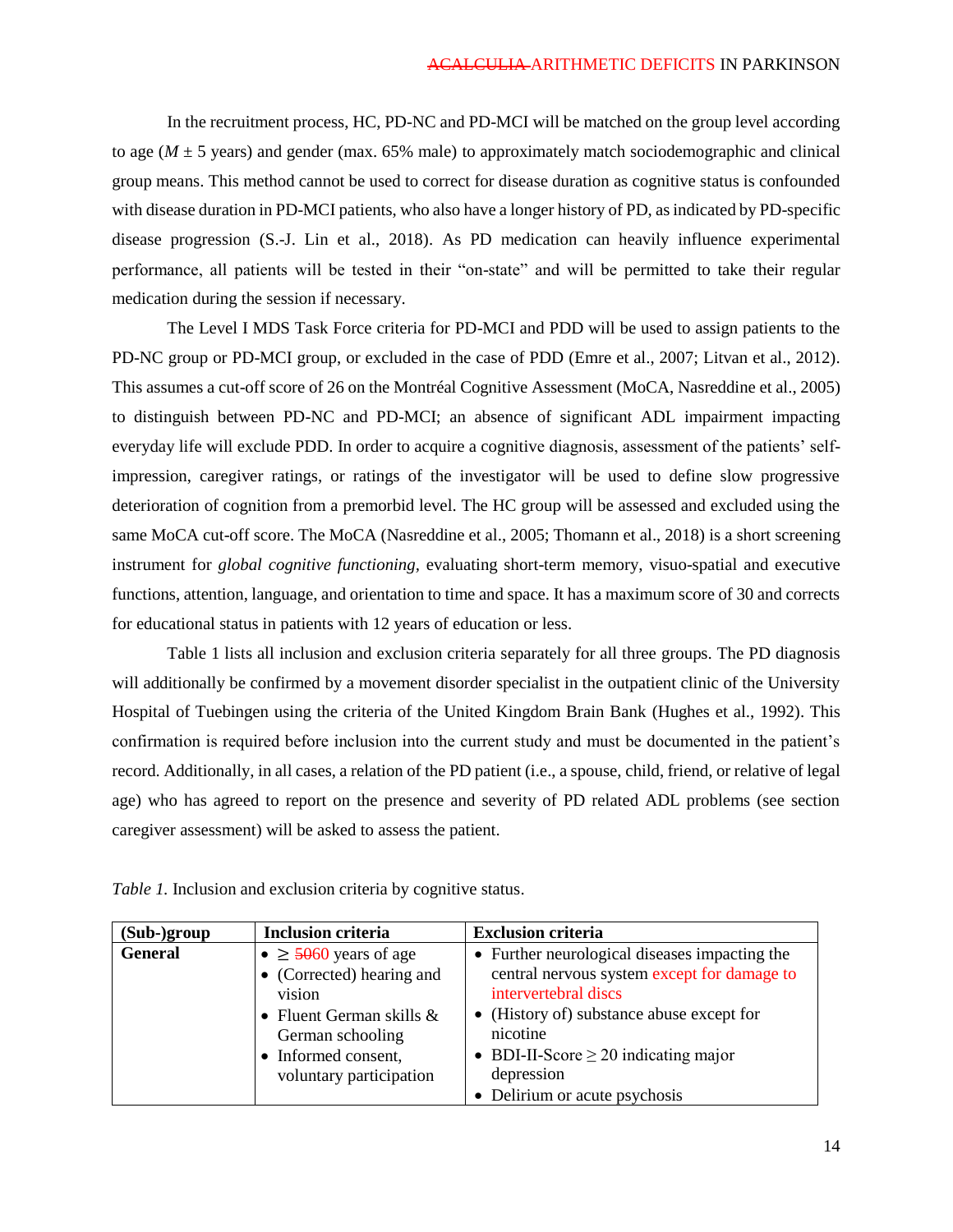|               | • Stable health status (i.e.,<br>able to undergo the entire<br>testing, comorbidities<br>may be present but do not<br>affect test performance)<br>• Permission to ask a<br>caregiver to verify<br>patients rating on the<br>occurrence of ADL<br>problems | • Intake of anti-dementia drugs<br>History/ diagnosis of learning disabilities and<br>developmental disorders (e.g., dyslexia,<br>dyscalculia)<br>Known genetic diseases and family history of<br>genetic diseases (min. 1 first or min. 2 second<br>degree relatives)<br>Currently undergoing chemotherapy |
|---------------|-----------------------------------------------------------------------------------------------------------------------------------------------------------------------------------------------------------------------------------------------------------|-------------------------------------------------------------------------------------------------------------------------------------------------------------------------------------------------------------------------------------------------------------------------------------------------------------|
| HC            | • Normal cognition (MoCA<br>$\geq$ 26)                                                                                                                                                                                                                    |                                                                                                                                                                                                                                                                                                             |
| <b>PD</b>     | Diagnosed idiopathic<br>$\bullet$<br>Parkinson's syndrome                                                                                                                                                                                                 | • Severe impulse control disorder, dopamine<br>dysregulation syndrome interacting with the<br>patient's everyday life                                                                                                                                                                                       |
| PD-NC         | • Normal cognition<br>according to MDS Task<br>Force level I diagnosis<br>guidelines (e.g. MoCA $\geq$<br>26)                                                                                                                                             | • Diagnosis of cognitive impairment (level I-<br>PD-MCI based on cognitive screening or<br>PDD; Emre et al., 2007; PD-MCI or PDD,<br>Litvan et al., 2012)                                                                                                                                                   |
| <b>PD-MCI</b> | Mild cognitive<br>impairment according to<br>MDS Task Force level I<br>diagnosis guidelines and<br>diagnostic cut-off point<br>based on Hoops et al.<br>(Hoops et al., 2009, $26 >$<br>MoCA > 18                                                          | • Diagnosis of PDD (Emre et al., 2007)                                                                                                                                                                                                                                                                      |

*Note.* Reprinted from "Deficits in or preservation of basic number processing in Parkinson's Disease? A registered report" by Loenneker et al., 2021, *Journal of Neuroscience Research.* Reprinted with permission.

# **Materials**

Our materials and programmed experiments will be openly available via the Open Science Framework [\(https://osf.io/qgs5x/\)](https://osf.io/qgs5x/). All measures are reported in Table 2, except for the arithmetic tasks they are identical to those administered by Loenneker and colleagues (2021).

**Introductory interview.** To acquire sociodemographic (age, gender, years of education, handedness, and mother tongue) and clinically relevant (diagnosis, age at disease onset, medication for depression or cognition) information, an introductory interview will be performed at the beginning of the experimental sessions. Furthermore, Levodopa equivalence dose (LEDD; DGN, 2016; Tomlinson et al., 2010) will be calculated based on current dopaminergic medication and time since last dopaminergic medication intake will be recorded. To gain insight about the patients' experience with mathematics, participants will be asked to report preceding employment and associated mathematical experience (based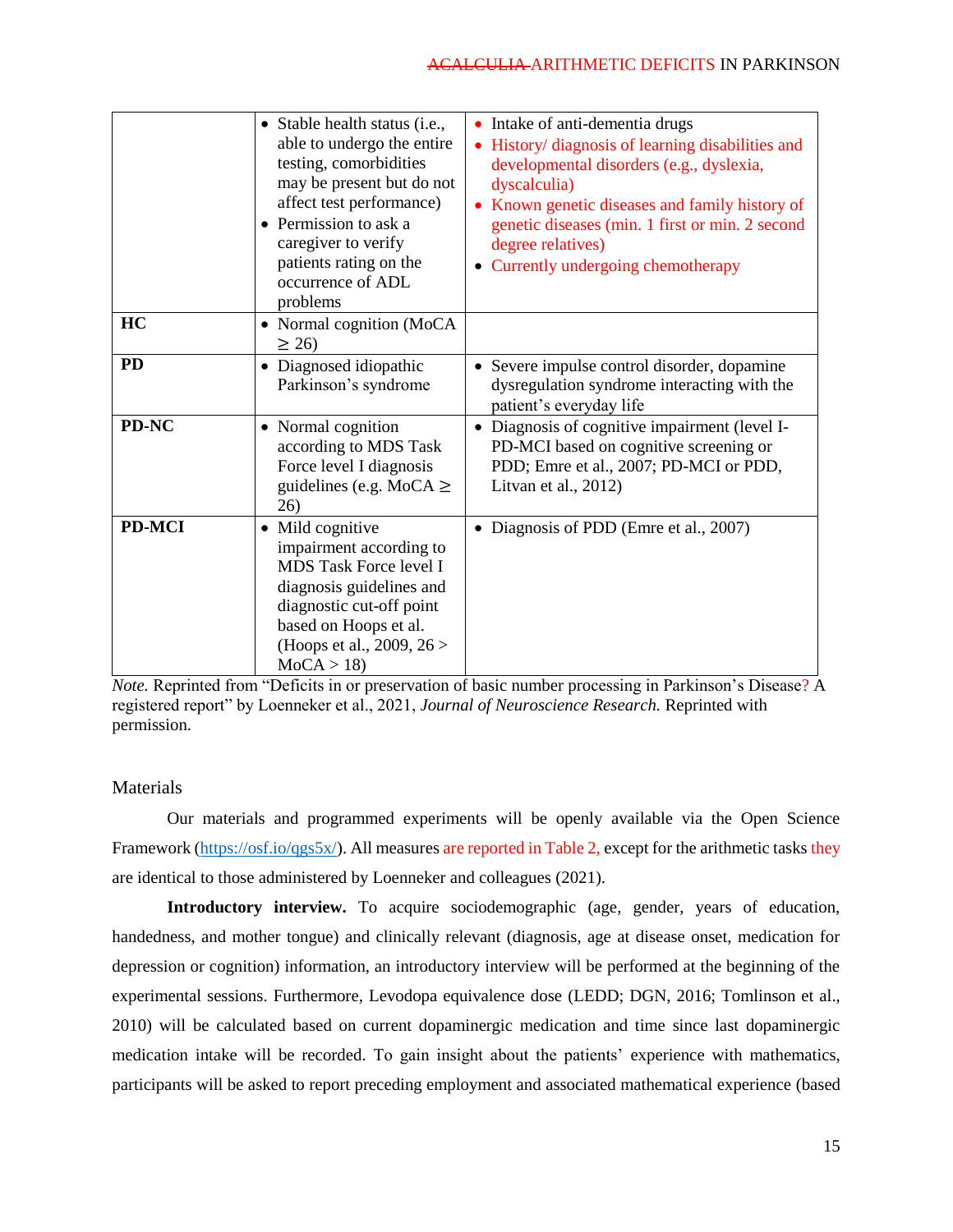on The International Standard Classification of Education ISCED 2011, UNESCO, 2012), level of income (below/ above/ average), math-related leisure activities, and self-rating of mathematical skill. For the cognitive diagnosis, patients will be asked whether they have noticed a progressive deterioration of their cognition.

**Motor performance.** The severity of PD motor symptoms will be determined via the sum score of the MDS revision of the Unified Parkinson's Disease Rating Scale Part III and IV (UPDRS III & IV, Goetz et al., 2008) and Hoehn & Yahr staging (Hoehn & Yahr, 1967). The motor examination of *UPDRS-III* comprises the domains speech, facial expression, rigidity of neck and extremities, hand and finger movements, toe tapping, leg agility, rising from a chair, (freezing of) gait, posture and stability, global spontaneity of movement, postural and kinetic tremor of hands, and rest tremor amplitude as well as constancy of rest tremor. The evaluation scale ranges from  $0 =$  normal to  $4 =$  severe, with more pronounced motor impairment being indicated by high values. A total score maximum of 132 based on 18 items (with several items relating to multiple extremities resulting in 33 scores) will be calculated and included in the analysis. To assess dyskinesia, motor fluctuations, and dystonia, the subtest *UPDRS-IV* will be employed, which is based on six items with a score ranging from zero to 24 points. As an additional measure for the severity of PD motor symptoms, the *Hoehn & Yahr score* ranging from 1 to 4 (1 = unilateral involvement only;  $2 = 5$  bilateral involvement without impairment of balance;  $3 = 1$  mild to moderate involvement, some postural instability, physical independence, and need for assistance in recovery from pull test; 4 = severe disability, and ability to stand and walk unassisted) will be assessed.

**Neuropsychological test battery.** Performance in the cognitive domains of executive functions, working memory and attention, verbal memory, language, and visuo-spatial functions will be assessed with at least one test per domain. Raw scores will be considered as covariate measures for each test.

For *executive functions*, inhibition will be assessed with the subtest Go/No Go "2 out of 5" in the computerized test battery of attention (TAP = Testbatterie zur Aufmerksamkeitsprüfung, Zimmermann & Fimm, 2017). Participants must discriminate five types of stimuli and respond to only two of them. The number of errors will be used to measure the performance on this test.

*Working memory* abilities will be assessed in a letter span forward and backward task (as in Artemenko et al., 2018). Participants will listen to letter strings of increasing length. First, they must reproduce the letter string in the same order, then reproduce it in reverse order. The maximum length of reproduced reverse letter strings will be the relevant outcome variable. *Visuo-spatial working memory* will be assessed using the Corsi Block-Tapping Test, in which the patients must mimic a sequence of blocks tapped on by the experimenter in the correct order, both forward and backward (Corsi, 1972; Kessels et al., 2000). Sequences increase in length, starting from two blocks to a maximum of nine, when both items of the same length are correctly reproduced. The relevant outcome measure is the longest Corsi backward span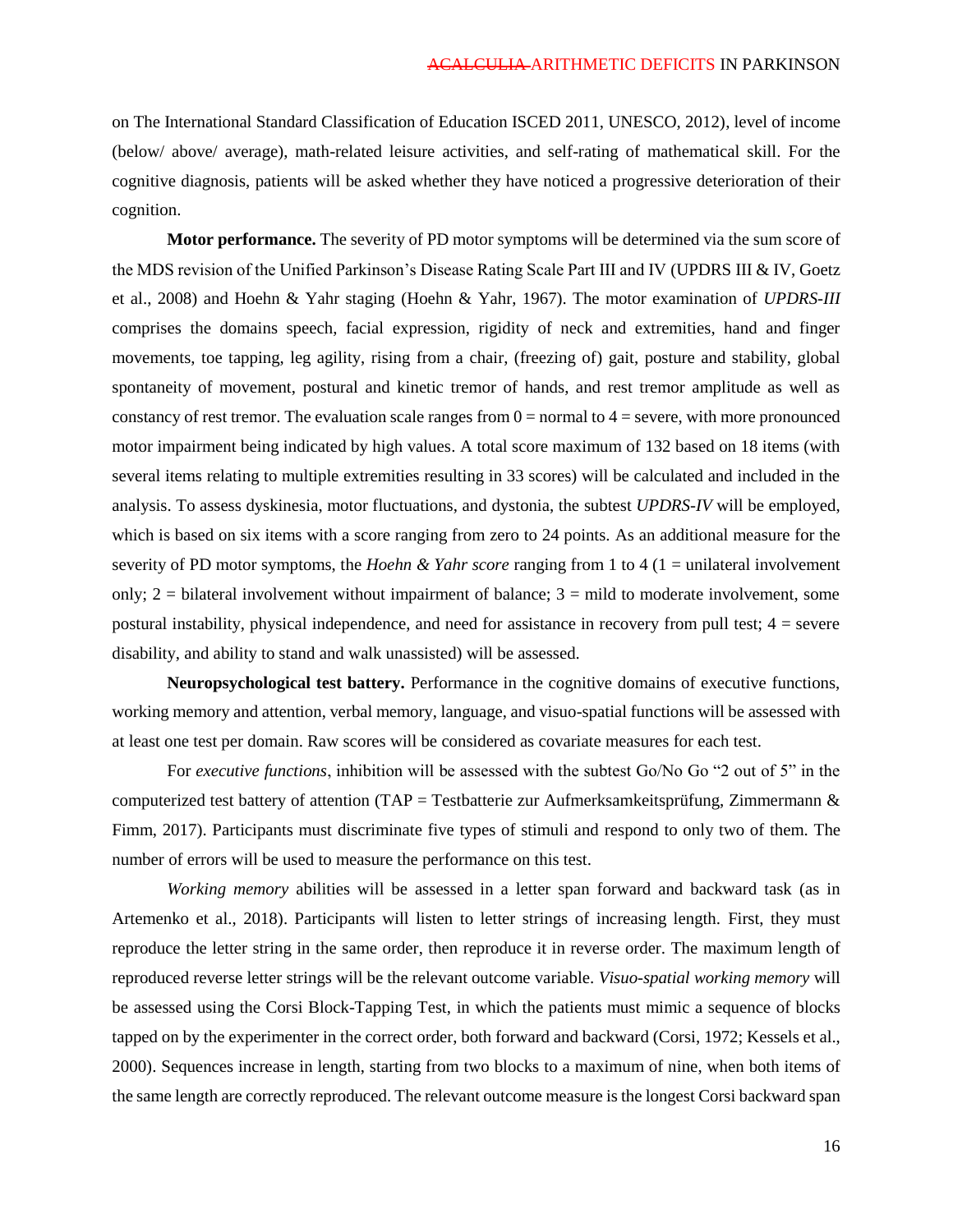correctly reproduced. *Attention* will be measured with the TAP subtest Alertness (Zimmermann & Fimm, 2017). The test requires a simple reaction to a visually presented stimulus with or without prior notice via an auditory cue. The outcome variable assessed will be the median RT in conditions without an auditory cue (as a measure of intrinsic arousal).

*Verbal memory* will be measured with the German "Verbaler Lern- und Merkfähigkeitstest" (VLMT, Helmstaedter et al., 2001). Participants must learn, recall, and recognize super-span lists of words after different time intervals while coping with an intruding list of distractors. The relevant measure of performance will be the sum score for delayed recall.

*Language* will be measured with the German version of the WAIS-IV subtest Similarities (Petermann, 2012), operationalised as conceptual understanding, which will be assessed via an indication of what two terms have in common. The total number of correctly solved items will be used as the outcome measure.

*Visuo-spatial function* will be assessed using the Benton Line Orientation Test (Benton et al., 1978), in which two lines of a certain angle and position are presented on a sheet of paper. Participants must compare these two lines with eleven lines being arranged in the shape of a star around a centre. Correctly identifying the two lines from the displayed eleven lines is scored as one point, with a maximum sum score of 15.

**Arithmetic tasks.** Arithmetic performance will be assessed in an oral production paradigm by computerised tasks of the four basic arithmetic operations programmed with OpenSesame (Mathôt et al., 2012). Experimental trials will be preceded by practice items, which can be repeated if participants do not understand the instruction in the first attempt. Practice trials will consist of easier tasks (e.g., using the operand 1 and single-digit numbers). There will be no time restrictions for solving the arithmetic problems but testing will be stopped if a participant cannot answer any of the first ten experimental trials of the current task. All stimuli will be presented in black against a white background and in randomised order within the current basic arithmetic operation. Every trial starts with a fixation point in the shape of "o" for 750 ms and is followed by the arithmetic problem presented centrally on the screen until the participant presses the easy to handle TAP space key while responding orally. The participant starts pressing the space key when starting to answer, holds it in the meantime and releases the key when having finished answering. The critical RT here is the first key press, the time between key press and key release will be used to exclude participants taking too long due to utterances intermixed with the answer. This The numerical response is entered with a QWERTZ keyboard by the experimenter, who then initiates the next trial (for a similar procedure in elderly see Artemenko, 2021). By decreasing motor effort for PD patients, this response format aims at minimizing the influence of PD-immanent motor impairments on arithmetic performance while logging both response and RT. Outcome measures will be both proportion of correctly solved trials (ACC)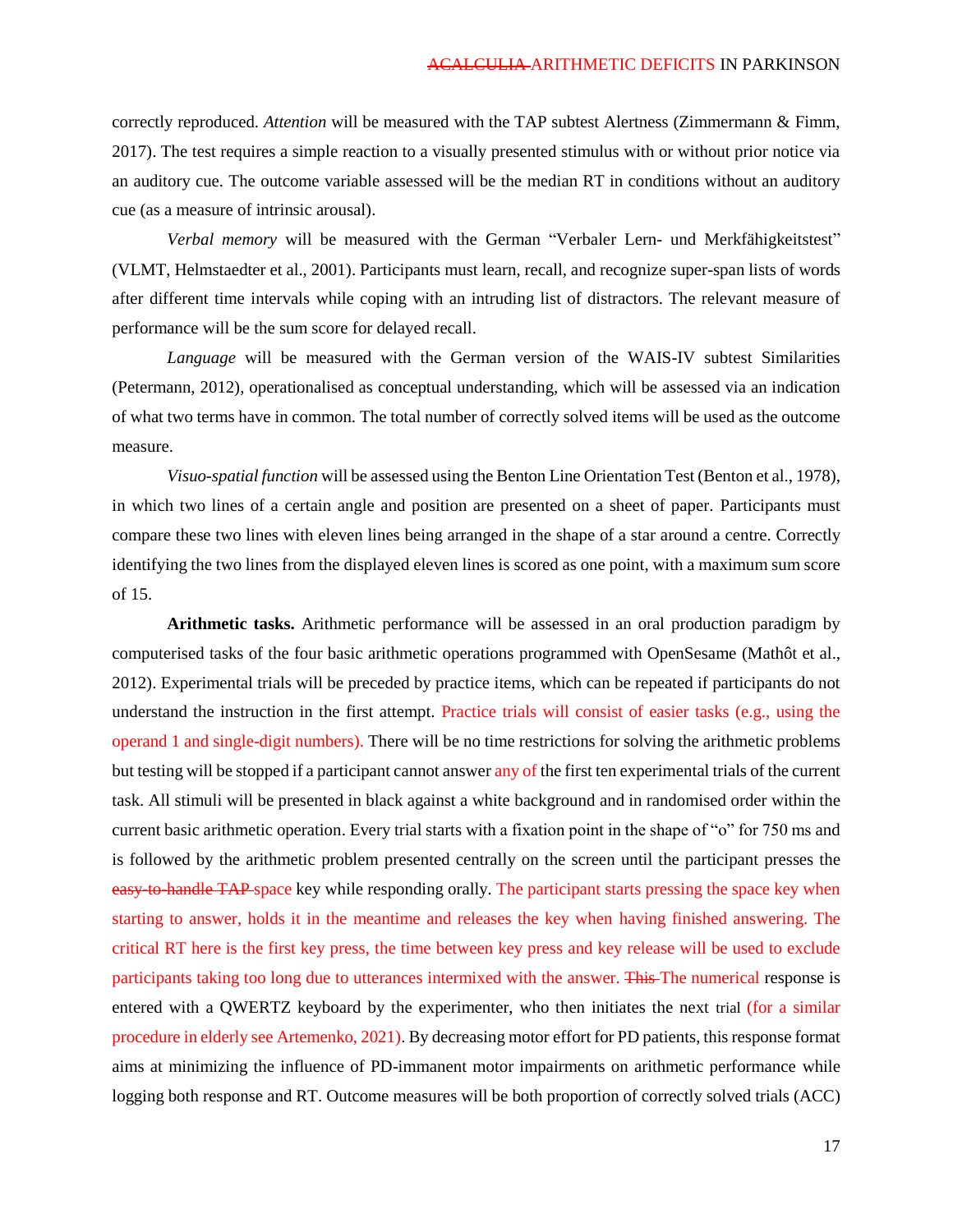and RT for the conditions of each basic arithmetic operation. The factor of item complexity is operationalized depending on the basic arithmetic operation: carry operation for addition, borrow operation for subtraction, and problem size for multiplication and division.

*Addition.* The 50 experimental trials will be preceded by five practice trials. All addition problems consist of two two-digit numbers (with results ranging from 36 to 96). Items do not imply pure decades (e.g., 20), ties (e.g., 22), unit ties (e.g.,  $32 + 52$ ), or decade ties (e.g.,  $23 + 25$ ). Carry and non-carry items are matched considering problem size, numerical size of both operands and units and decades of both operands, parity of both operands, and position of the smaller operand. This allows for calculating the carry effect, defined as the difference in mean RTs between carry and non-carry problems, counterbalanced for problem size while controlling for problem size (which is defined as the sum of the two operands). Therefore, outcome measures for the task-based approach are RT and ACC, whereas the outcome measure for the effect-based approach is the carry effect (see Artemenko et al., 2018).

*Subtraction*. The 50 experimental trials will be preceded by five practice trials, which all consist of two two-digit numbers. The subtraction problems are constructed as the inverse problems of addition (e.g.,  $32 + 25 \rightarrow 57 - 25$ . This allows for calculating the borrow effect, defined as the difference in mean RTs between borrow and non-borrow problems, counterbalanced for problem size while controlling for problem size (which is defined as the value of the first operand, i.e., the minuend). Therefore, outcome measures for the task-based approach are RT and ACC, whereas the outcome measure for the effect-based approach is the borrow effect (see Artemenko et al., 2018).

*Multiplication*. The 45 experimental trials will be preceded by five practice trials. All multiplication problems come from single-digit multiplication tables (numbers 1-9), with single- and two-digit results ranging from 1 to 81. The item set includes each number pair only once (e.g.,  $5 \times 3$  or  $3 \times 5$ ) with the position of the larger operand being counterbalanced, and ties (e.g.,  $5 \times 5$ ). Items consist of small (product  $\leq$  25) and large (product > 25) problem sizes (as in Archambeau et al., 2019; Grabner et al., 2009). The outcome measures are both overall ACC and RT.

*Division*. The 45 trials will be preceded by five practice trials. The division problems are constructed as the inverse problems of multiplication (e.g., e.g.,  $5 \times 3 \rightarrow 15 \div 5$ ). Items consist of small (divisor  $\leq$  25) and large (divisor > 25) problem sizes (being the inverse of the definition of problem size for multiplication). The outcome measures are both overall ACC and RT.

**Clinical questionnaires for non-motor assessment, ADL and quality of life.** In addition to the introductory interview, self-report questionnaires will be used to assess other clinical variables. The Nonmotor Symptoms Questionnaire for Parkinson's Disease (NMSQuest; Chaudhuri et al., 2006) is a 30 item screening questionnaire with a categorical answering format of "yes", "no", and "don't know" based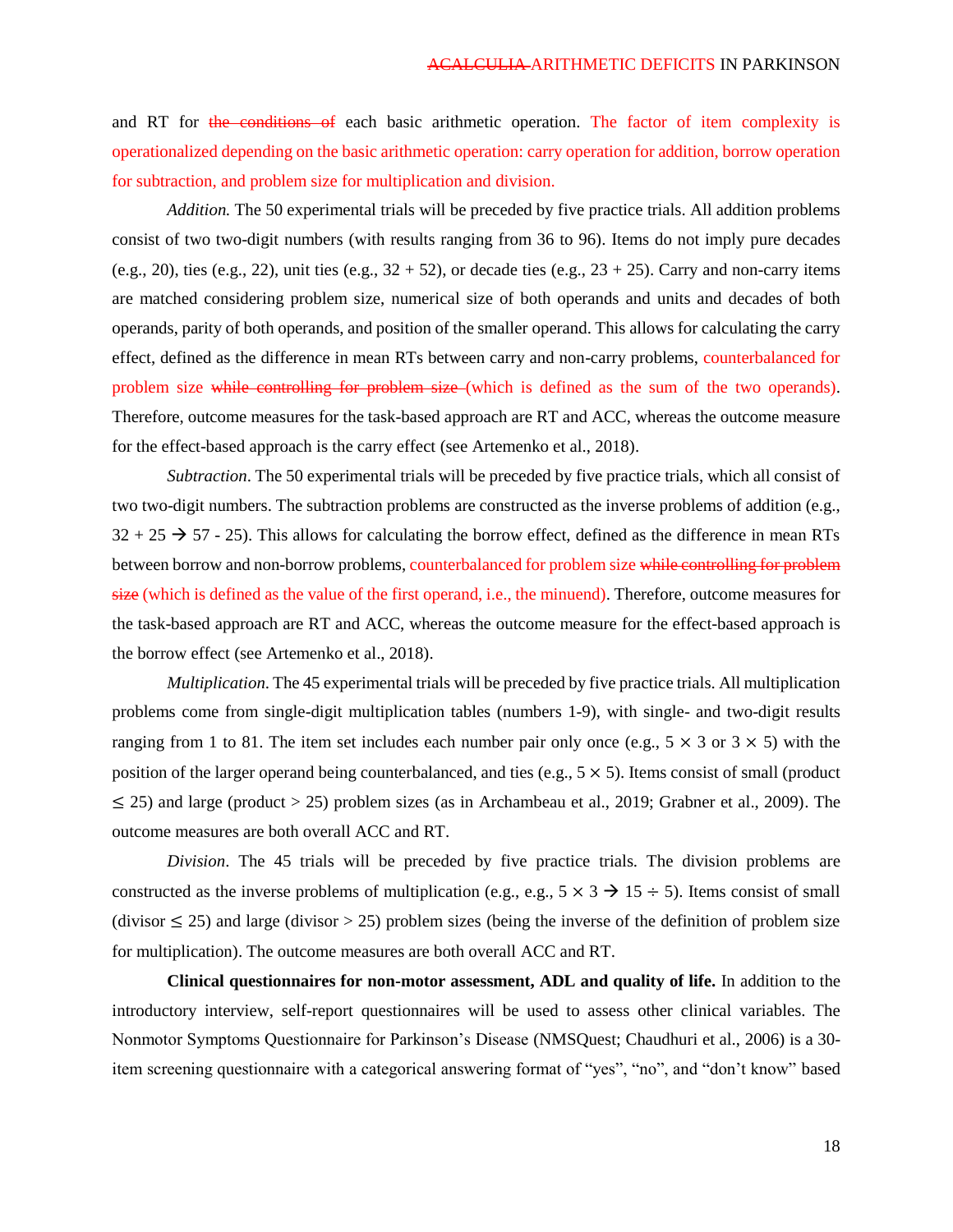on the occurrence of *nonmotor symptoms*in the last month. It allows for the quantification of sleep disorders and neuropsychiatric, autonomic, gastrointestinal, sensory, and other symptoms by means of a sum score.

The Beck Depression Inventory (BDI-II; Hautzinger et al., 2006) will be used to assess the patients' *depressive symptoms*, with a cut-off of 20, which indicates signs for major depression. The assessment consists of 21 items which the patients must rate for the intensity of occurrence of the symptom during the last two weeks on a scale ranging from 0 to 3 (maximum sum score of 63).

The patients' current *social function* will be measured using the Functional Activities Questionnaire (FAQ; Pfeffer et al., 1982), which is tailored to older adults. Participants must rate their level of performance (ranging from  $0 =$  normal to  $3 =$  dependent) in 10 different daily life activities, resulting in a sum score characterising social function.

*Health-related quality of life* will be assessed with the single index score of the 39-item Parkinson's Disease Questionnaire (PDQ-39; Jenkinson et al., 1997). The eight dimensions such as activities of daily living and social support will be coded on a scale ranging from 0 (= perfect health) to 100 (= worst health).

**Caregiver assessment.** For a broader evaluation of the participant's quality of life, the FAQ will also be completed by a caregiver. Additionally, caregivers will be asked for how they are related to the participant, their demographic data (i.e., age, gender), and how frequently and intensely they are in contact with the participant. To assess the cognitive diagnosis, caregivers will be asked whether they have noticed a progressive deterioration of the patient's cognitive state.

| <b>Measure</b>            | Aspects                         | <b>Description/Example</b>                                                                                                                                                                                                                                                                            | <b>Outcome</b>                                                          |
|---------------------------|---------------------------------|-------------------------------------------------------------------------------------------------------------------------------------------------------------------------------------------------------------------------------------------------------------------------------------------------------|-------------------------------------------------------------------------|
| Introductory<br>interview | Sociodemographic<br>information | Age, gender, years of education,<br>handedness, mother tongue,<br>experience with mathematics, level<br>of income                                                                                                                                                                                     |                                                                         |
|                           | <b>Clinical information</b>     | Diagnosis, age at disease onset,<br>medication for depression/<br>cognition, LEDD                                                                                                                                                                                                                     |                                                                         |
| Motor performance         | <b>UPDRS-III</b>                | Speech, facial expression, rigidity of<br>neck / extremities, hand / finger<br>movements, toe tapping, leg agility,<br>rising from a chair, (freezing of)<br>gait, posture, stability, global<br>spontaneity of movement, postural /<br>kinetic tremor of hands, rest tremor<br>amplitude / constancy | <b>Total score</b><br>$(max. 132 =$<br>pronounced<br>impairment)        |
|                           | <b>UPDRS-IV</b>                 | Dyskinesia, motor fluctuations,<br>dystonia                                                                                                                                                                                                                                                           | <b>Total score</b><br>$(\text{max. } 24 =$<br>pronounced<br>impairment) |

### *Table 2.* Summary of collected measures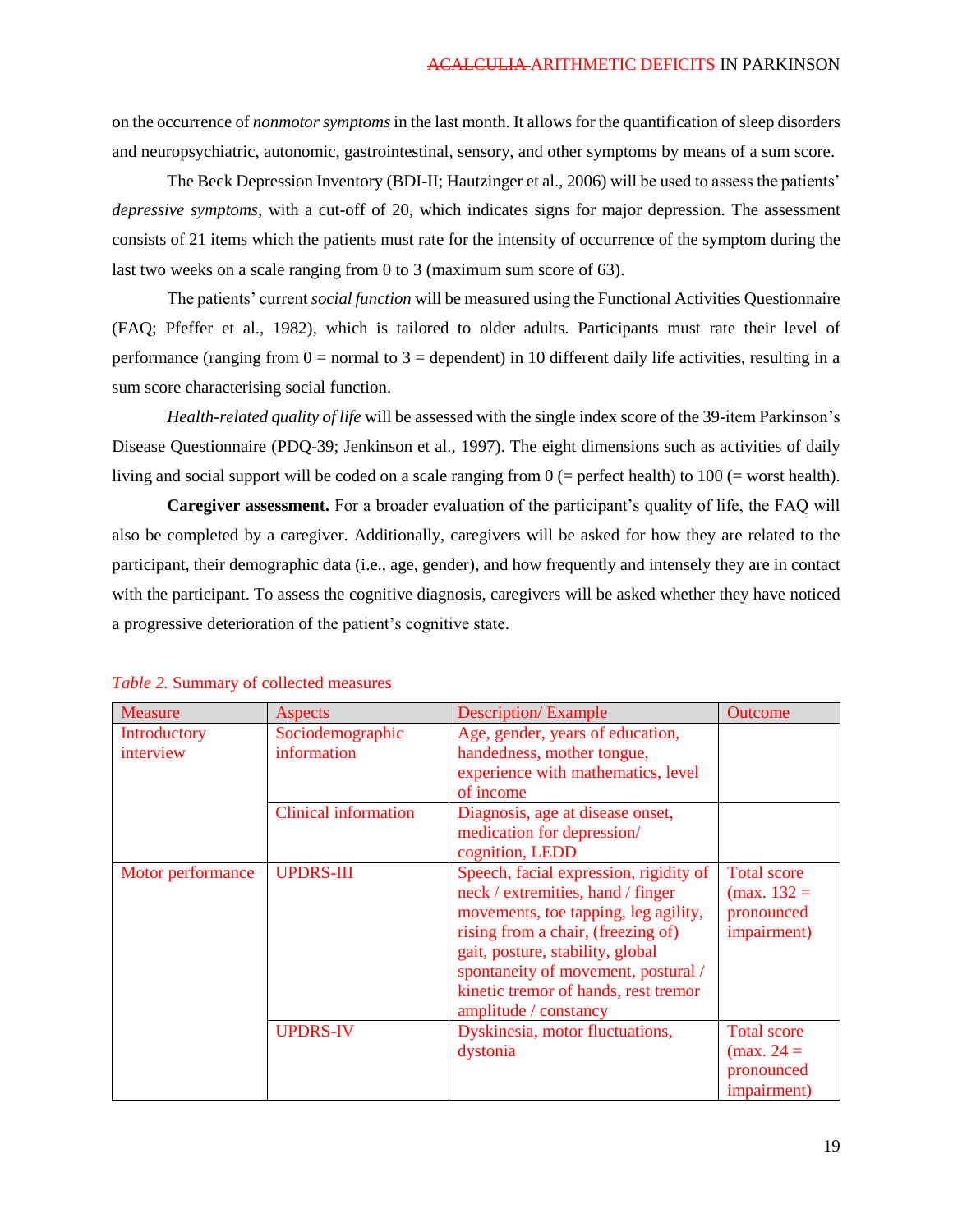|                         | Hoehn & Yahr staging        | Uni-/ bilateral involvement, postural<br>instability | Score $(1-4)$                   |
|-------------------------|-----------------------------|------------------------------------------------------|---------------------------------|
| Neuropsychological      | TAP Go/No Go                | <b>Executive function (inhibition)</b>               | $N$ of errors                   |
| test battery            | <b>MoCA</b>                 | <b>Global</b> cognition                              | Sum score                       |
|                         |                             |                                                      | $(\text{max. } 30 = \text{no})$ |
|                         |                             |                                                      | impairment)                     |
|                         | Letter span backward        | Verbal working memory                                | Max. span                       |
|                         | <b>Corsi Block-Tapping</b>  | Visuo-spatial working memory                         | Max. span                       |
|                         | Test backward               |                                                      |                                 |
|                         | <b>TAP Alertness</b>        | <b>Attention</b>                                     | <b>Median RT</b>                |
|                         |                             |                                                      | without cue                     |
|                         | <b>VLMT</b>                 | Verbal memory                                        | Sum score                       |
|                         |                             |                                                      | delayed recall                  |
|                         | <b>WAIS-IV</b> similarities | Language                                             | $N$ correct                     |
|                         | <b>Benton Line</b>          | <b>Visuo-spatial function</b>                        | $N$ correct                     |
|                         | <b>Orientation Test</b>     |                                                      |                                 |
| <b>Arithmetic tasks</b> | <b>Addition</b>             | 5 practice, 50 experimental (50%                     | RT, ACC,                        |
|                         |                             | carry operations), 2-digit numbers                   | carry effect                    |
|                         | Subtraction                 | 5 practice, 50 experimental (50%)                    | RT, ACC,                        |
|                         |                             | borrow operations), 2-digit numbers                  | borrow effect                   |
|                         | Multiplication              | 5 practice, 45 experimental (50%)                    | RT, ACC,                        |
|                         | <b>Division</b>             | small problem size), 1-digit numbers                 | problem size                    |
|                         |                             | for multiplication (inverse for                      | effect                          |
| Clinical                |                             | division)                                            |                                 |
| questionnaires          | <b>NMSQuest</b>             | <b>Nonmotor Parkinson's symptoms</b>                 | Sum score<br>(max. 30)          |
|                         | <b>BDI-II</b>               | <b>Depressive Symptoms</b>                           | Sum score                       |
|                         |                             |                                                      | $(max. 63 =$                    |
|                         |                             |                                                      | pronounced                      |
|                         |                             |                                                      | impairment)                     |
|                         | FAQ                         | <b>Social function</b>                               | Sum score                       |
|                         |                             |                                                      | $(max. 30=$                     |
|                         |                             |                                                      | pronounced                      |
|                         |                             |                                                      | impairment)                     |
|                         | <b>PDQ-39</b>               | Health-related quality of life                       | Sum score $(0 =$                |
|                         |                             |                                                      | perfect health                  |
|                         |                             |                                                      | to $100 =$ worst                |
|                         |                             |                                                      | health)                         |

# Procedure

As part of a broader research project on numerical cognition in PD, the current study will be conducted in joint sessions with the registered report that investigates basic number processing in PD, which has already been granted in-principle acceptance (for further measures conducted regarding basic number processing in PD see Loenneker, Artemenko, et al., 2021). After obtaining written informed consent, the predefined inclusion and exclusion criteria will be used to assess participant eligibility in a semistandardised questionnaire. PD patients' cognitive performance will be used to assign them to the PD-NC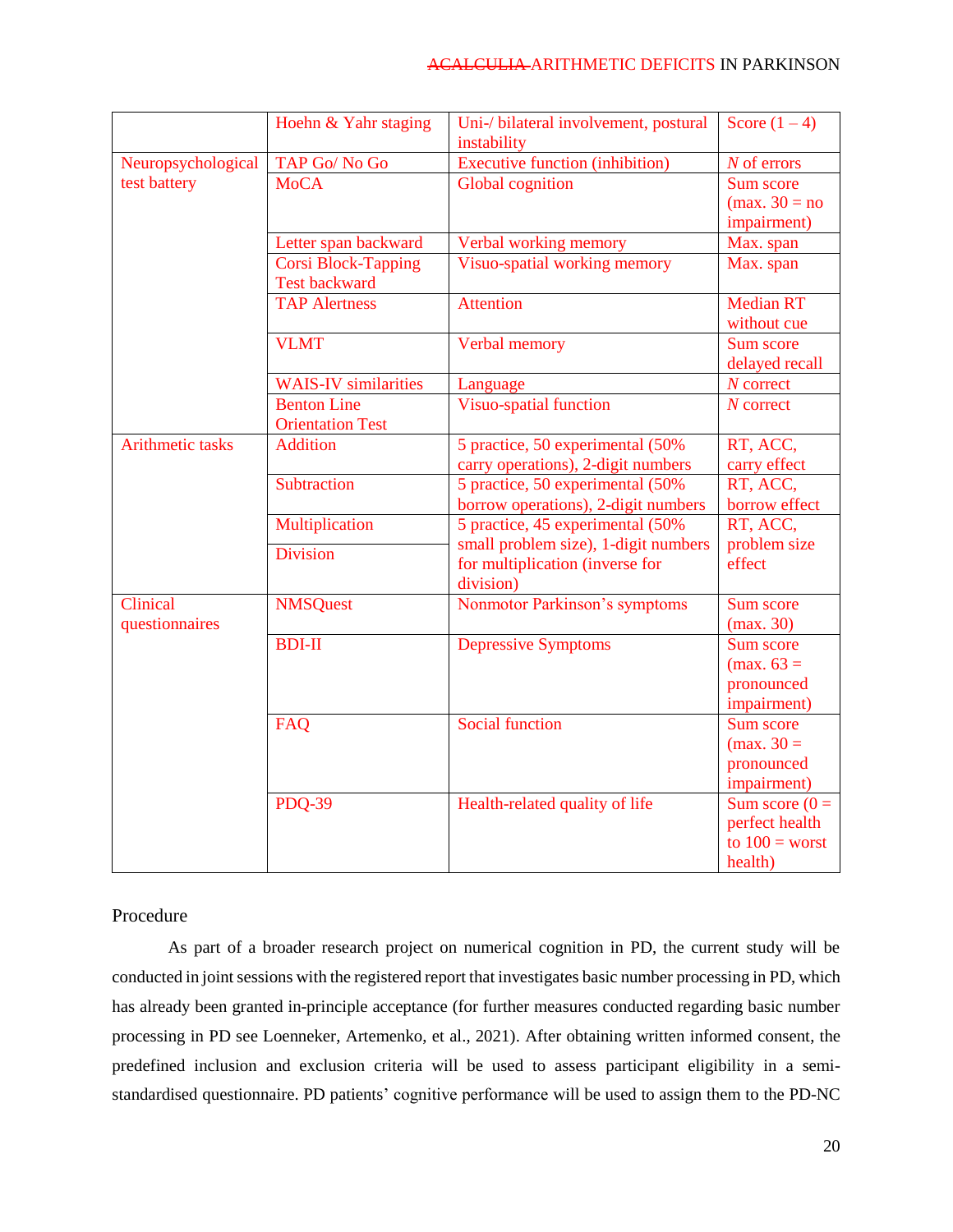or the PD-MCI group. Participants will attend two sessions of 1.5 to 2 hours each. In order to handle patient attrition, there will be breaks within each session as required. The first experimental session consists of the sociodemographic questionnaire, the basic numerical tasks (not considered here: transcoding, number line estimation, non-symbolic magnitude comparison, symbolic magnitude comparison, Loenneker, Artemenko, et al., 2021) and the numerical arithmetic tasks addition, subtraction, multiplication and division in this order. Afterwards, participants and caregivers will complete the clinical scales and questionnaires which may also be filled out at home between the first and second session. In the second session, the MoCA, clinical variables, motor assessment, and neuropsychological test battery will be conducted in that order. The two sessions may be scheduled three weeks apart at a maximum. On a conceptual level, the first publication (Loenneker, Artemenko, et al., 2021) addresses the basic foundations of number processing, whereas the current publication focuses on arithmetic skills, which are more relevant for a patient's daily life.

# Data treatment and proposed analysis pipeline

Data analyses will be run with R version 4.0.3 (R core team, 2014) and JASP version 0.14.1 (JASP Team, 2018). Data will be managed using REDCap electronic data capture tools (Harris et al., 2009). Anonymised data and analyses scripts will be freely available on the Open Science Framework [\(https://osf.io/qgs5x/\)](https://osf.io/qgs5x/). As all analyses are conducted within the framework of Bayesian statistics, correction for multiple comparisons is not necessary (as elaborated by Gelman et al., 2012). For all inferential statistics an α-level of .05 will be assumed and effect sizes will be estimated. Classification of the effect size Cohen's *d* will be based on Cohen (1992) and Bayes Factors (*BF*) will follow Jeffreys (1961). *BF<sup>10</sup>* indicates the probability of evidence in favour of the alternative hypothesis and *BF<sup>01</sup>* indicates the probability of evidence in favour of the null hypothesis with  $BF_{01} = 1/BF_{10}$  (which will be additionally reported when  $BF_{10} < 1$ ). Additionally to reporting *BF10*, we will report how many participants matched theoretical expectation as Percent Correct Classification (PCC) following Grice and colleagues (2020). Overall, planning, analysis, interpretation and reporting of results (will) follow recommendations by van Doorn et al. (2020).

# Data preprocessing

**Exclusions.** In case of missing data, participants will be excluded in a case-wise manner for those analyses including the respective measure. Participants need to achieve an ACC of minimum 75% in tasks in a forced choice format (TAP tasks, Benton line orientation test) for inclusion in the respective analysis. The arithmetic tasks begin with practice trials and can be aborted if none of the first ten experimental trials is solved correctly. <del>, resulting in participant exclusion due to a lack in understanding the task instruction</del> In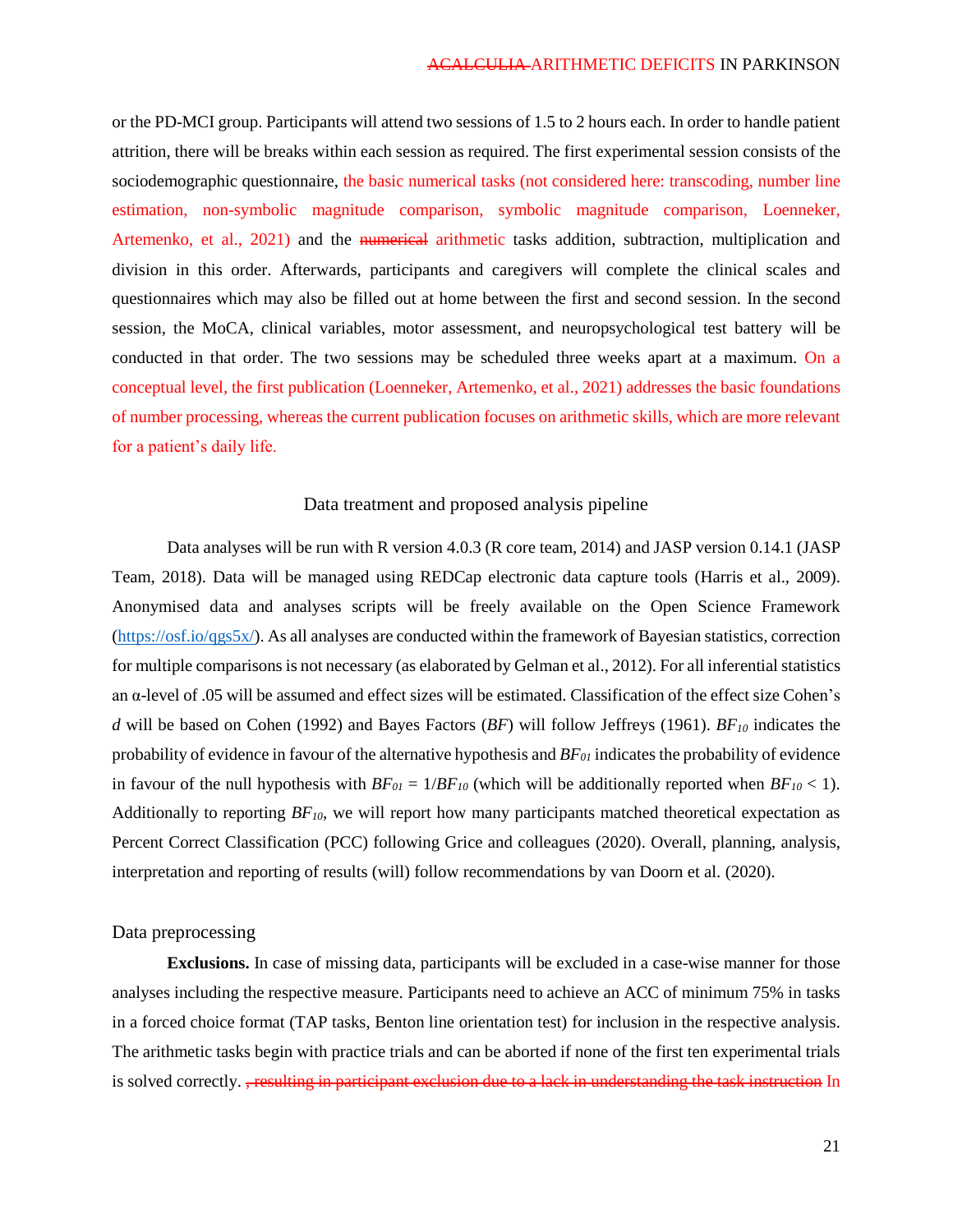this case, we will assign a value of 0 for ACC and the participant will be excluded from the RT analysis but included in the ACC analysis. Participants whose performance exceeds 3 *SD* below the group *M* will be excluded from the respective analysis.

**Reaction times.** Data trimming for RTs in the arithmetic tasks is adapted from Baayen & Milin (2010). The RT distribution of correctly solved trials will be inspected with by-subject quantile-quantile plots, in order to identify the best suited theoretical model for data transformation to approach normally distributed data. The most accurate distribution will be determined with the best model fit and used to transform the data. After that, outliers will be excluded in two steps. First, anticipations will be excluded defined as RTs faster than 200 ms. Second, model criticism will be used to exclude remaining outliers, based on Shapiro tests for normality. Those data points with absolute standardized residuals exceeding 3 will be removed. Last, temporal dependencies will be corrected for with autocorrelation functions by participant and a regression model fitted to responses with a log-transformation for latencies and including the covariates trial number and preceding RT. For participants to be included in the RT analysis, a minimum of five valid data points out of 20-25 trials needs to be available per condition (i.e., minimum ACC of 20- 25%).

**Accuracy.** Either arcsine- or logit-transformation will be chosen for ACC data depending on the best model fit for the empirical distribution of ACC.

**Assumption check.** Following the aforementioned phase of data pre-processing, assumptions for respective statistical hypothesis testing will be checked. Assumptions will be tested by means of visual inspection (scatterplots, residual plots, residual boxplots), frequentist (Levene test, Mauchly's test) and Bayesian (variance homogeneity, Dablander et al., 2020) tests. In case of a violation of assumptions for the ANCOVA regarding normal distribution and variance homogeneity of residuals, appropriate transformations will be conducted. Predictors of the logistic regression will be checked for collinearities based on a variance inflation factor below 10.

#### Group-wise characteristics

Possible variables confounding the experimental manipulations will be identified as differences in sociodemographic, clinical and cognitive variables between the three groups. The categorical variables gender and Hoehn & Yahr stage will be characterized as total number per category and corresponding percentage, and compared with Bayesian contingency tables between HC and PD-NC and between PD-NC and PD-MCI. Continuous variables will be described with *M* (SD) and compared between HC and PD-NC and between PD-NC and PD-MCI with Bayesian independent samples *t*-tests. The candidate variables to be considered as confounders are sociodemographic (age, education years, level of income, educational and professional math experience) and clinical (disease duration, age at onset, LEDD, intake of antidepressants)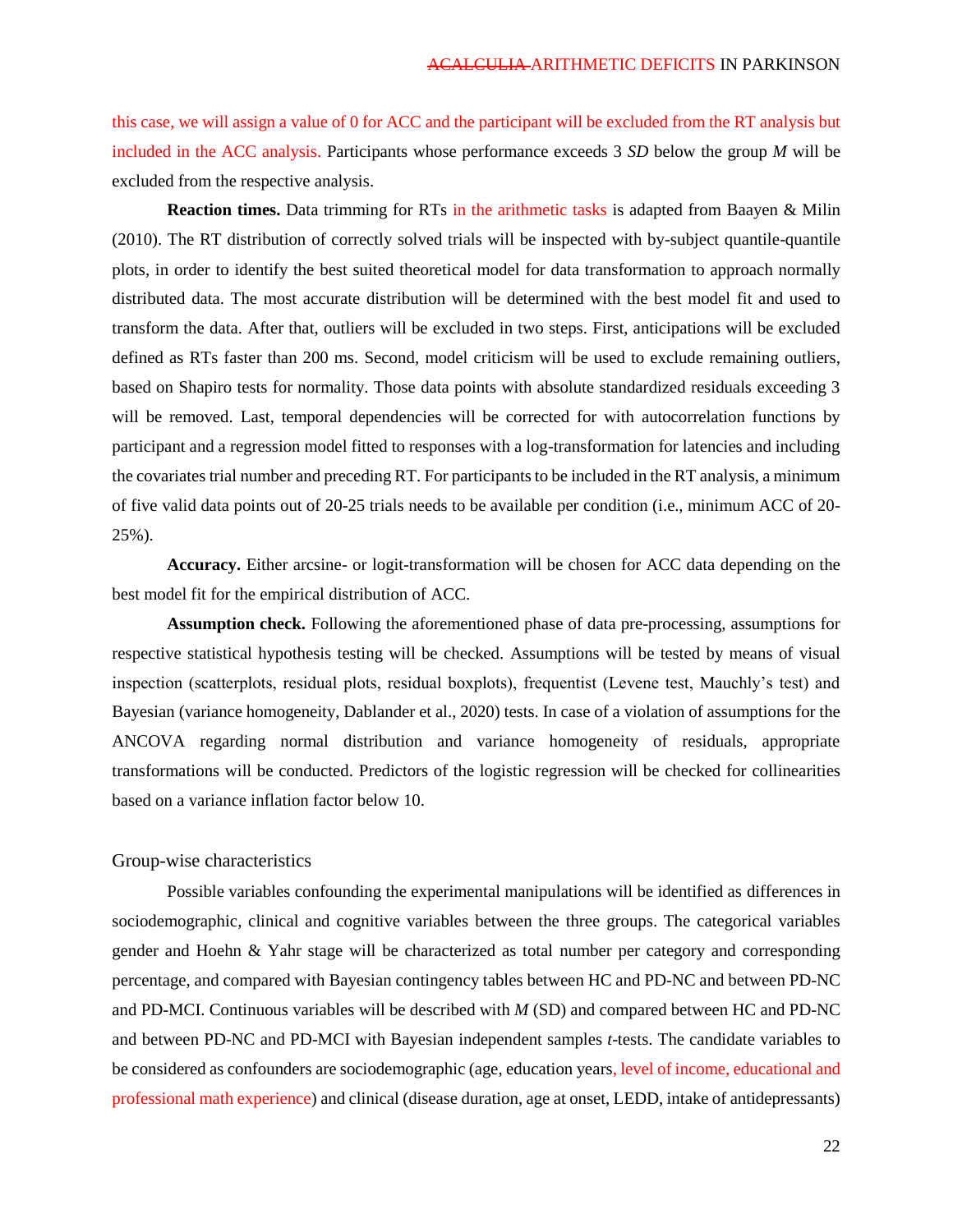variables. Furthermore, motor (UPDRS-III  $&$  IV) and cognitive function will be compared. Last, groupwise comparisons will be conducted on clinical questionnaires (non-motor symptoms: NMSQuest, depression: BDI-II, ADL self-report & caregiver report: FAQ, health-related quality of life: PDQ-39). Additionally, irrespective of the status of mild cognitive impairment, the number of HC, PD-NC, and PD-MCI participants with impairments in any of the cognitive measures will be reported.

### Hypothesis testing

We expect to find differences of at least medium to large effect sizes between the HC and PD-MCI group as well as an ordinal trend of HC outperforming both PD-NC and PD-MCI and PD-NC outperforming PD-MCI. Whether differences between HC and PD-NC or PD-NC and PD-MCI will be significant cannot be inferred from the available literature and is to be investigated with the current study. For all Bayesian analyses, uninformed Cauchy priors will be used, as the current study is the first of its kind and we cannot infer priors from available literature, and models will be compared to the null model.

We estimate the robustness of the BF analysis based on Zamarian's (2006) results on the Graded Difficulty Arithmetic Test (i.e., mixed arithmetic tasks), compared between PD-NC ( $M = 10.2$ ,  $SD = 4.3$ ) and HC ( $M = 15.5$ ,  $SD = 4.6$ ),  $t(41) = -3.70$ ,  $p < .001$  ( $M<sub>difference</sub> = -5.3$ ,  $SE = 1.43$ ). We assessed the robustness using the online Bayes factor calculator (Dienes, 2018). We defined the likelihood based on a student t distribution with the parameters from Zamarian's results ( $M = 5.3$ ,  $SD = 0.22$ ,  $df = 41$ ), assuming a Cauchy distribution with the same parameters for the model of the alternative hypothesis and a Cauchy distribution with a location parameter of 0 for the model of the null hypothesis, both one-sided with a lower limit. Results on possible ranges of the scale factors and mean differences producing BFs indicating conclusive evidence are reported in Table 3. These results are only available for ACC, but not for RT data. However, many of these tests operationalize the constructs differently (e.g., the GDAE assesses all basic arithmetic operations at once instead of testing the four operations separately as in our study). Even if the name is the same (complex calculation), it is possible that effects depend on the exact stimuli (e.g., with or without carry/borrowing, which we manipulated). Furthermore, the study was conducted in PD-NC, but not PD-MCI patients. Considerations regarding effect sizes in Q3b cannot be inferred from the literature, as we are not aware of a study comparing PD-NC with PD-MCI patients in mental arithmetic.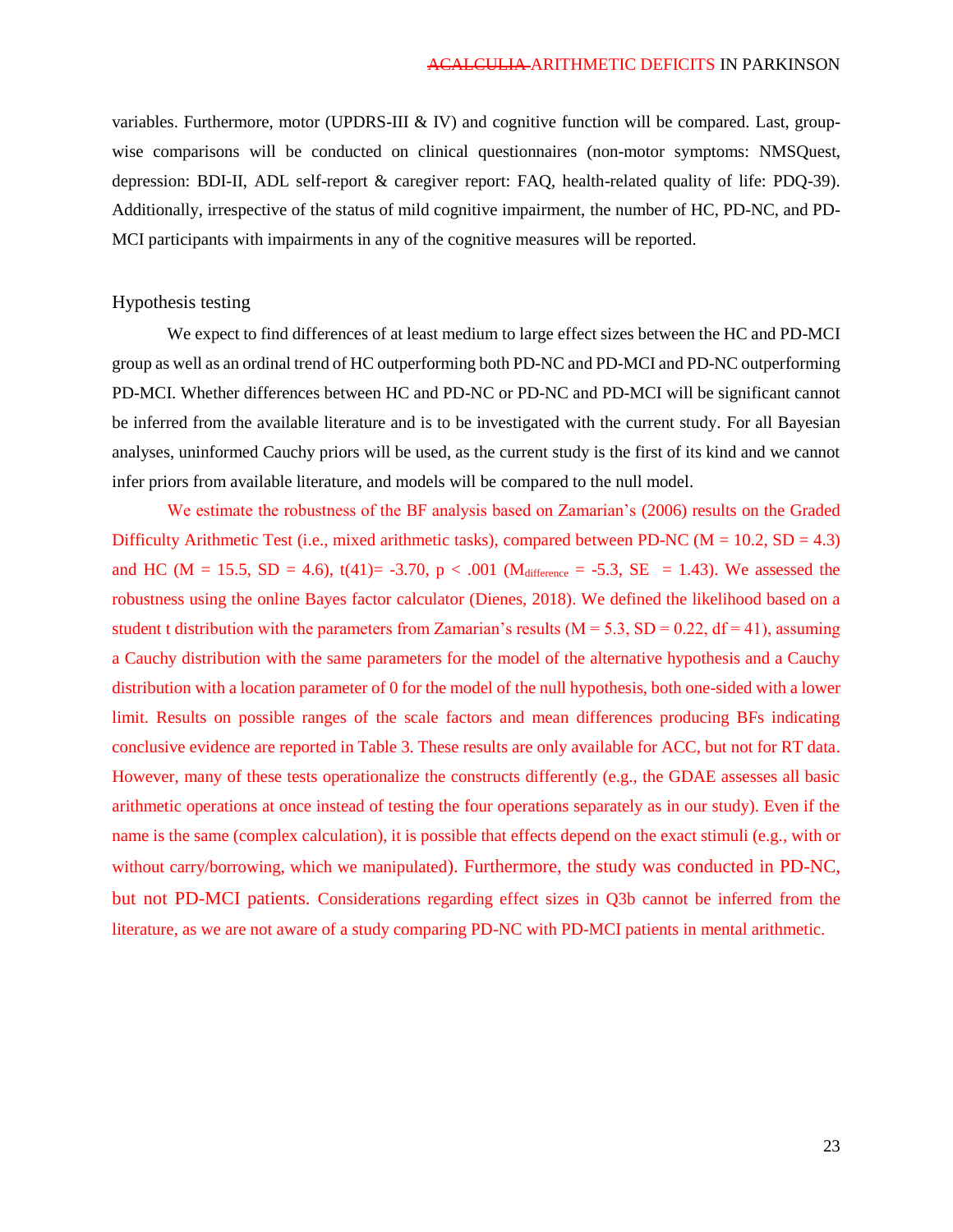| Model for alternative hypothesis                               |               |           | Model for null hypothesis |       |                  |
|----------------------------------------------------------------|---------------|-----------|---------------------------|-------|------------------|
| Location                                                       | Scale         | $BF_{10}$ | Location                  | Scale | BF <sub>01</sub> |
| Values based on Zamarian et al. (2006)                         |               |           |                           |       |                  |
| 5.3                                                            | 0.22          | 376.69    | 0                         | 0.22  | 0.003            |
| Manipulation of scale factors with constant location parameter |               |           |                           |       |                  |
| 5.3                                                            | 0.022         | 37808.05  | $\Omega$                  | 0.022 | 0.00003          |
| 5.3                                                            | 0.7           | 35.90     | 0                         | 0.7   | 0.028            |
| 5.3                                                            |               | 16.81     | $\Omega$                  |       | 0.059            |
| 5.3                                                            | $2.2^{\circ}$ | 3.06      |                           | 2.2   | 0.33             |
| Manipulation of location parameter with constant scale factor  |               |           |                           |       |                  |
| 0.53                                                           | 0.22          | 3.06      | $\Omega$                  | 0.22  | 0.33             |
|                                                                | 0.22          | 11.96     | 0                         | 0.22  | 0.08             |
| 53                                                             | 0.22          | 38116.94  |                           | 0.22  | 0.00003          |

*Table 3.* Robustness considerations of scale factors for Bayesian analysis.

Table 3 indicates that we can expect fairly robust results as long as the location parameters are not substantially smaller, or the scale parameters are not substantially larger than in the work by Zamarian et al. (2006). Since the current study implies both comparisons with a PD-NC and a more advanced PD-MCI group as opposed to a single PD-NC sample in Zamarian's study, we might even expect larger effects. However, we want to be careful with this prediction as target tasks, control variables, and items within tasks differ and may modulate effects. After data acquisition, robustness of the BF across different scale factors will be assessed with a robustness plot in JASP.

Zamarian's study also provides evidence regarding the association of domain-general factors with arithmetic performance. Where they found a difference in complex mental calculation (GDAE) between patients (M = 10.2, SD = 4.3) and controls (M = 15.5, SD = 4.6), t(41)= -3.70, p < .001, they identified associations between the GDAE and interference naming  $(r = -0.633, p \lt 0.02)$ , digit span forward (r  $=0.625$ , p  $< 0.02$ ) and block span backward (r  $= 0.584$ , p  $< 0.03$ ). These correlations can be transformed into effect sizes of  $d = -1.64$ ,  $d = 1.60$ , and  $d = 1.44$ , respectively.

**Manipulation check.** To ensure the quality of our data, we will analyse the carry effect for addition, the borrow effect for subtraction, and the problem size effect for multiplication and division in the HC group for ACC and RT to see whether we find the usual arithmetic effects in our data. This will be done with Bayesian t-tests.

**Arithmetic deficits in PD (Q1).** The three groups will first be compared regarding sociodemographic and clinical variables. We assume age, gender, education, level of income, educational and professional math experience, Hoehn & Yahr staging, disease duration, and depression could significantly differ between groups. In this case we will include a maximum number of six clinical covariates in all models. ANCOVAs will be run with the respective previously identified covariates. *Addition* will be analysed by two Bayesian mixed ANCOVAs with the factors group (HC, PD-NC, PD-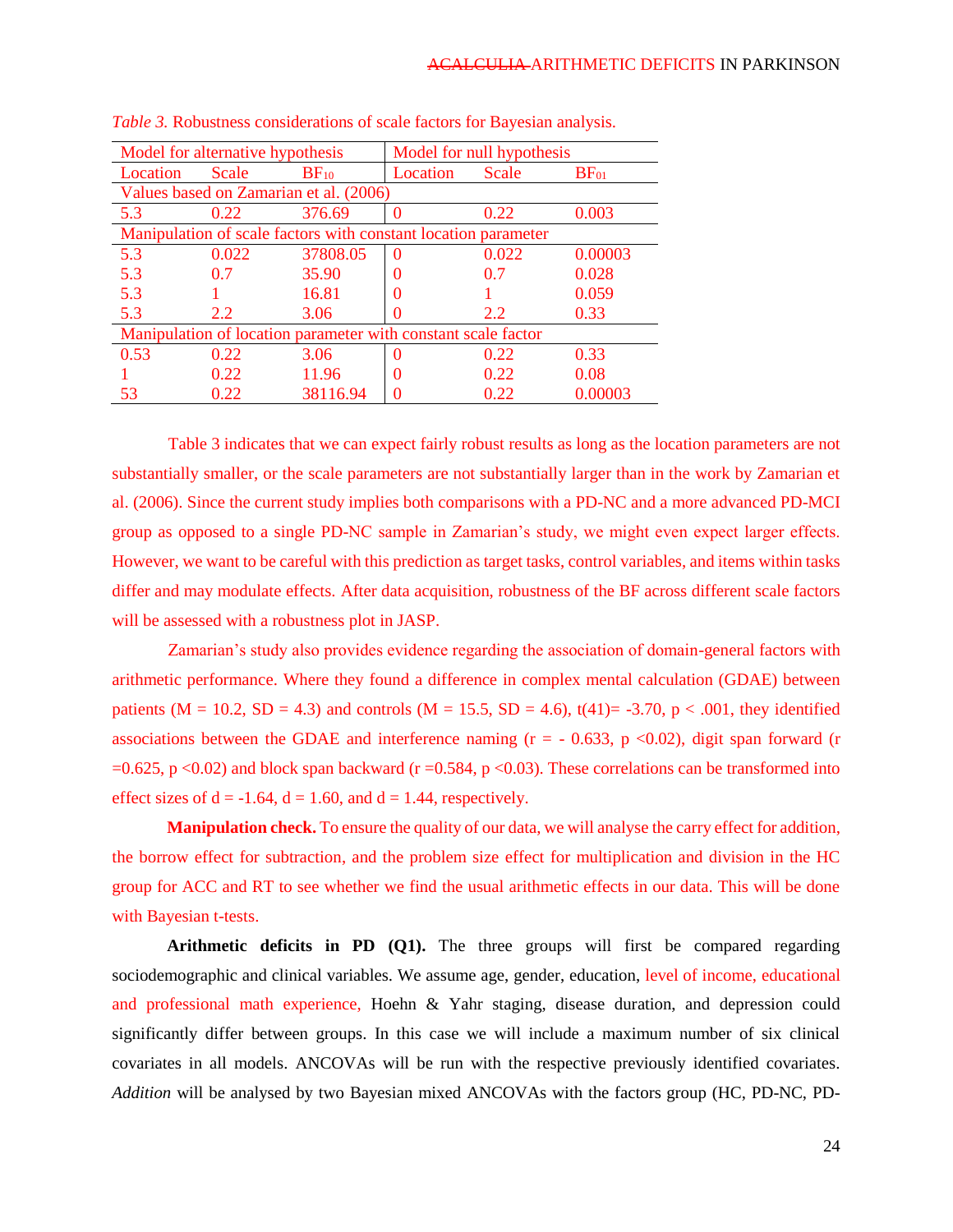MCI) and complexity (non-carry, carry) on RT and ACC. *Subtraction* will be analysed by two Bayesian mixed ANCOVAs with the factors group (HC, PD-NC, PD-MCI) and complexity (non-borrow, borrow) on RT and ACC. *Multiplication* will be analysed by two Bayesian mixed ANCOVAs with the factors group (HC, PD-NC, PD-MCI) and complexity (small, large problem size) on RT and ACC. *Division* will be analysed by two Bayesian mixed ANCOVAs with the factors group (HC, PD-NC, PD-MCI) and complexity (small, large problem size) on RT and ACC. (H1) We expect the HC group to obtain perform better results than the PD-NC and PD-MCI groups, and the PD-NC group to show a better performance than the PD-MCI group. The group comparisons will by conducted <del>The ordinal trend of performance decreasing from</del> HC over PD-NC to PD-MCI groups will be tested with by pairwise ANCOVAs that include the covariates of the respective analysis.

**Influence of domain-general functions on arithmetic processing in PD (Q2).** The question whether arithmetic performance within the group of PD patients can be explained by domain-general functions will be addressed with further Bayesian ANCOVAs. These analyses will be preceded by Bayesian correlational analyses of arithmetic performance with possible covariates. For each arithmetic task, the cognitive covariate with the highest association (minimum significant correlation of 0.3) will be included in the respective model, adding up to a maximum of seven covariates including confounders identified for Q1. Bayesian ANCOVAs conducted for Q1 will then be repeated for Q2 with the respective additional cognitive covariate and only the two groups PD-NC and PD-MCI. There are three possible outcomes: (H2.1) There is no main effect of the respective cognitive covariate, but a main effect of arithmetic complexity, indicating that arithmetic impairment can be fully explained with domain-specific functions. (H2.2) There is only a main effect of the respective cognitive covariate but not of the arithmetic complexity, suggesting that domain-general function fully explains performance in the respective arithmetic task. (H2.1) A main effect of arithmetic complexity indicates that after controlling for domain-general functions, arithmetic performance is driven by domain-specific functions. (H2.2) A main effect of cognitive covariate indicates that the domain-general function fully explains arithmetic performance. (H2.3) There is both a main effect of the respective cognitive covariate and arithmetic complexity with(out) an interaction effect of these two, hinting at a joint contribution of domain-general and –specific functions to performance in the respective arithmetic task.

**Discrimination between cognitive statuses of PD patients by arithmetic performance (Q3).** The last question targeting the diagnostic use of arithmetic will be answered using two Bayesian logistic regressions. This discriminant analysis will be conducted with z-standardized performance in addition, subtraction, multiplication, and division as multiple predictors and with the dependent variable of cognitive status for a) PD-NC and PD-MCI and b) HC and PD-NC. Covariates from  $\left( \frac{\partial^2 Q}{\partial x^2} \right)$  will also be included in the model. Both influential case diagnostics and outlier analysis will be applied to minimize the effect of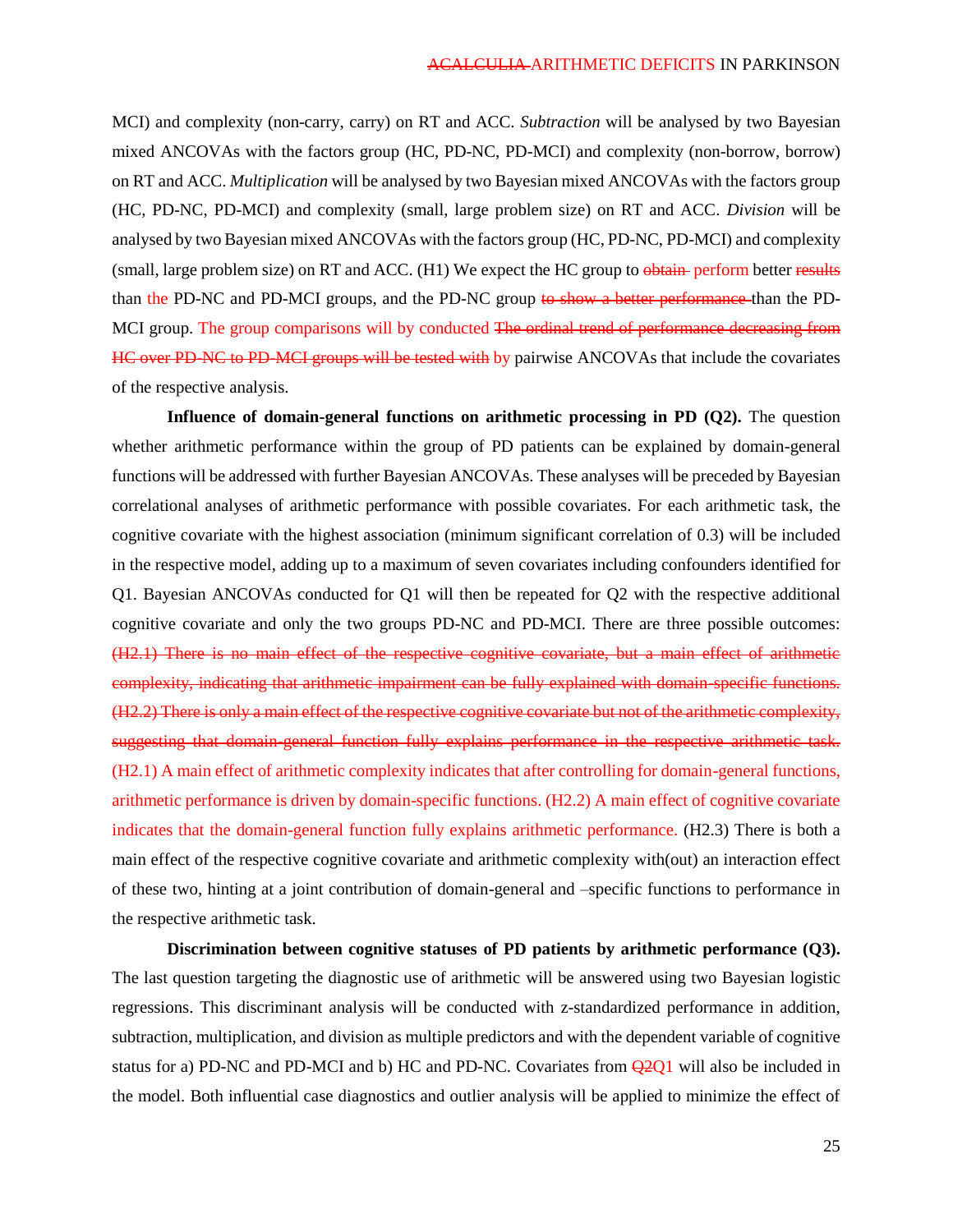highly influential participants on the regression. The probability for each person to fall into the respective group will be calculated based on the regression. In an additional exploratory analysis, the same procedures will be conducted for the respective arithmetic effects. We hypothesize that the respective group can be predicted with a linear combination of the arithmetic predictors. H3a). The combined performance of the four arithmetic tasks predicts whether a patient belongs to the group with or without mild cognitive impairments. ) If the regression model has low values in model diagnostics, arithmetic performance is not suited to discriminate between PD-NC and PD-MCI and arithmetic impairments seem to result from a distinct pathomechanism as opposed to global cognitive impairment. If the regression model has high values in model diagnostics, arithmetic performance is suited to discriminate between PD-NC and PD-MCI and global cognitive and arithmetic impairments seem to share a common pathomechanism H3b) Based on the available literature, we cannot hypothesize whether the HC group will outperform the PD-NC group, despite them both being defined according to a normal cognitive status showing comparable results regarding global cognition. There are several possible unexpected outcomes: (H3a1) If there is evidence for no effect of arithmetic, it is not suited to discriminate between PD-NC and PD-MCI and arithmetic impairments seem to result from a different pathomechanism than cognitive impairment. (H3a2) If there is evidence for an effect of arithmetic, it is suited to discriminate between PD-NC and PD-MCI and cognitive and arithmetic impairments seem to at least partly share a common pathomechanism. (H3b) If arithmetic performance only differentiates HC from PD-NC, but not PD-NC from PD-MCI, it could be used as an early marker for the detection of PD.If the HC group outperforms the PD-NC group, arithmetic performance might be used as an early marker for the detection of PD. If both groups cannot be discriminated from each other but PD-NC and PD-MCI do, then arithmetic deficits only occur at a later disease stage.

### Possible limitations and unexpected outcomes

Several issues might be encountered in the following stages of recruitment, testing, data analysis and interpretation.

Due to the potential problems in patient recruitment due to pandemic restrictions, group matching might not be as successful as intended. Cognitive impairment in PD is of a heterogeneous nature. Patient groups might, for example, differ regarding disease duration, PD motor type, or non-motor burden. By controlling for the main confounding variables, we at least partially account for the heterogeneity in our group comparisons. Future standardized assessment of arithmetic skills should establish norms correcting for confounding factors we identify in the current study such as age, education, or gender. Due to possible confounds, the number of covariates might exceed the statistical power needed to detect effects within the given sample size. Therefore, the maximum sample size of 120 might still lead to an underpowered study,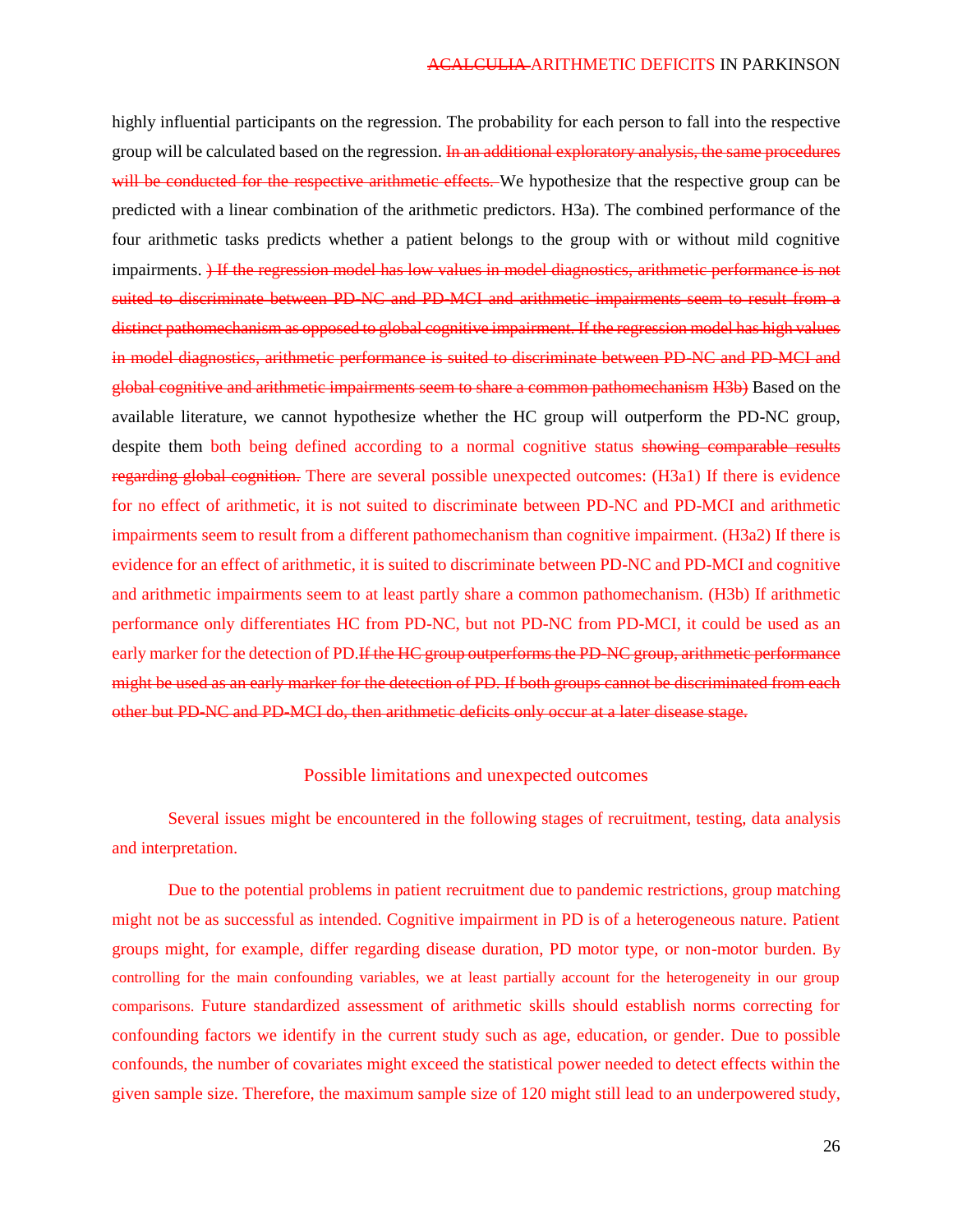even though it is 2-3 times larger than the samples in the studies used for effect size estimation. However, the Bayes factor still allows to interpret how likely the hypothesis is given the data. As we are conducting the first systematic study investigating arithmetic deficits in PD, our evidence can be used for sample size calculations in future studies focusing on a specific effect and conducted with an even larger sample.

Cognitive diagnosis of PD-NC and PD-MCI will only be made based on MDS Task Force level I criteria – and not based on a comprehensive level II neuropsychological test battery, because testing time is limited and we want to reserve enough time for the target tasks of interest. This compromise might increase the probability of a misdiagnosis of a patient's cognitive status, because reliability and validity of level I criteria might be lower. To inform about cognitive test performance, the number of patients scoring  $\leq$  1.5 standard values below the population mean as specified in the respective test manual will be reported.

To reduce patient attrition, the testing is split into two experimental sessions, including enough breaks for the patients to recover and they will be allowed to take their medication during the session. We will conduct the tests in a standardized order, which might induce group differences if they three groups are differently affected by attrition. However, we can reduce variance in the effects that the different tests have on one another. Although attritional and motivational effects are reduced by splitting the testing up into two sessions, it is still possible to have some remaining effects within one session.

Our study has an incomplete design with only one matched healthy control group. Thus, arithmetic deficits in the PD-MCI group are difficult to interpret as both general effects of cognitive impairments and/or specific disease progression potentially contribute to this effect. To clarify this issue, future studies can include an additional control group with non-PD related MCI (neglected here due to limited resources). Moreover, it is unclear if MCI and PD-MCI share the same pathomechanism, and therefore lead to the same deficit. Neurodegenerative cognitive impairments can be caused by brain atrophy, imbalance of cholinergic and dopaminergic neurotransmitters, amyloid pathology (typical of AD) and Lewy Body pathology (typical of PD). Accordingly, MCI is associated to an amyloid and cholinergic pathology as in AD, whereas PD-MCI patients display both amyloid, cholinergic, dopaminergic and Lewy Body pathology (Chandra et al., 2019; C. H. Lin & Wu, 2015). Therefore, interaction of PD patient status and MCI may be due to the particular underlying pathomechanism, which may be unknown and/ or heterogeneous for an HC-MCI group. As a start, we will compare HC and PD-NC on the one hand to identify effects specific to PD (both with normal cognition), and PD-NC and PD-MCI on the other hand to investigate the effect of cognitive impairment within PD. Based on these results, it seems worthwhile to investigate whether MCIs in different groups with different pathomechanisms lead to the same arithmetic deficits or not in future studies.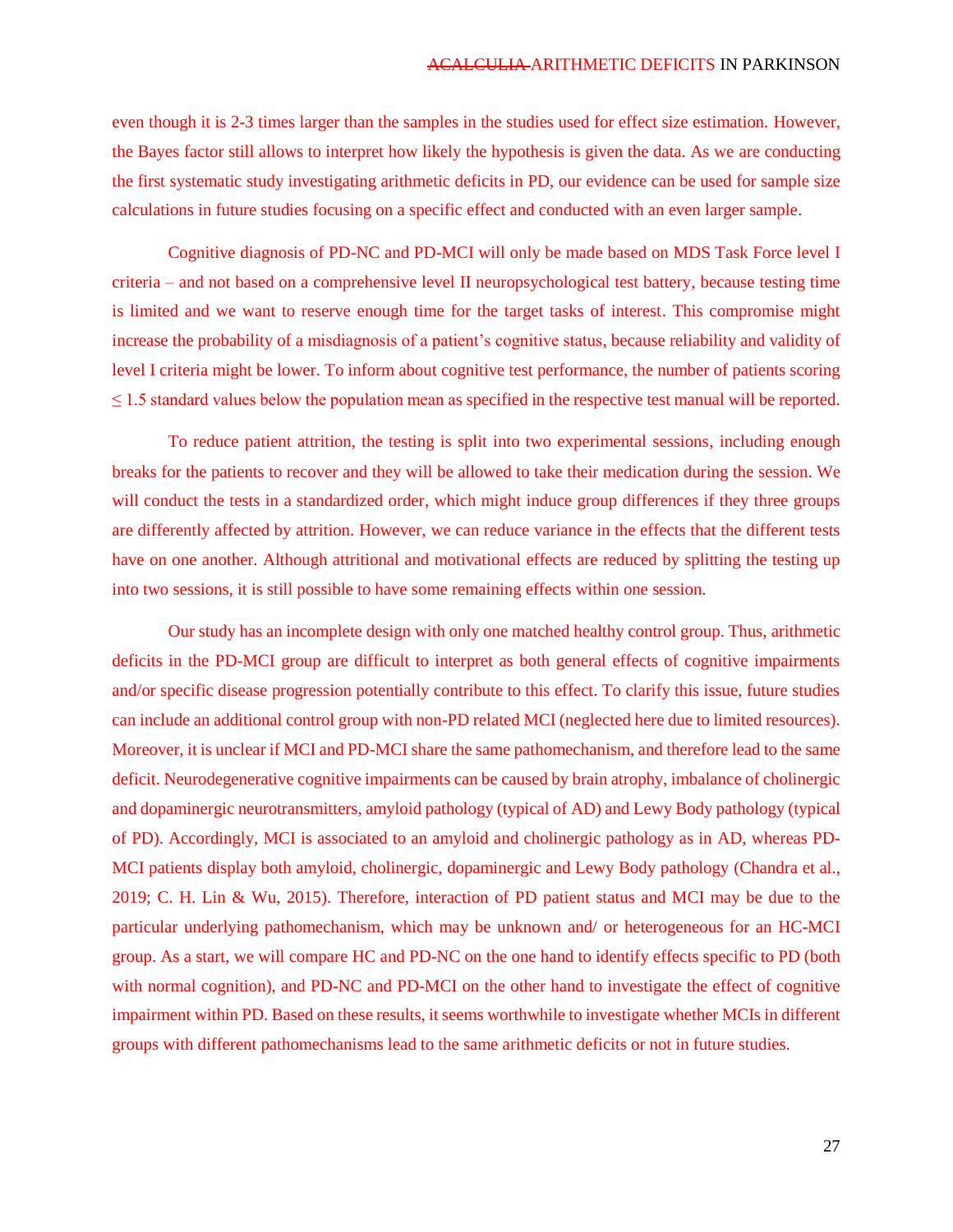Finally, it is possible that we do not find any group effects, but all patients show the same performance as the elderly control group. Firstly, this could mean that impairments of PD patients observed in clinical practice have to be attributed to mere aging effects or that arithmetic in everyday life is even more complex than our experimental manipulation. In this case, we would recommend future studies that either compare performance to a young control group or to a PDD sample which previously has been shown to have arithmetic deficits (Kalbe, 1999), or employing more complex arithmetic tasks. However, it could also be a result of aggregating data across individuals. Another approach from differential psychology might solve this issue by looking at the different arithmetic effects on an individual level (i.e., proportion of individuals who show a certain effect or deficit per group) or using LMMs, which, however, would require much higher power to be conclusive. Finally, missing group effects could be a consequence of ceiling or floor effects, either at the item or the task level – however, since we are one of the first manipulating arithmetic item difficulty substantially within tasks, we are optimistic that we will not have ceiling or floor effects throughout all conditions.

# Further procedure

Testing is planned to begin in August-September 2021 after critical revisions of the pre-registered review and following in-principle-acceptance the registered report. However, experiments can only start when the current Covid-19 situation permits human-to-human testing with elderly participants. Recruitment and testing phase are estimated to last 9 months. Data analysis and preparation of the final manuscript are expected to be finished four months after the last experimental session.

# Acknowledgements

The authors would like to thank Morgan Hess for language proof-reading.

# Funding

HDL received scholarships of the Landesgraduiertenfoerderung Baden-Wuerttemberg and of the Friedrich-Ebert Stiftung. The project was supported by the Wilhelm Schuler Foundation covering participants' reimbursement and testing material with a grant over 3853.50€. CA was supported by the European Social Fund and by the Ministry of Science, Research and the Arts of Baden-Wuerttemberg. CA and HCN are members of the LEAD Graduate School & Research Network, which is funded by the Ministry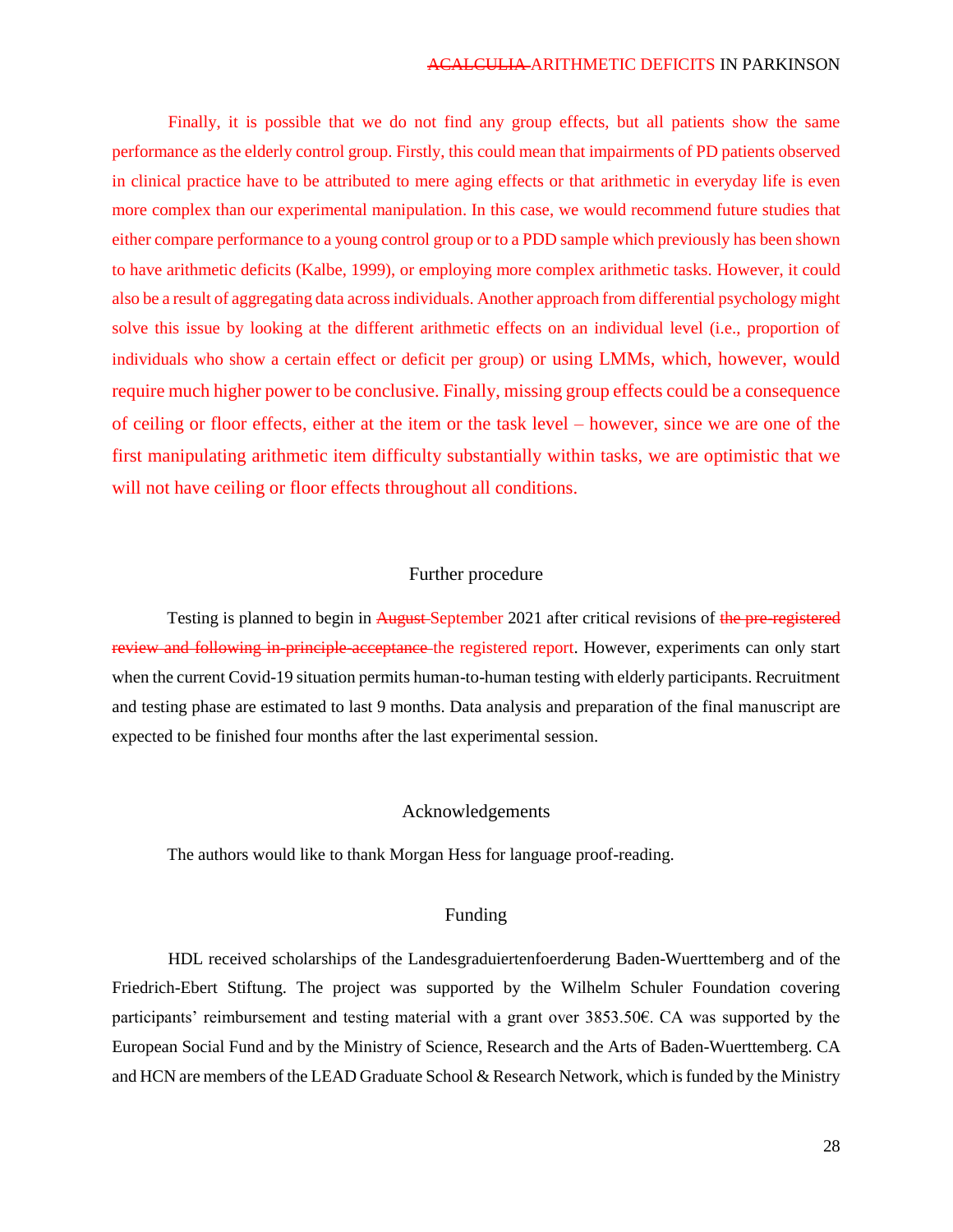of Science, Research and the Arts of the state of Baden-Wuerttemberg. ILS reports no disclosures. We acknowledge support by Open Access Publishing Fund of University of Tuebingen.

# Conflict of interest

The authors declare no conflict of interest.

# Author contributions

All authors have full access to all the data in the study and take responsibility for the integrity of the data and the accuracy of the data analysis. *Conceptualization*: HDL, CA, HCN, and ILS; *Data Curation*, HDL; *Methodology*: HDL, CA, HCN, KW, and ILS; *Investigation*: HDL; *Formal Analysis*: HDL; *Writing – Original Draft*: HDL; *Writing – Review & Editing*: HDL, CA, HCN, KW, and ILS; *Project Administration*: HDL; *Visualization*: HDL; *Funding Acquisition*: HDL

### References

- Aarsland, D., Creese, B., Politis, M., Chaudhuri, K. R., Ffytche, D. H., Weintraub, D., & Ballard, C. (2017). Cognitive decline in Parkinson disease. *Nature Reviews Neurology*, *13*(4), 217–231. https://doi.org/10.1038/nrneurol.2017.27
- Arcara, G., Burgio, F., Benavides-Varela, S., Toffano, R., Gindri, P., Tonini, E., Meneghello, F., & Semenza, C. (2019). Numerical Activities of Daily Living – Financial (NADL-F): A tool for the assessment of financial capacities. *Neuropsychological Rehabilitation*, *29*(7), 1062–1084. https://doi.org/10.1080/09602011.2017.1359188
- Archambeau, K., De Visscher, A., Noël, M.-P., & Gevers, W. (2019). Impact of ageing on problem size and proactive interference in arithmetic facts solving. *Quarterly Journal of Experimental Psychology*, *72*(3), 446– 456. https://doi.org/10.1177/1747021818759262
- Ardila, A., & Rosselli, M. (2002). Acalculia and dyscalculia. In *Neuropsychology Review* (Vol. 12, Issue 4, pp. 179– 231). Springer. https://doi.org/10.1023/A:1021343508573
- Arnaud, L., Lemaire, P., Allen, P., & Michel, B. F. (2008). Strategic aspects of young, healthy older adults', and Alzheimer patients' arithmetic performance. *Cortex*, *44*(2), 119–130. https://doi.org/10.1016/J.CORTEX.2006.03.001
- Arsalidou, M., & Taylor, M. J. (2011). Is 2+2=4? Meta-analyses of brain areas needed for numbers and calculations. *NeuroImage*, *54*(3), 2382–2393. https://doi.org/10.1016/j.neuroimage.2010.10.009
- Artemenko, C. (2021). Developmental fronto-parietal shift of brain activation during mental arithmetic across the lifesoan: A registered report protocol. *PLoS ONE2*, *16*(8), e0256232.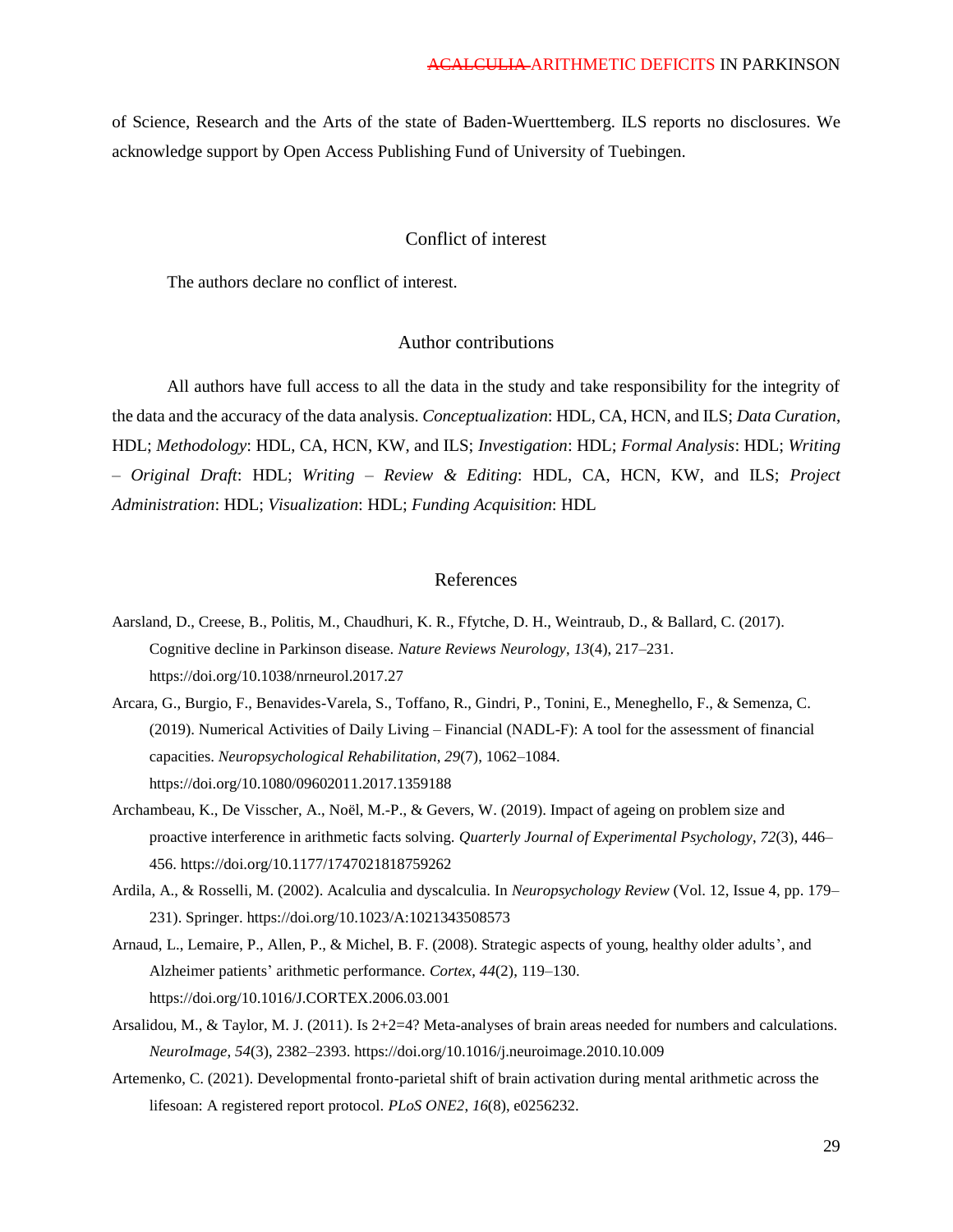https://doi.org/10.1371/journal.pone.0256232

- Artemenko, C., Soltanlou, M., Dresler, T., Ehlis, A.-C., & Nuerk, H.-C. (2018). The neural correlates of arithmetic difficulty depend on mathematical ability: evidence from combined fNIRS and ERP. *Brain Structure and Function*, *223*(6), 2561–2574. https://doi.org/10.1007/s00429-018-1618-0
- Baayen, H. R., & Milin, P. (2010). Analyzing reaction times. *International Journal of Psychological Research*, *3*(2), 12–28. https://doi.org/10.21500/20112084.807
- Bangma, D. F., Tucha, O., Tucha, L., De Deyn, P. P., & Koerts, J. (2021). How well do people living with neurodegenerative diseases manage their finances? A meta-analysis and systematic review on the capacity to make financial decisions in people living with neurodegernative diseases. *Neuroscience & Biobehavioral Reviews*, *127*, 709–739. https://doi.org/10.1016/j.neubiorev.2021.05.021
- Benton, A. L., Varney, N. R., & Hamsher, K. deS. (1978). Visuospatial Judgment. *Archives of Neurology*, *35*(6), 364. https://doi.org/10.1001/archneur.1978.00500300038006
- Bohnen, N. I., Kaufer, D. I., Ivanco, L. S., Lopresti, B., Koeppe, R. A., Davis, J. G., Mathis, C. A., Moore, R. Y., & DeKosky, S. T. (2003). Cortical Cholinergic Function Is More Severely Affected in Parkinsonian Dementia Than in Alzheimer Disease. *Archives of Neurology*, *60*(12), 1745. https://doi.org/10.1001/archneur.60.12.1745
- Braak, H., Braak, E., Yilmazer, D., de Vos, R. A. I., Jansen, E. N. H., & Bohl, J. (1996). Pattern of brain destruction in Parkinson's and Alzheimer's diseases. *Journal of Neural Transmission*, *103*(4), 455–490. https://doi.org/10.1007/BF01276421
- Braak, H., Del Tredici, K., Rüb, U., de Vos, R. A. ., Jansen Steur, E. N. ., & Braak, E. (2003). Staging of brain pathology related to sporadic Parkinson's disease. *Neurobiology of Aging*, *24*(2), 197–211. https://doi.org/10.1016/S0197-4580(02)00065-9
- Braak, H., Rüb, U., & Del Tredici, K. (2006). Cognitive decline correlates with neuropathological stage in Parkinson's disease. *Journal of the Neurological Sciences*, *248*(1–2), 255–258. https://doi.org/10.1016/J.JNS.2006.05.011
- Braak, H., Rüb, U., Jansen Steur, E. N. H., Del Tredici, K., & De Vos, R. A. I. (2005). Cognitive status correlates with neuropathologic stage in Parkinson disease. *Neurology*, *64*(8), 1404–1410. https://doi.org/10.1212/01.WNL.0000158422.41380.82
- Caligiore, D., Helmich, R. C., Hallett, M., Moustafa, A. A., Timmermann, L., Toni, I., & Baldassarre, G. (2016). Parkinson's disease as a system-level disorder. *Npj Parkinson's Disease*, *2*(1), 16025. https://doi.org/10.1038/npjparkd.2016.25
- Cappelletti, M., Kopelman, M. D., Morton, J., & Butterworth, B. (2005). Dissociations in numerical abilities revealed by progressive cognitive decline in a patient with semantic dementia. *Cognitive Neuropsychology*, *22*(7), 771–793. https://doi.org/10.1080/02643290442000293
- Chandra, A., Valkimadi, P.-E., Pagano, G., Cousins, O., Dervenoulas, G., Politis, M., & for the Alzheimer's Disease Neuroimaging Initiative. (2019). Applications of amyloid, tau, and neuroinflammation PET imaging to Alzheimer's disease and mild cognitive impairment. *Human Brain Mapping*, *40*, 5424–5442. https://doi.org/10.1002/hbm.24782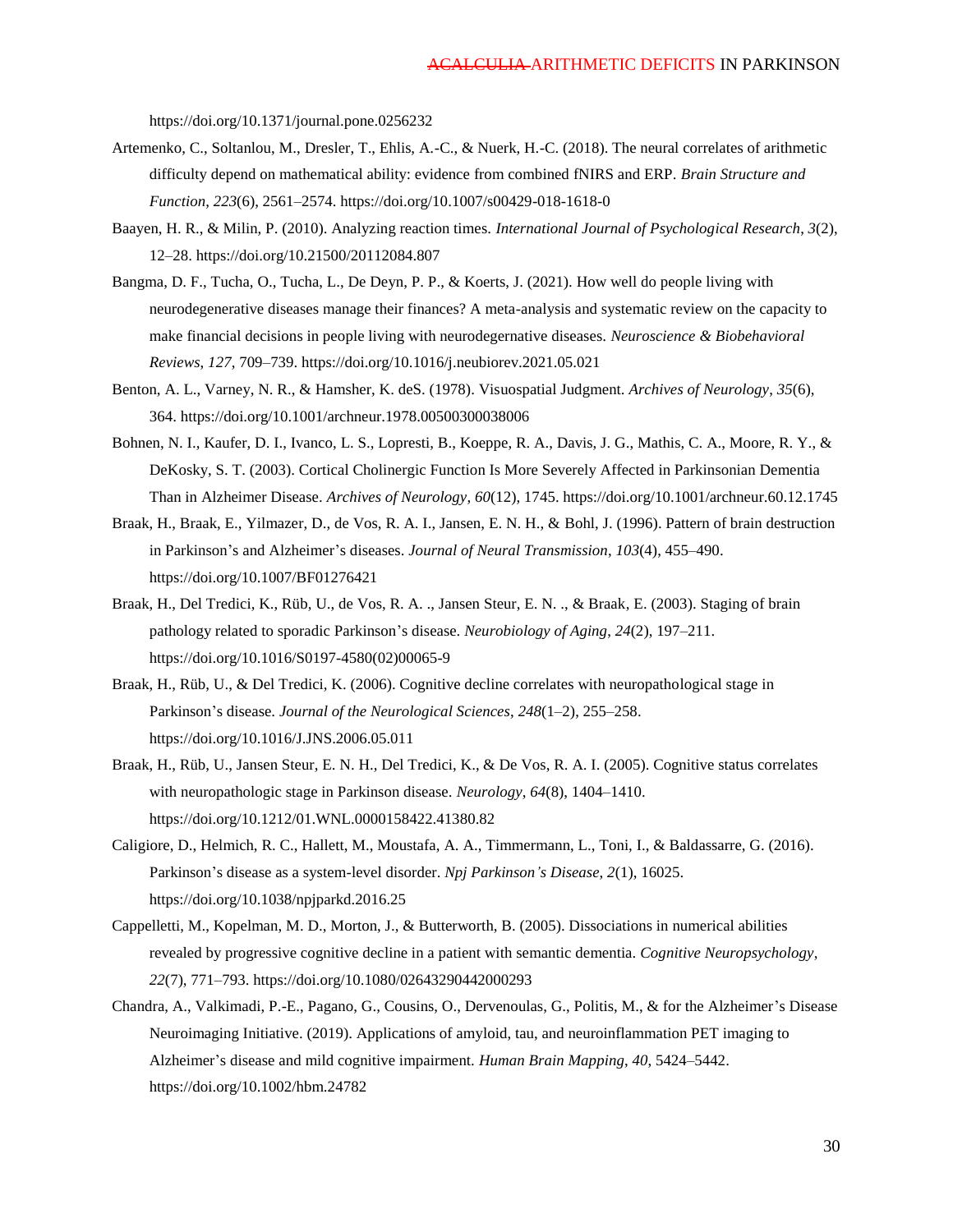- Chaudhuri, K. R., Martinez-Martin, P., Schapira, A. H. V., Stocchi, F., Sethi, K., Odin, P., Brown, R. G., Koller, W., Barone, P., MacPhee, G., Kelly, L., Rabey, M., MacMahon, D., Thomas, S., Ondo, W., Rye, D., Forbes, A., Tluk, S., Dhawan, V., … Olanow, C. W. (2006). International multicenter pilot study of the first comprehensive self-completed nonmotor symptoms questionnaire for Parkinson's disease: The NMSQuest study. *Movement Disorders*, *21*(7), 916–923. https://doi.org/10.1002/mds.20844
- Cohen-Mansfield, J., Skornick-Bouchbinder, M., & Brill, S. (2018). Trajectories of End of Life: A Systematic Review. *The Journals of Gerontology: Series B*, *73*(4), 564–572. https://doi.org/10.1093/geronb/gbx093
- Cohen, J. (1992). A power primer. *Psychological Bulletin*, *112*, 155–159.
- Collerton, D., Burn, D., McKeith, I., & O'Brien, J. (2003). Systematic Review and Meta-Analysis Show that Dementia with Lewy Bodies Is a Visual-Perceptual and Attentional-Executive Dementia. *Dementia and Geriatric Cognitive Disorders*, *16*(4), 229–237. https://doi.org/10.1159/000072807
- Corsi, P. (1972). *Human memory and the medial temporal region of the brain*. McGill University (Canada).
- Dablander, F., Bergh, D. van den, Ly, A., & Wagenmakers, E.-J. (2020). Default Bayes Factors for Testing the (In)equality of Several Population Variances. *ArXiv*. http://arxiv.org/abs/2003.06278
- de Lau, L. M. L., Verbaan, D., Marinus, J., & van Hilten, J. J. (2014). Survival in Parkinson's disease. Relation with motor and non-motor features. *Parkinsonism & Related Disorders*, *20*(6), 613–616. https://doi.org/10.1016/J.PARKRELDIS.2014.02.030
- De Visscher, A., & Noël, M.-P. (2014). Arithmetic facts storage deficit: the hypersensitivity-to-interference in memory hypothesis. *Developmental Science*, *17*(3), 434–442. https://doi.org/10.1111/desc.12135
- Deary, I. J., Pattie, A., & Starr, J. M. (2013). The Stability of Intelligence From Age 11 to Age 90 Years: The Lothian Birth Cohort of 1921. *Psychological Science*, *24*(12), 2361–2368. https://doi.org/10.1177/0956797613486487
- Dehaene, S. (2001). Precis of The Number Sense. *Mind and Language*, *16*(1), 16–36. https://doi.org/10.1111/1468- 0017.00154
- Dehaene, S. (2009). Origins of Mathematical Intuitions. *Annals of the New York Academy of Sciences*, *1156*(1), 232–259. https://doi.org/10.1111/j.1749-6632.2009.04469.x
- Dehaene, S., & Cohen, L. (1995). Towards an anatomical and functional model of number processing. *Mathematical Cognition*, *1*, 83–120.
- Dehaene, S., Piazza, M., Pinel, P., & Cohen, L. (2003). Three parietal circuits for number processing. *Cognitive Neuropsychology*, *20*(3–6), 487–506. https://doi.org/10.1080/02643290244000239
- Delazer, M., Domahs, F., Lochy, A., Karner, E., Benke, T., & Poewe, W. (2004). Number processing and basal ganglia dysfunction: a single case study. *Neuropsychologia*, *42*(8), 1050–1062. https://doi.org/10.1016/J.NEUROPSYCHOLOGIA.2003.12.009
- Delazer, M., Girelli, L., Granà, A., & Domahs, F. (2003). Number Processing and Calculation Normative Data from Healthy Adults. *The Clinical Neuropsychologist*, *17*(3), 331–350. https://doi.org/10.1076/clin.17.3.331.18092
- Delazer, M., Kemmler, G., & Benke, T. (2013). Health numeracy and cognitive decline in advanced age. *Aging,*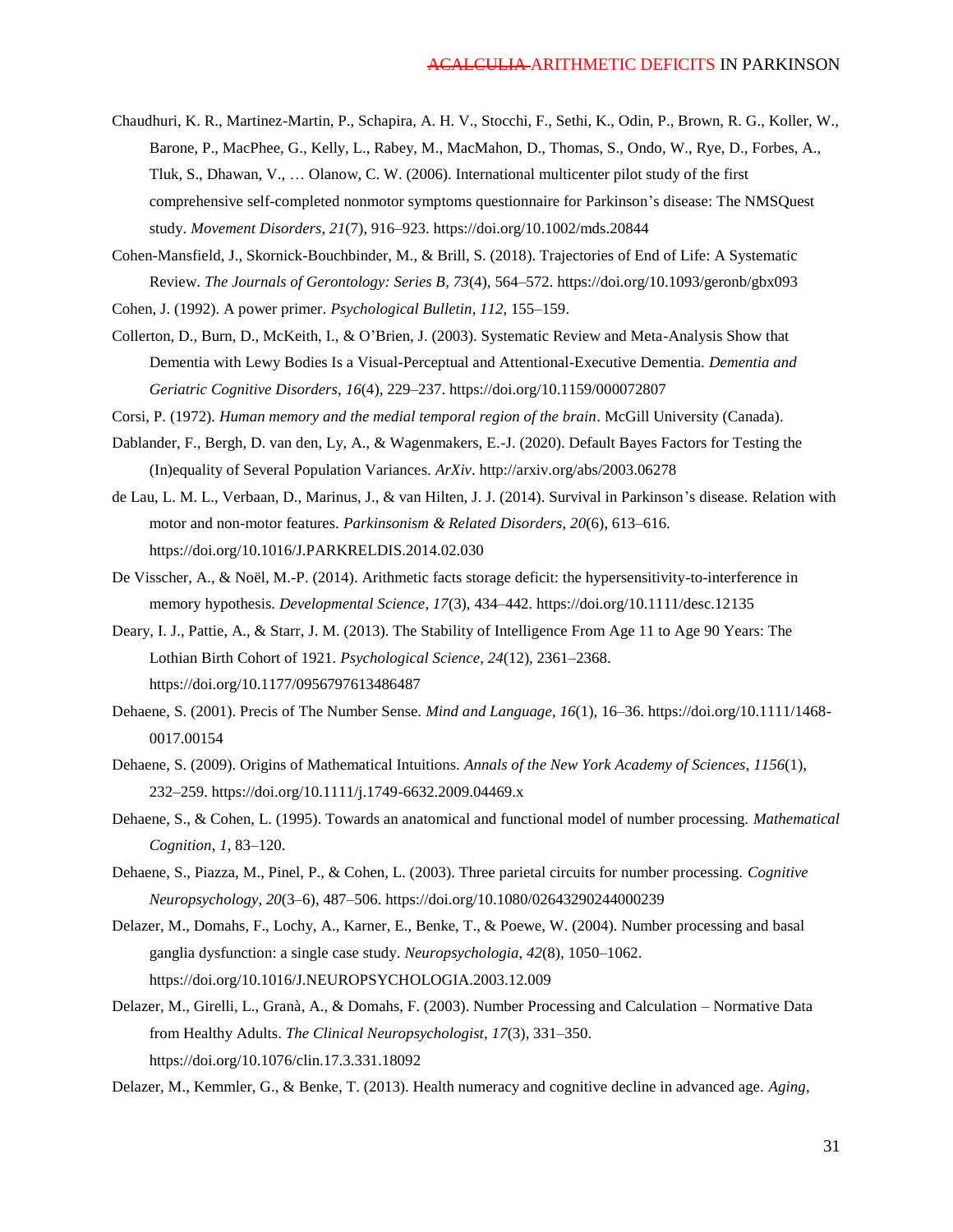*Neuropsychology, and Cognition*, *20*(6), 639–659. https://doi.org/10.1080/13825585.2012.750261

- Delazer, M., Zamarian, L., Benke, T., Wagner, M., Gizewski, E. R., & Scherfler, C. (2019). Is an intact hippocampus necessary for answering 3 × 3? – Evidence from Alzheimer's disease. *Brain and Cognition*, *134*, 1–8. https://doi.org/10.1016/J.BANDC.2019.04.006
- DGN. (2016). *Leitlinien für Diagnostik und Therapie in der Neurologie. Idiopathisches Parkinson-Syndrom*. https://www.dgn.org/images/red\_leitlinien/LL\_2016/PDFs\_Download/030010\_LL\_langfassung\_ips\_2016.pdf
- Dienes, Z. (2018). *Making the most of your data with Bayes*. http://www.lifesci.sussex.ac.uk/home/%0AZoltan\_Dienes/inference/Bayes.htm
- Dirnberger, G., Frith, C. D., & Jahanshahi, M. (2005). Executive dysfunction in Parkinson's disease is associated with altered pallidal–frontal processing. *NeuroImage*, *25*(2), 588–599. https://doi.org/10.1016/J.NEUROIMAGE.2004.11.023
- Domahs, F., Delazer, M., & Nuerk, H. (2006). What Makes Multiplication Facts Difficult. *Experimental Psychology*, *53*(4), 275–282. https://doi.org/10.1027/1618-3169.53.4.275
- Domahs, F., Domahs, U., Schlesewsky, M., Ratinckx, E., Verguts, T., Willmes, K., & Nuerk, H. C. (2007). Neighborhood consistency in mental arithmetic: Behavioral and ERP evidence. *Behavioral and Brain Functions*, *3*(1), 66. https://doi.org/10.1186/1744-9081-3-66
- Dorsey, E. R., Elbaz, A., Nichols, E., Abd-Allah, F., Abdelalim, A., Adsuar, J. C., Ansha, M. G., Brayne, C., Choi, J.-Y. J., Collado-Mateo, D., Dahodwala, N., Do, H. P., Edessa, D., Endres, M., Fereshtehnejad, S.-M., Foreman, K. J., Gankpe, F. G., Gupta, R., Hankey, G. J., … Murray, C. J. L. (2018). Global, regional, and national burden of Parkinson's disease, 1990–2016: a systematic analysis for the Global Burden of Disease Study 2016. *The Lancet Neurology*, *17*(11), 939–953. https://doi.org/10.1016/S1474-4422(18)30295-3
- Emre, M., Aarsland, D., Brown, R., Burn, D. J., Duyckaerts, C., Mizuno, Y., Broe, G. A., Cummings, J., Dickson, D. W., Gauthier, S., Goldman, J., Goetz, C., Korczyn, A., Lees, A., Levy, R., Litvan, I., McKeith, I., Olanow, W., Poewe, W., … Dubois, B. (2007). Clinical diagnostic criteria for dementia associated with Parkinson's disease. *Movement Disorders*, *22*(12), 1689–1707. https://doi.org/10.1002/mds.21507
- Faulkenberry, T. (2019). *BF calculator for single-factor ANOVA summaries*. https://tomfaulkenberry.shinyapps.io/anovaBFcalc/
- Finke, M. S., Howe, J. S., & Huston, S. J. (2017). Old Age and the Decline in Financial Literacy. *Management Science*, *63*(1), 213–230. https://doi.org/10.1287/mnsc.2015.2293
- Gelman, A., Hill, J., & Yajima, M. (2012). Why We (Usually) Don't Have to Worry About Multiple Comparisons. *Journal of Research on Educational Effectiveness*, *5*(2), 189–211. https://doi.org/10.1080/19345747.2011.618213
- Girelli, L., & Delazer, M. (2001). Numerical abilities in dementia. *Aphasiology*, *15*(7), 681–694. https://doi.org/10.1080/02687040143000122
- Goetz, C. G., Tilley, B. C., Shaftman, S. R., Stebbins, G. T., Fahn, S., Martinez-Martin, P., Poewe, W., Sampaio, C., Stern, M. B., Dodel, R., Dubois, B., Holloway, R., Jankovic, J., Kulisevsky, J., Lang, A. E., Lees, A., Leurgans, S., LeWitt, P. A., Nyenhuis, D., … LaPelle, N. (2008). Movement Disorder Society-sponsored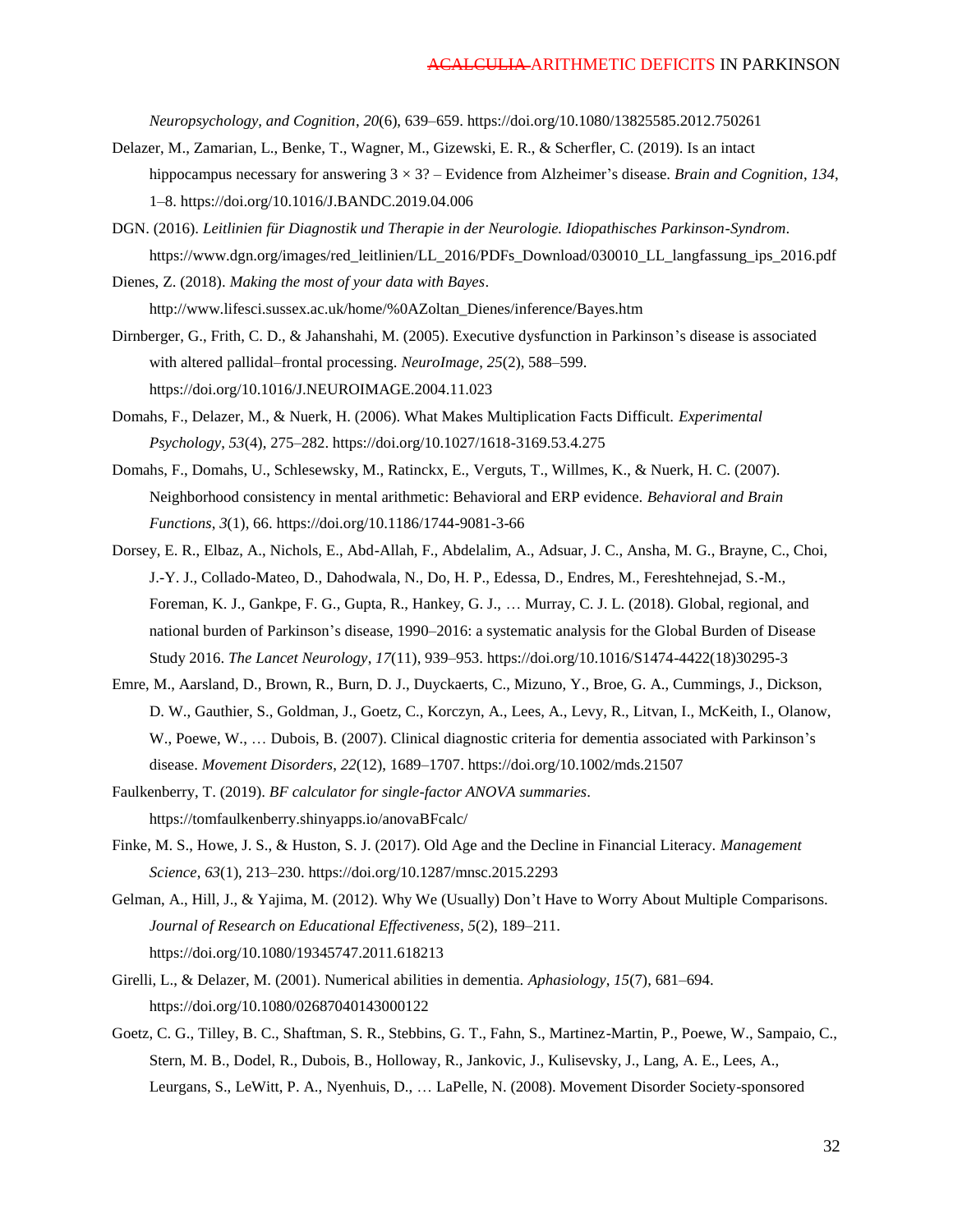revision of the Unified Parkinson's Disease Rating Scale (MDS-UPDRS): Scale presentation and clinimetric testing results. *Movement Disorders*, *23*(15), 2129–2170. https://doi.org/10.1002/mds.22340

- Grabner, R. H., Ansari, D., Koschutnig, K., Reishofer, G., Ebner, F., & Neuper, C. (2009). To retrieve or to calculate? Left angular gyrus mediates the retrieval of arithmetic facts during problem solving. *Neuropsychologia*, *47*(2), 604–608. https://doi.org/10.1016/J.NEUROPSYCHOLOGIA.2008.10.013
- Grice, J. W., Medellin, E., Jones, I., Horvath, S., McDaniel, H., O'lansen, C., & Baker, M. (2020). Persons as Effect Sizes. *Advances in Methods and Practices in Psychological Science*, *3*(4), 443–455. https://doi.org/10.1177/2515245920922982
- Griffith, H. R., Stewart, C. C., Stoeckel, L. E., Okonkwo, O. C., Den Hollander, J. A., Martin, R. C., Belue, K., Copeland, J. N., Harrell, L. E., Brockington, J. C., Clark, D. G., & Marson, D. C. (2010). Magnetic resonance imaging volume of the angular gyri predicts financial skill deficits in people with amnestic mild cognitive impairment. *Journal of the American Geriatrics Society*, *58*(2), 265–274. https://doi.org/10.1111/j.1532- 5415.2009.02679.x
- Harris, P. A., Taylor, R., Thielke, R., Payne, J., Gonzalez, N., & Conde, J. G. (2009). A metadata-driven methodology and workflow process for providing translational research informatics support. REDCap, Research electronic data capture. *J Biomed Inform.*, *42*(2), 377–381.
- Hautzinger, M., Kühner, C., & Keller, F. (2006). *Das Beck Depressions Inventar II. Deutsche Bearbeitung und Handbuch zum BDI II*. Harcourt Test Services.
- Helmstaedter, C., Lendt, M., & Lux, S. (2001). *VLMT - Verbaler Lern- und Merkfähigkeitstest*. Beltz.
- Hinault, T., & Lemaire, P. (2016). Age-related changes in strategic variations during arithmetic problem solving: The role of executive control. *Progress in Brain Research*, *227*, 257–276. https://doi.org/10.1016/BS.PBR.2016.03.009
- Hirsch, L., Jette, N., Frolkis, A., Steeves, T., & Pringsheim, T. (2016). The Incidence of Parkinson's Disease: A Systematic Review and Meta-Analysis. *Neuroepidemiology*, *46*(4), 292–300. https://doi.org/10.1159/000445751
- Hoehn, M. M., & Yahr, M. D. (1967). Parkinsonism: onset, progression and mortality. *Neurology*, *17*, 427–442.
- Hoops, S., Nazem, S., Siderowf, A. D., Duda, J. E., Xie, S. X., Stern, M. B., & Weintraub, D. (2009). Validity of the MoCA and MMSE in the detection of MCI and dementia in Parkinson disease. *Neurology*, *73*(21), 1738– 1745. https://doi.org/10.1212/WNL.0b013e3181c34b47
- Hughes, A. J., Daniel, S. E., Kilford, L., & Lees, A. J. (1992). Accuracy of clinical diagnosis of idiopathic Parkinson's disease: a clinico-pathological study of 100 cases. *Journal of Neurology, Neurosurgery, and Psychiatry*, *55*(3), 181–184. https://doi.org/10.1136/JNNP.55.3.181
- Hugo, J., & Ganguli, M. (2014). Dementia and cognitive impairment: epidemiology, diagnosis, and treatment. *Clinics in Geriatric Medicine*, *30*(3), 421–442. https://doi.org/10.1016/j.cger.2014.04.001
- Imbo, I., Vandierendonck, A., & De Rammelaere, S. (2007). The role of working memory in the carry operation of mental arithmetic: Number and value of the carry. *Quarterly Journal of Experimental Psychology*, *60*(5), 708– 731. https://doi.org/10.1080/17470210600762447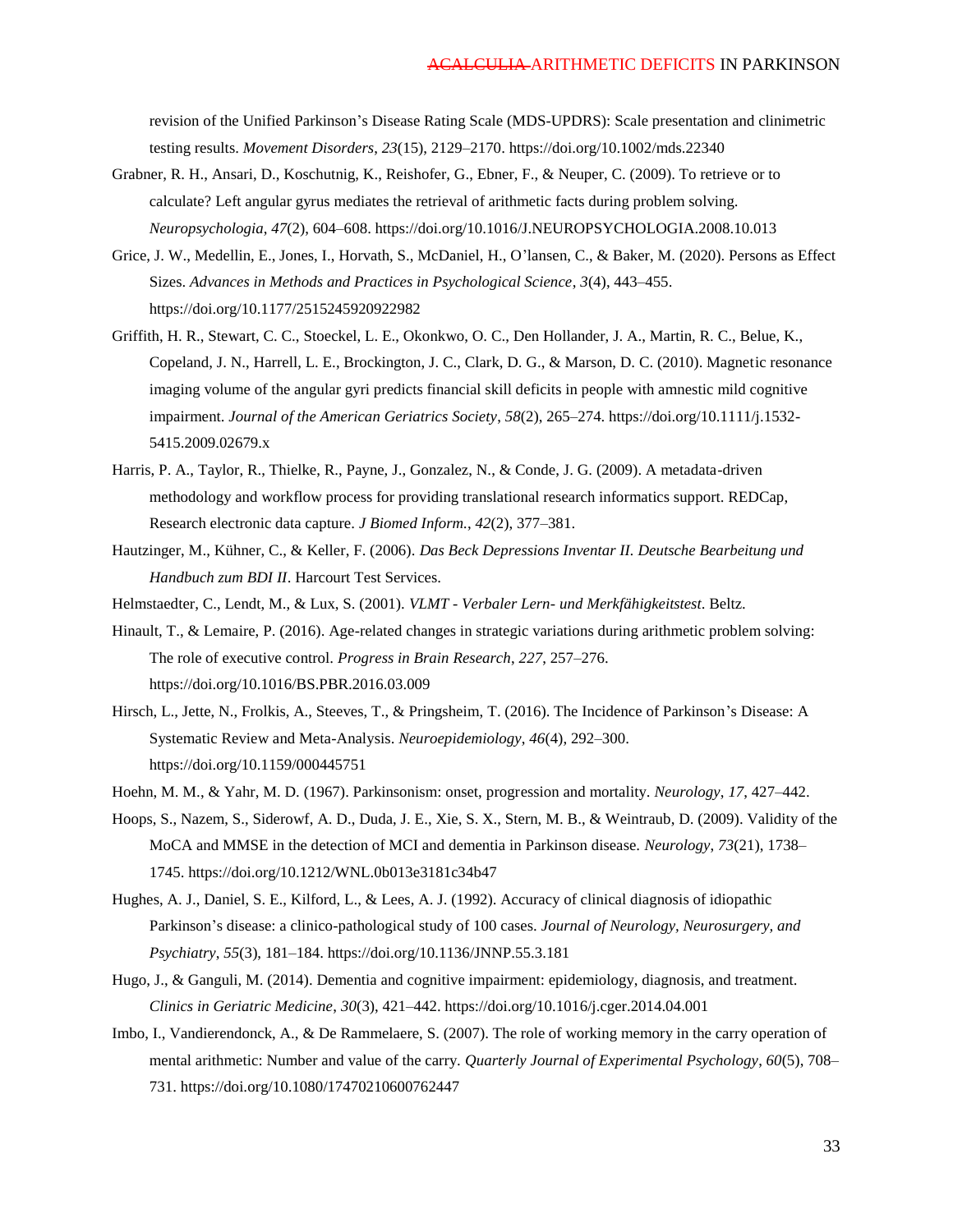- Imbo, I., Vandierendonck, A., & Vergauwe, E. (2007). The role of working memory in carrying and borrowing. *Psychological Research*, *71*(4), 467–483. https://doi.org/10.1007/s00426-006-0044-8
- Jackson, M., & Warrington, E. K. (1986). Arithmetic Skills in Patients with Unilateral Cerebral Lesions. *Cortex*, *22*(4), 611–620. https://doi.org/10.1016/S0010-9452(86)80020-X
- Jankovic, J. (2008). Parkinson's disease: clinical features and diagnosis. *Journal of Neurology, Neurosurgery, and Psychiatry*, *79*(4), 368–376. https://doi.org/10.1136/jnnp.2007.131045
- JASP Team. (2018). *JASP* (0.9).
- Jeffreys, H. (1961). *Theory of probability*. Oxford University Press, Clarendon Press.
- Jellinger, K. A. (2018). Dementia with Lewy bodies and Parkinson's disease-dementia: current concepts and controversies. *Journal of Neural Transmission*, *125*(4), 615–650. https://doi.org/10.1007/s00702-017-1821-9
- Jenkinson, C., Fitzpatrick, R., Peto, V., Greenhall, R., & Hyman, N. (1997). The Parkinson's Disease Questionnaire (PDQ-39): development and validation of a Parkinson's disease summary index score. *Age and Ageing*, *26*(5), 353–357. https://doi.org/10.1093/ageing/26.5.353
- Kalbe, E. (1999). *Zahlenverarbeitung bei der Alzheimerschen Erkrankung und anderen Demenzen*. Universität Bielefeld.
- Kalbe, E., & Kessler, J. (2002). Zahlenverarbeitungs- und Rechenstörungen bei Demenzen. *Zeitschrift Für Gerontologie Und Geriatrie*, *35*(2), 88–101. https://doi.org/10.1007/s003910200013
- Kaufmann, L., Ischebeck, A., Weiss, E., Koppelstaetter, F., Siedentopf, C., Vogel, S. E., Gotwald, T., Marksteiner, J., & Wood, G. (2008). An fMRI study of the numerical Stroop task in individuals with and without minimal cognitive impairment. *Cortex*, *44*(9), 1248–1255. https://doi.org/10.1016/J.CORTEX.2007.11.009
- Kazui, H., Kitagaki, H., & Mori, E. (2000). Cortical activation during retrieval of arithmetical facts and actual calculation: A functional magnetic resonance imaging study. *Psychiatry and Clinical Neurosciences*, *54*(4), 479–485. https://doi.org/10.1046/j.1440-1819.2000.00739.x
- Kessels, R. P. C., Van Zandvoort, M. J. E., Postma, A., Kappelle, L. J., & De Haan, E. H. F. (2000). The Corsi Block-Tapping Task: Standardization and normative data. *Applied Neuropsychology*, *7*(4), 252–258. https://doi.org/10.1207/S15324826AN0704\_8
- Klein, E., Suchan, J., Moeller, K., Karnath, H.-O., Knops, A., Wood, G., Nuerk, H.-C., & Willmes, K. (2016). Considering structural connectivity in the triple code model of numerical cognition: differential connectivity for magnitude processing and arithmetic facts. *Brain Structure and Function*, *221*(2), 979–995. https://doi.org/10.1007/s00429-014-0951-1
- Knops, A., Nuerk, H.-C., & Göbel, S. M. (2017). Domain-general factors influencing numerical and arithmetic processing. *Journal of Numerical Cognition*, *3*(2), 112–132. https://doi.org/10.5964/jnc.v3i2.159
- Koob, A. O., Shaked, G. M., Bender, A., Bisquertt, A., Rockenstein, E., & Masliah, E. (2014). Neurogranin binds αsynuclein in the human superior temporal cortex and interaction is decreased in Parkinson's disease. *Brain Research*, *1591*, 102–110. https://doi.org/10.1016/j.brainres.2014.10.013
- Kowal, S. L., Dall, T. M., Chakrabarti, R., Storm, M. V., & Jain, A. (2013). The current and projected economic burden of Parkinson's disease in the United States. *Movement Disorders*, *28*(3), 311–318.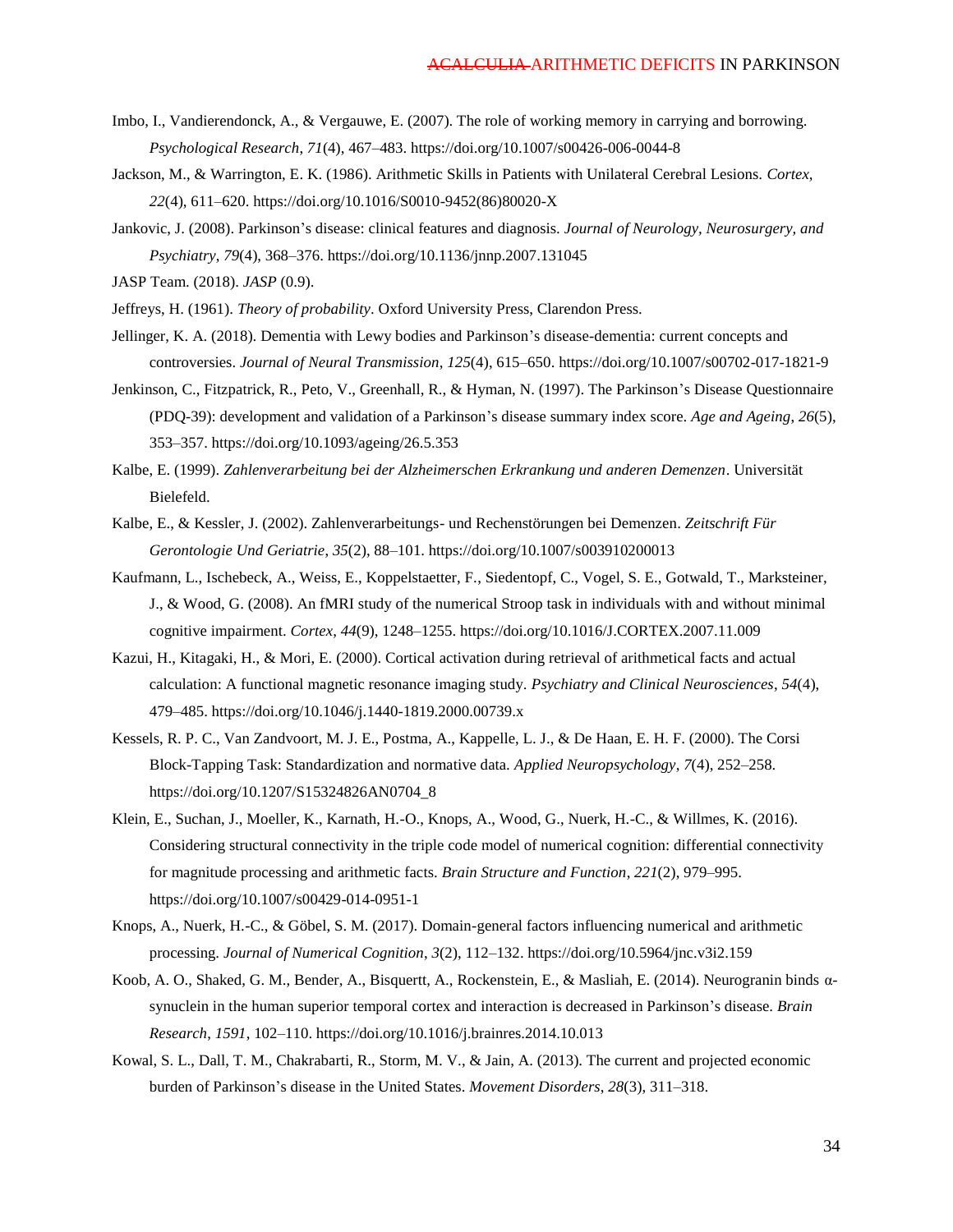https://doi.org/10.1002/mds.25292

- Lemaire, P., & Leclère, M. (2014). Strategy selection in Alzheimer patients: A study in arithmetic. *Journal of Clinical and Experimental Neuropsychology*, *36*(5), 507–516. https://doi.org/10.1080/13803395.2014.911248
- Lenhard, W., & Lenhard, A. (2016). *Calculation of effect sizes*. Psychometrica. https://doi.org/10.13140/RG.2.2.17823.92329
- Li, S.-C., Lindenberger, U., Hommel, B., Aschersleben, G., Prinz, W., & Baltes, P. B. (2004). Transformations in the Couplings Among Intellectual Abilities and Constituent Cognitive Processes Across the Life Span. *Psychological Science*, *15*(3), 155–163. https://doi.org/10.1111/j.0956-7976.2004.01503003.x
- Lin, C. H., & Wu, R. M. (2015). Biomarkers of cognitive decline in Parkinson's disease. *Parkinsonism & Related Disorders*, *21*(5), 431–443. https://doi.org/10.1016/J.PARKRELDIS.2015.02.010
- Lin, S.-J., Baumeister, T. R., Garg, S., & McKeown, M. J. (2018). Cognitive Profiles and Hub Vulnerability in Parkinson's Disease. *Frontiers in Neurology*, *9*, 482. https://doi.org/10.3389/fneur.2018.00482
- Lindenberger, U., & Baltes, P. B. (1997). Intellectual functioning in old and very old age: Cross-sectional results from the Berlin Aging Study. *Psychology and Aging*, *12*(3), 410–432. https://doi.org/10.1037/0882- 7974.12.3.410
- Liozidou, A., Potagas, C., Papageorgiou, S. G., & Zalonis, I. (2012). The Role of Working Memory and Information Processing Speed on Wisconsin Card Sorting Test Performance in Parkinson Disease Without Dementia. *Journal of Geriatric Psychiatry and Neurology*, *25*(4), 215–221. https://doi.org/10.1177/0891988712466456
- Litvan, I., Goldman, J. G., Tröster, A. I., Schmand, B. A., Weintraub, D., Petersen, R. C., Mollenhauer, B., Adler, C. H., Marder, K., Williams-Gray, C. H., Aarsland, D., Kulisevsky, J., Rodriguez-Oroz, M. C., Burn, D. J., Barker, R. A., & Emre, M. (2012). Diagnostic criteria for mild cognitive impairment in Parkinson's disease: Movement Disorder Society Task Force guidelines. *Movement Disorders*, *27*(3), 349–356. https://doi.org/10.1002/mds.24893
- Loenneker, H. D., Artemenko, C., Liepelt-Scarfone, I., Willmes, K., & Nuerk, H. (2021). Deficits in or preservation of basic number processing in Parkinson's Disease? A registered report. *Journal of Neuroscience Research*, *00*, 1–16. https://doi.org/10.1002/jnr.24907
- Loenneker, H. D., Becker, S., Nussbaum, S., Nuerk, H.-C., & Liepelt-Scarfone, I. (2021). Arithmetic Errors in Financial Contexts in Parkinson's Disease. *Frontiers in Psychology*, *12*, 1105. https://doi.org/10.3389/FPSYG.2021.629984
- López González, I., Garcia-Esparcia, P., Llorens, F., & Ferrer, I. (2016). Genetic and Transcriptomic Profiles of Inflammation in Neurodegenerative Diseases: Alzheimer, Parkinson, Creutzfeldt-Jakob and Tauopathies. *International Journal of Molecular Sciences*, *17*(2), 206. https://doi.org/10.3390/ijms17020206
- Mantovan, M. C., Delazer, M., Ermani, M., & Denes, G. (1999). The Breakdown of Calculation Procedures in Alzheimer's Disease. *Cortex*, *35*(1), 21–38. https://doi.org/10.1016/S0010-9452(08)70783-4
- Martin, R. C., Triebel, K. L., Kennedy, R. E., Nicholas, A. P., Watts, R. L., Stover, N. P., Brandon, M., & Marson, D. C. (2013). Impaired financial abilities in Parkinson's disease patients with mild cognitive impairment and dementia. *Parkinsonism & Related Disorders*, *19*(11), 986–990.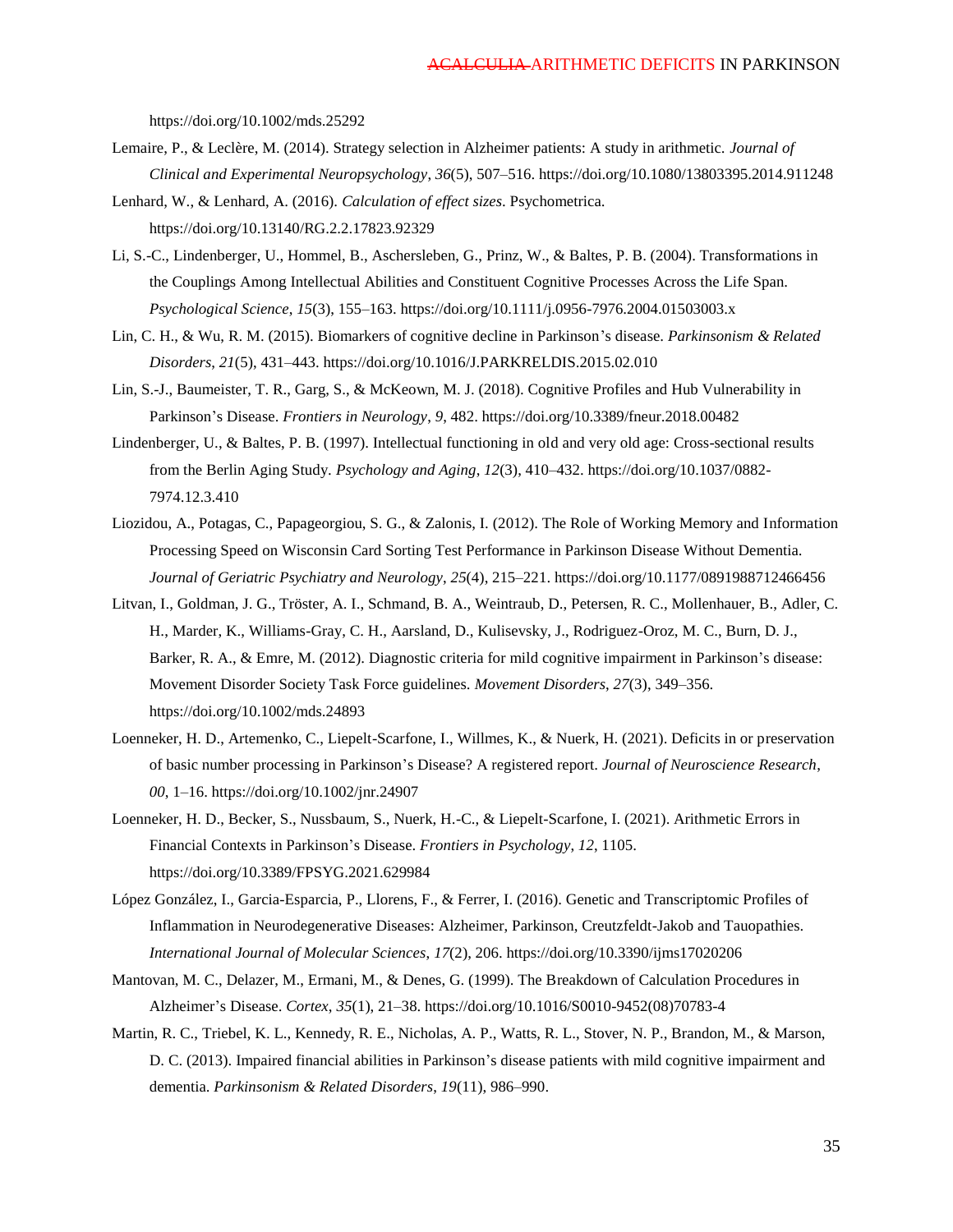https://doi.org/10.1016/J.PARKRELDIS.2013.06.017

- Martinez-Horta, S., & Kulisevsky, J. (2019). Mild cognitive impairment in Parkinson's disease. *Journal of Neural Transmission*, *126*(7), 897–904. https://doi.org/10.1007/s00702-019-02003-1
- Martini, L., Domahs, F., Benke, T., & Delazer, M. (2003). Everyday numerical abilities in Alzheimer's disease. *Journal of the International Neuropsychological Society*, *9*(6), 871–878. https://doi.org/10.1017/S1355617703960073
- Mathôt, S., Schreij, D., & Theeuwes, J. (2012). OpenSesame: An open-source, graphical experiment builder for the social sciences. In *Behavior Research Methods* (Vol. 44, Issue 2, pp. 314–324). Springer. https://doi.org/10.3758/s13428-011-0168-7
- Moeller, K., Pixner, S., Zuber, J., Kaufmann, L., & Nuerk, H. C. (2011). Early place-value understanding as a precursor for later arithmetic performance-A longitudinal study on numerical development. *Research in Developmental Disabilities*, *32*(5), 1837–1851. https://doi.org/10.1016/j.ridd.2011.03.012
- Moeller, K., Willmes, K., & Klein, E. (2015). A review on functional and structural brain connectivity in numerical cognition. *Frontiers in Human Neuroscience*, *9*, 227. https://doi.org/10.3389/fnhum.2015.00227
- Nasreddine, Z. S., Phillips, N. A., Bédirian, V., Charbonneau, S., Whitehead, V., Collin, I., Cummings, J. L., & Chertkow, H. (2005). The Montreal Cognitive Assessment, MoCA: A Brief Screening Tool For Mild Cognitive Impairment. *Journal of the American Geriatrics Society*, *53*(4), 695–699. https://doi.org/10.1111/j.1532-5415.2005.53221.x
- Nuerk, H.-C., Moeller, K., & Willmes, K. (2015). Multi-digit Number Processing: Overview, Conceptual Clarifications, and Language Influences. In A. Kadosh, R., Dowker (Ed.), *The Oxford Handbook of Numerical Cognition* (pp. 106–139). Oxford University Press.
- Owen, A., Doyon, J., Dagher, A., Sadikot, A., & Evans, A. C. (1998). Abnormal basal ganglia outflow in Parkinson's disease identified with PET. Implications for higher cortical functions. *Brain*, *121*(5), 949–965. https://doi.org/10.1093/brain/121.5.949
- Petermann, F. (2012). *WAIS-IV. Wechsler Adult Intelligence Scale - Fourth Edition. Deutschsprachige Adaptation der WAIS-IV von D. Wechsler*. Pearson Assessment.
- Pfeffer, R. I., Kurosaki, T. T., Harrah, C. H., Chance, J. M., & Filos, S. (1982). Measurement of Functional Activities in Older Adults in the Community. *Journal of Gerontology*, *37*(3), 323–329. https://doi.org/10.1093/geronj/37.3.323
- Pigott, K., Rick, J., Xie, S. X., Hurtig, H., Chen-Plotkin, A., Duda, J. E., Morley, J. F., Chahine, L. M., Dahodwala, N., Akhtar, R. S., Siderowf, A., Trojanowski, J. Q., & Weintraub, D. (2015). Longitudinal study of normal cognition in Parkinson disease. *Neurology*, *85*(15), 1276–1282. https://doi.org/10.1212/WNL.0000000000002001
- Postuma, R. B., Berg, D., Stern, M., Poewe, W., Olanow, C. W., Oertel, W., Obeso, J., Marek, K., Litvan, I., Lang, A. E., Halliday, G., Goetz, C. G., Gasser, T., Dubois, B., Chan, P., Bloem, B. R., Adler, C. H., & Deuschl, G. (2015). MDS clinical diagnostic criteria for Parkinson's disease. *Movement Disorders*, *30*(12), 1591–1601. https://doi.org/10.1002/mds.26424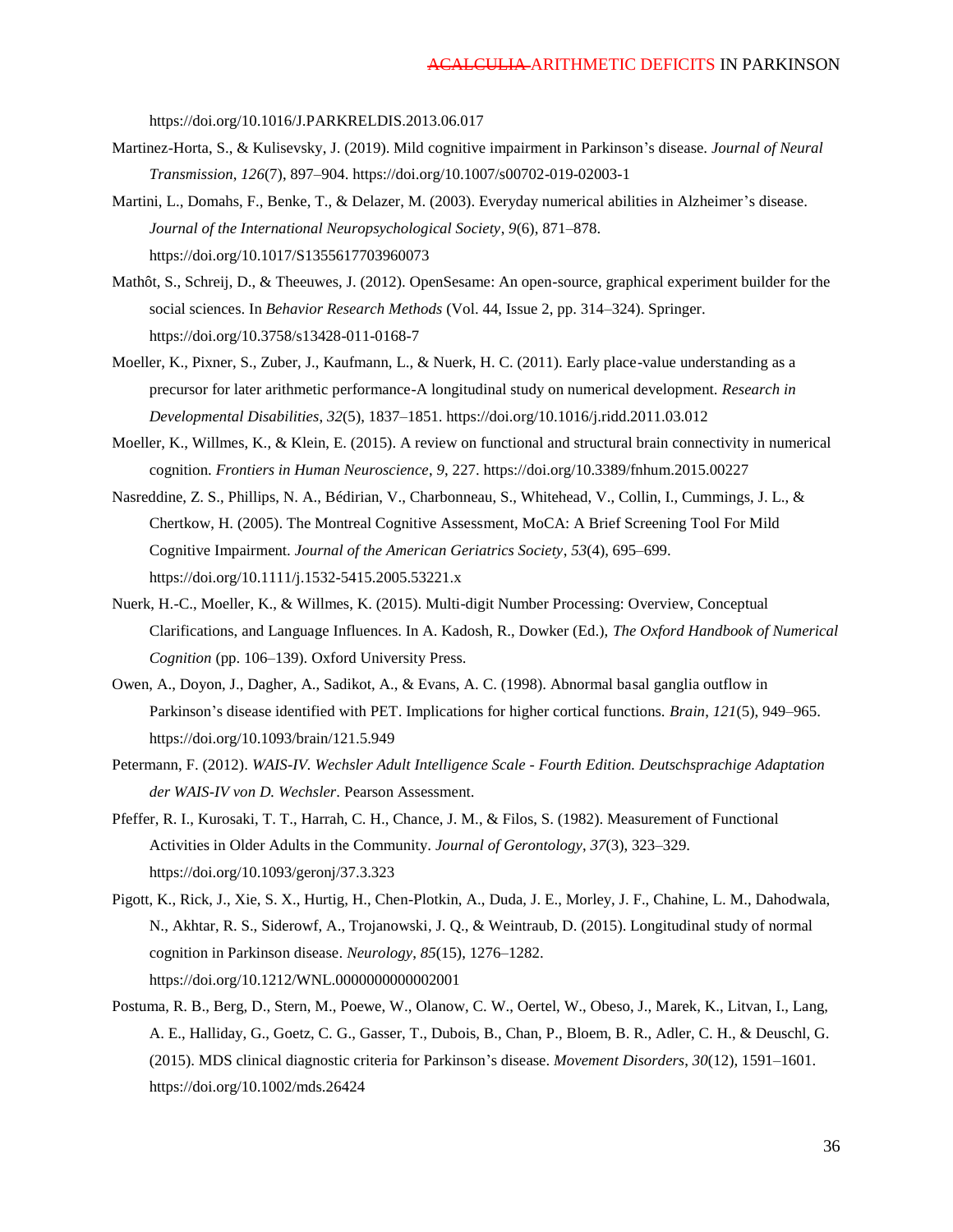- R core team. (2014). *R: A Language and Environment for Statistical Computing*. R Foundation for Statistical Computing.
- Rinne, J. O., Portin, R., Ruottinen, H., Nurmi, E., Bergman, J., Haaparanta, M., & Solin, O. (2000). Cognitive Impairment and the Brain Dopaminergic System in Parkinson Disease. *Archives of Neurology*, *57*(4), 470. https://doi.org/10.1001/archneur.57.4.470
- Scarpina, F., Mauro, A., D'Aniello, G. E., Albani, G., Castelnuovo, G., Ambiel, E., & MacPherson, S. E. (2017). Cognitive Estimation in Non-demented Parkinson's Disease. *Archives of Clinical Neuropsychology*, *32*(4), 381–390. https://doi.org/10.1093/arclin/acx019
- Schönbrodt, F. D., & Wagenmakers, E. J. (2018). Bayes factor design analysis: Planning for compelling evidence. *Psychonomic Bulletin and Review*, *25*(1), 128–142. https://doi.org/10.3758/s13423-017-1230-y
- Sherod, M. G., Griffith, H. R., Copeland, J., Belue, K., Krzywanski, S., Zamrini, E. Y., Harrell, L. E., Clark, D. G., Brockington, J. C., Powers, R. E., & Marson, D. C. (2009). Neurocognitive predictors of financial capacity across the dementia spectrum: Normal aging, mild cognitive impairment, and Alzheimer's disease. *Journal of the International Neuropsychological Society : JINS*, *15*(2), 258–267. https://doi.org/10.1017/S1355617709090365
- Stazyk, E. H., Ashcraft, M. H., & Hamann, M. S. (1982). A network approach to mental multiplication. *Journal of Experimental Psychology: Learning, Memory, and Cognition*, *8*(4), 320–335. https://doi.org/10.1037/0278- 7393.8.4.320
- Tamura, I., Kikuchi, S., Otsuki, M., Kitagawa, M., & Tashiro, K. (2003). Deficits of working memory during mental calculation in patients with Parkinson's disease. *Journal of the Neurological Sciences*, *209*(1–2), 19–23. https://doi.org/10.1016/S0022-510X(02)00457-4
- Thomann, A. E., Goettel, N., Monsch, R. J., Berres, M., Jan, T., Steiner, L. A., & Monsch, A. U. (2018). The Montreal Cognitive Assessment: Normative Data from a German Speaking Cohort and Comparison with International Normative Samples. *Journal of Alzheimer's Disease*, *64*, 643–655.
- Tomlinson, C. L., Stowe, R., Patel, S., Rick, C., Gray, R., & Clarke, C. E. (2010). Systematic review of levodopa dose equivalency reporting in Parkinson's disease. *Movement Disorders*, *25*(15), 2649–2653. https://doi.org/10.1002/mds.23429
- Tucker-Drob, E. M. (2019). Cognitive Aging and Dementia: A Life-Span Perspective. *Annual Review of Developmental Psychology*, *1*(1), 177–196. https://doi.org/10.1146/annurev-devpsych-121318-085204
- Tucker-Drob, E. M., Brandmaier, A. M., & Lindenberger, U. (2019). Coupled cognitive changes in adulthood: A meta-analysis. *Psychological Bulletin*, *145*(3), 273–301. https://doi.org/10.1037/bul0000179
- Uittenhove, K., & Lemaire, P. (2015). The effects of aging on numerical cognition. In R. Cohen Kadosh & A. Dowker (Eds.), *The Oxford Handbook of Numerical Cognition* (pp. 345–366). Oxford University Press.
- UNESCO. (2012). *International Standard Classification of Education ISCED 2011*.
- Uribe, C., Segura, B., Baggio, H. C., Campabadal, A., Abos, A., Compta, Y., Marti, M. J., Valldeoriola, F., Bargallo, N., & Junque, C. (2018). Differential Progression of Regional Hippocampal Atrophy in Aging and Parkinson's Disease. *Frontiers in Aging Neuroscience*, *10*, 325. https://doi.org/10.3389/fnagi.2018.00325